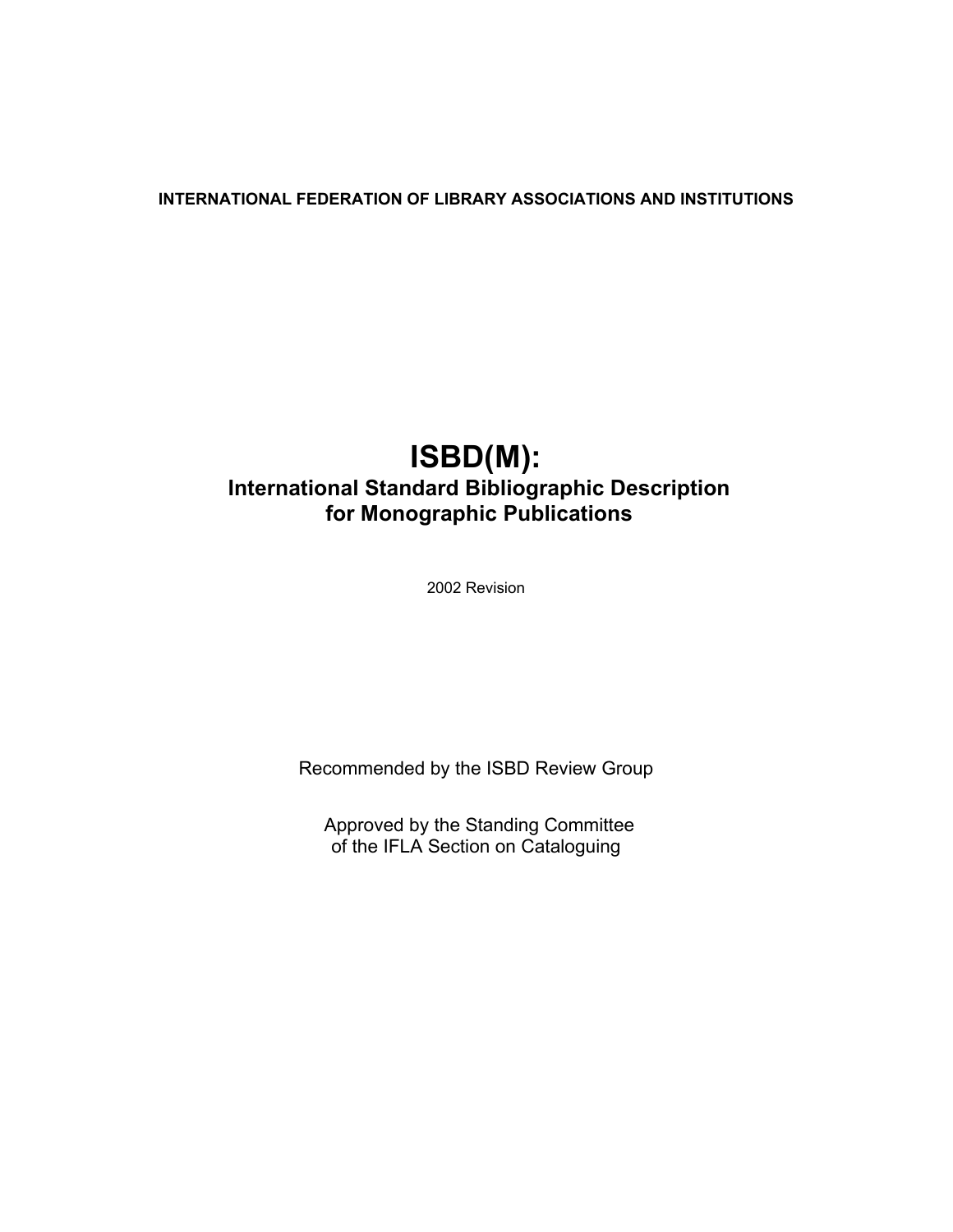## **CONTENTS**

|                   | Preliminary notes in the continuum of the control of the control of the control of the control of the control of the control of the control of the control of the control of the control of the control of the control of the  |  |
|-------------------|--------------------------------------------------------------------------------------------------------------------------------------------------------------------------------------------------------------------------------|--|
|                   | Scope, purpose and use contained and the contact of the contact of the scope, purpose and use contact the contact of the scope of the scope of the scope of the scope of the scope of the scope of the scope of the scope of t |  |
|                   |                                                                                                                                                                                                                                |  |
|                   |                                                                                                                                                                                                                                |  |
|                   |                                                                                                                                                                                                                                |  |
|                   |                                                                                                                                                                                                                                |  |
|                   |                                                                                                                                                                                                                                |  |
|                   |                                                                                                                                                                                                                                |  |
|                   |                                                                                                                                                                                                                                |  |
|                   |                                                                                                                                                                                                                                |  |
|                   |                                                                                                                                                                                                                                |  |
|                   |                                                                                                                                                                                                                                |  |
|                   |                                                                                                                                                                                                                                |  |
|                   |                                                                                                                                                                                                                                |  |
| $\mathbf{1}$ .    |                                                                                                                                                                                                                                |  |
| 2.                |                                                                                                                                                                                                                                |  |
| 3.                |                                                                                                                                                                                                                                |  |
|                   |                                                                                                                                                                                                                                |  |
| 4.                |                                                                                                                                                                                                                                |  |
| 5.                |                                                                                                                                                                                                                                |  |
| 6.                |                                                                                                                                                                                                                                |  |
| 7 <sub>1</sub>    |                                                                                                                                                                                                                                |  |
| 8.                |                                                                                                                                                                                                                                |  |
| <b>Appendices</b> |                                                                                                                                                                                                                                |  |
|                   |                                                                                                                                                                                                                                |  |
|                   |                                                                                                                                                                                                                                |  |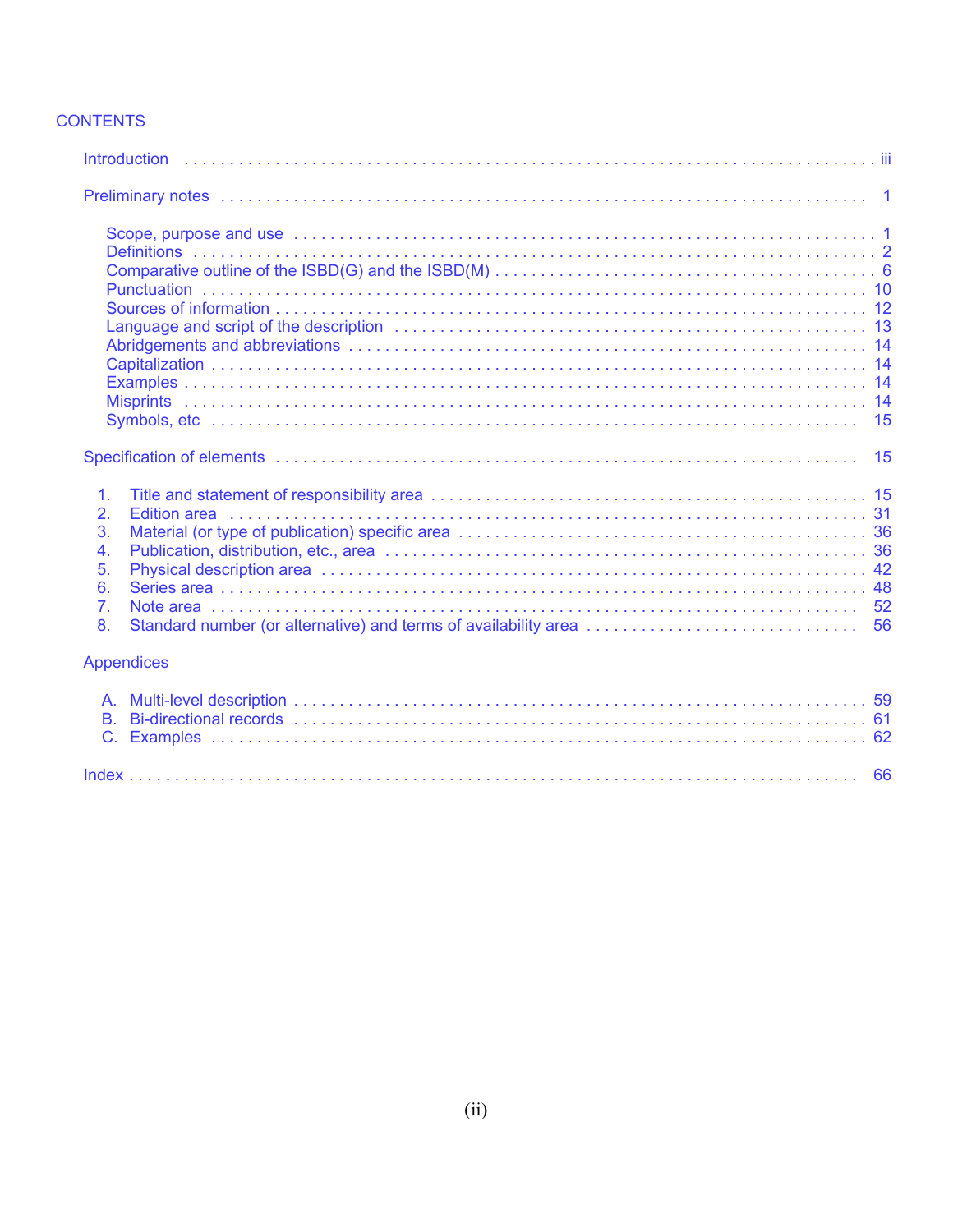#### <span id="page-2-0"></span>**INTRODUCTION**

The International Standard Bibliographic Descriptions date back to1969, when the IFLA Committee on Cataloguing (subsequently renamed the Standing Committee of the IFLA Section on Cataloguing) sponsored an International Meeting of Cataloguing Experts. This meeting produced a resolution that proposed creation of standards to regularize the form and content of bibliographic descriptions. As a result, the Committee on Cataloguing put into motion work that ultimately would provide the means for a considerable increase in the sharing and exchange of bibliographic data. This work resulted in the concept of the International Standard Bibliographic Description (ISBD), which has now endured for more than 30 years. The individual formats to which the ISBD concept has been applied are now used by bibliographic agencies, national and multinational cataloguing codes, and cataloguers in a wide variety of libraries throughout the world, because of their potential for promoting record sharing.<sup>1</sup>

The first of the ISBDs was the *International Standard Bibliographic Description for Monographic Publications (ISBD(M)),* which appeared in 1971. By 1973, this text had been adopted by a number of national bibliographies and, with translations of the original English text into several other languages<sup>2</sup>, had been taken into account by a number of cataloguing committees in redrafting national rules for description. Comments from users of the ISBD(M) led to the decision to produce a revised text that was published in 1974 as the "First standard edition".

In 1975, the Joint Steering Committee for Revision of the Anglo-American Cataloguing Rules proposed to the IFLA Committee on Cataloguing that a general international standard bibliographic description suitable for all types of library materials should be developed. The ISBD(G), published in 1977, was the result. The ISBD(M) was then revised to bring it into line with the ISBD(G), and the "First standard edition revised" was published in 1978.

An ISBD Review Committee was formed by the Standing Committee of the IFLA Section on Cataloguing, and it met in 1981 to make plans for reviewing and revising the ISBDs covering monographic publications, serials, cartographic materials, and non-book materials. There were three major objectives set out for this project: (1) to harmonize provisions among the ISBDs, achieving increased consistency; (2) to improve examples; and, (3) to make the provisions more applicable to cataloguers working with materials published in non-roman scripts. In addition, two narrower objectives motivated this particular revision effort:(a) to review the use of the equals sign; and (b) to consider proposals regarding the ISBD(NBM) emanating from specialist groups such as the International Association of Music Librarians (most prominent of which was to remove "machine-readable data files" as a format from this standard). By the end of the 1980s, this project had been completed.

In the early 1990s, the IFLA Section on Cataloguing with the cooperation of the Section on Classification and Indexing set up a Study Group on the Functional Requirements for Bibliographic Records (FRBR). One immediate consequence of this development was the decision to suspend most revision work on the ISBDs while the FRBR Study Group pursued its charge to "recommend a basic level of functionality and basic data requirements for records created by national bibliographic agencies." In 1998, the FRBR Study Group published its Final Report after its recommendations were approved by the IFLA Section on Cataloguing's Standing Committee.<sup>3</sup> At that time the

<sup>1</sup> For a more detailed introduction to the ISBDs, see: Byrum, John, "The ISBDs: What They Are and How They Are Used" in *International Cataloguing and Bibliographic Control* v. 23, no. 4: 67-71 (Oct./Dec. 1994).

 $2$  For a complete list of the ISBDs in English and a partial list of the authorized translations, see <http://www.ifla.org/VI/3/nd1/isbdtran.htm>.

<sup>&</sup>lt;sup>3</sup> Functional Requirements for Bibliographic Records: Final Report / IFLA Study Group on the Functional Requirements for Bibliographic Records, International Federation of Library Associations and Institutions. – München : K. G. Saur, 1998. Also available at http://www.ifla.org/VII/s13/frbr/frbr.htm and http://www.ifla.org/VII/s13/frbr/frbr.pdf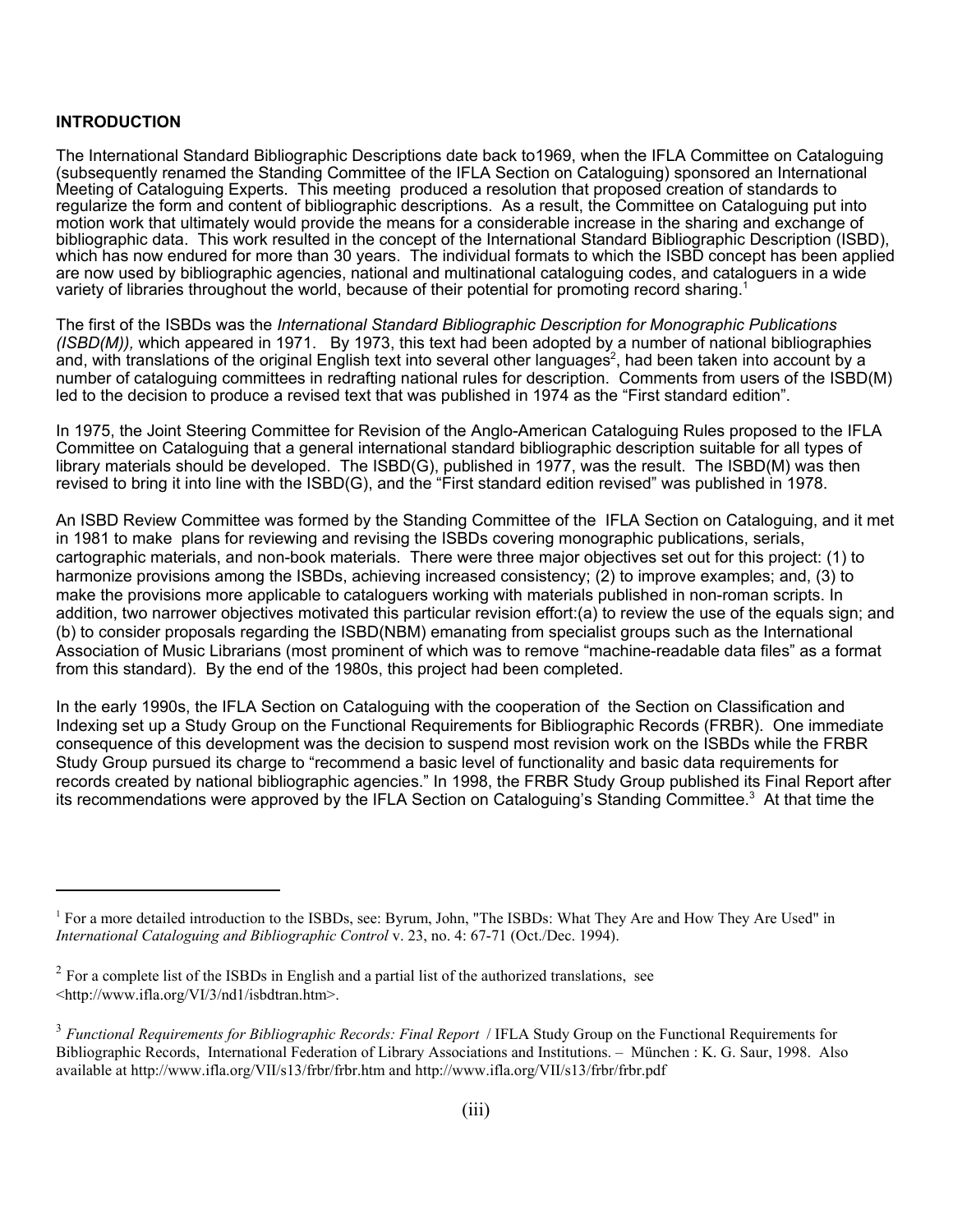ISBD Review Group was reconstituted to resume its traditional work. As expected, the IFLA Section on Cataloguing's Standing Committee asked the ISBD Review Group to initiate a full-scale review of the ISBDs. The objective of this "second general review project" was to ensure conformity between the provisions of the ISBDs and FRBR's data requirements for the "basic level national bibliographic record."

In the ISBDs, national bibliographic agencies are called upon to "prepare the definitive description containing all the mandatory elements set out in the relevant ISBD insofar as the information is applicable to the publication being described." This practice is also recommended for application by libraries that share bibliographic data with each other. Inclusion of a data element is considered "mandatory" in all cases for certain data elements, and in other cases is considered "mandatory" when necessary for identification of the publication being described or otherwise considered important to users of a bibliography or a catalogue. In the latter cases, the inclusion or exclusion of an element has been made dependent on a specific condition that is stipulated in the provisions comprising ISBD(M). To facilitate the application of the practices stipulated, the ISBDs designate particular data elements as optional, i.e. a cataloguing agency is free to choose to include or exclude these elements. In the ISBDs, a review of the Outline (consistently provided in each standard at paragraph 0.3) will reveal which data elements are optional. Therefore, the main task in pursuing the second general review entailed a close examination of the ISBD data elements to make optional those that are also optional in FRBR. In no case is a data element mandatory in FRBR but optional in the ISBDs.

The ISBD Review Group began by examining the *International Standard Bibliographic Description for Monographic Publications (ISBD(M))*, last revised in 1987. The changes that the Review Group proposed to make in the next iteration of this standard were posted on IFLANET. The Review Group considered suggestions received from several individuals, institutions, and cataloguing groups at its meeting held in conjunction with the 66<sup>th</sup> IFLA Conference (2000).

Following this consideration, the ISBD(M) was revised, and on April 11, 2001, the resulting final draft was published on the Internet for comments, due on June 15, 2001.Grateful acknowledgment is made to Dorothy McGarry for the considerable assistance she lent in the production of the successive drafts and final version of this document.

Despite the changes introduced by the revision projects summarized above, the essential structure and data components of the ISBDs have proved relatively stable over the years and continue to be widely used in full or part by creators of cataloguing codes and metadata schemes.

The 2002 revision of the ISBD(M) will be published only on the Internet because the ISBD Review Group views it as an interim document subject to further review and revision in the near term. This continued attention to its provisions will be undertaken in an effort to take into consideration changes to national and multi-national cataloguing codes resulting from the need to adjust practices to fit the evolution of publications that has occurred in recent years -- in particular, the emergence of electronic resources. The Review Group is hopeful that the investigations and rule changes resulting from these code revision activities will facilitate its efforts to maintain the currency of the ISBDs as well.

Washington, D.C. John D. Byrum, Jr., Chair April 2002 ISBD Review Group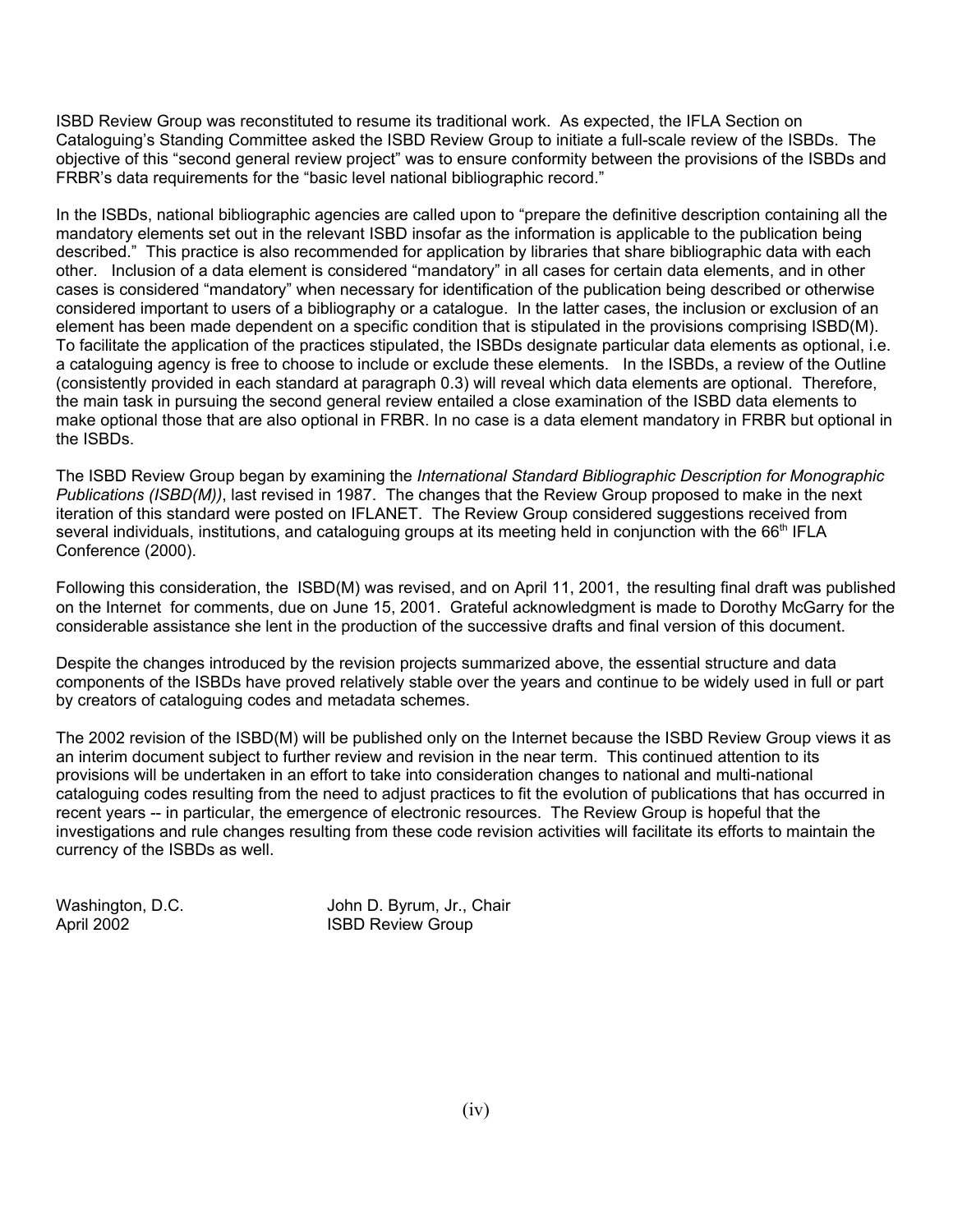# **Members of the ISBD Review Group (as of January 2002)**

| Françoise Bourdon                               | Bibliothèque Nationale de France               |
|-------------------------------------------------|------------------------------------------------|
| John D. Byrum                                   | Library of Congress, USA, Chair                |
| Renate Gömpel                                   | Deutsche Bibliothek                            |
| Mauro Guerrini                                  | Università di Firenze                          |
| <b>Ton Heijligers</b><br>(Corresponding member) | Amsterdam, The Netherlands                     |
| Mar Hernández Agustí                            | Biblioteca Nacional, Spain                     |
| Lynne C. Howarth                                | University of Toronto, Canada                  |
| Dorothy McGarry                                 | University of California, Los Angeles, USA     |
| <b>Glenn Patton</b>                             | OCLC Online Computer Library Center, Inc., USA |
| Eeva Murtomaa                                   | <b>Helsinki University Library</b>             |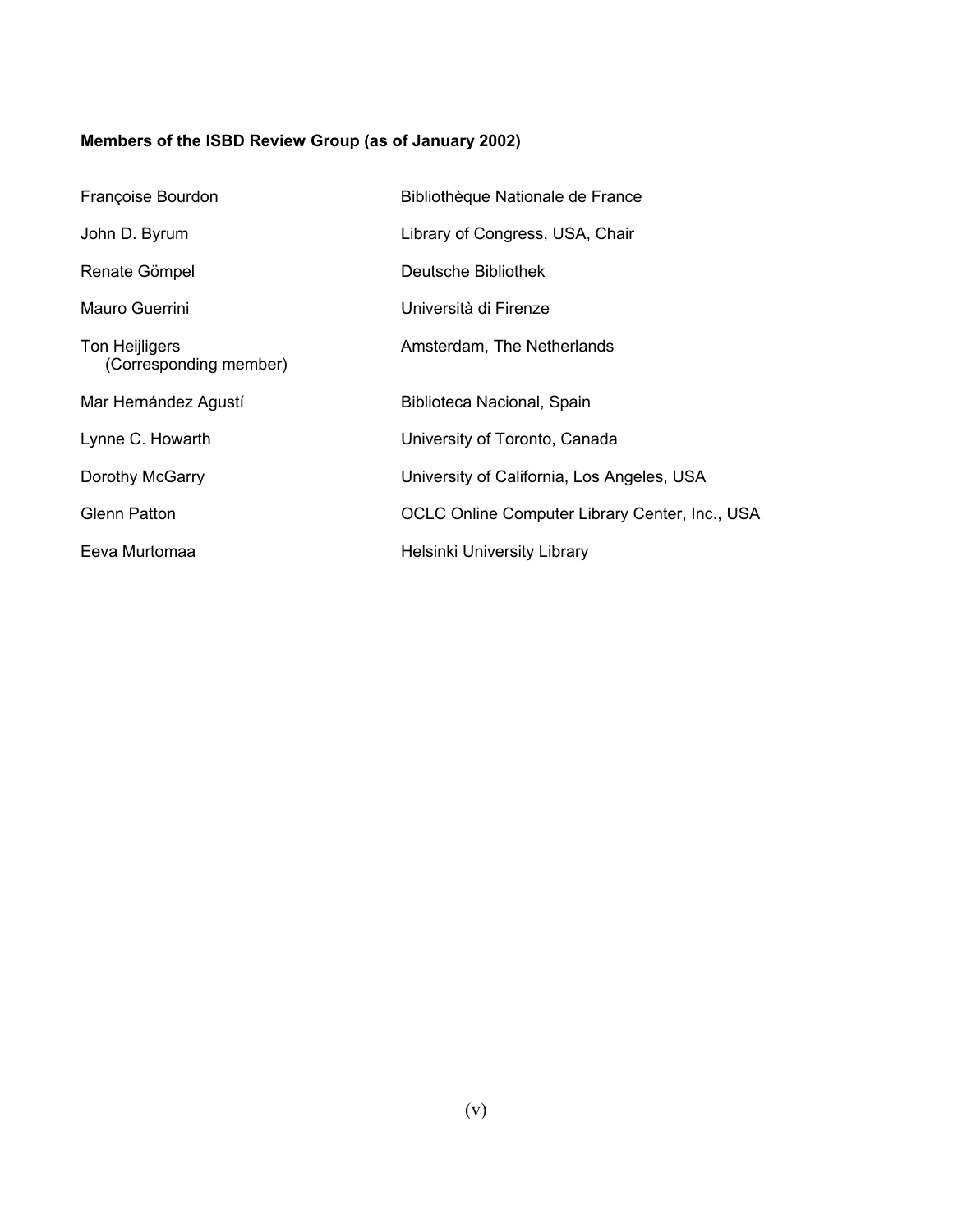## <span id="page-5-0"></span>**0 PRELIMINARY NOTES**

#### **0.1 Scope, purpose and use**

#### 0.1.1 Scope

The International Standard Bibliographic Description for Monographic Publications–referred to hereinafter as the ISBD(M)–specifies the requirements for the description and identification of such publications, assigns an order to the elements of the description and specifies a system of punctuation for the description. Its provisions relate first to the bibliographic records produced by national bibliographic agencies and second to bibliographic records of other cataloguing agencies, whether in electronic or printed form.

ISBD(M) is limited to publications issued in 1801 or later containing text and/or illustrations in eyereadable form (e.g. printed books) or in embossed form for use by the blind<sup>4</sup> (e.g. braille books).

ISBD(M) is one of several published ISBDs; the others cover serials and other continuing resources (ISBD(CR)), electronic resources (ISBD(ER)), non-book materials (ISBD(NBM)), cartographic materials (ISBD(CM)), pre-1801 monographs (ISBD(A)), and printed music (ISBD(PM)). All the ISBDs are based on the general ISBD (ISBD(G)) (see the comparative outline at 0.3).

Each ISBD is intended to embody a coherent set of provisions for its own type of publication, but there has been no attempt to make any ISBD exclusive. Users will, on occasion, need to refer to several ISBDs when the publication being described exhibits the characteristics described in other ISBDs, such as a monograph in microform, or is a multi-media item such as a monograph with an accompanying sound recording.

## 0.1.2 Purpose

The primary purpose of the ISBDs is to provide the stipulations for compatible descriptive cataloguing worldwide in order to aid the international exchange of bibliographic records between national bibliographic agencies and throughout the international library and information community. By specifying the elements that comprise a bibliographic description and by prescribing the order in which those elements should be presented and the punctuation by which they should be separated, the ISBDs aim to (a) make records from different sources interchangeable, so that records produced in one country can be easily accepted in library catalogues or other bibliographic lists in any other country; (b) assist in the interpretation of records across language barriers, so that records produced for users of one language can be interpreted by users of other languages; and (c) assist in the conversion of bibliographic records to electronic form.

<sup>&</sup>lt;sup>4</sup> When the publication for description is in braille or some other form that conveys printed texts to the visually impaired, an alternative method of description that emphasizes the inkprint original may be used, according to the provisions of *International Exchange of Bibliographic Information on Materials for the Blind and Physically Handicapped* / by Peter J.A. de Villers and David E. Shumaker ; Round Table of Libraries for the Blind, International Federation of Library Associations. – Washington D.C. : The Round Table, Executive Secretariat, 1980.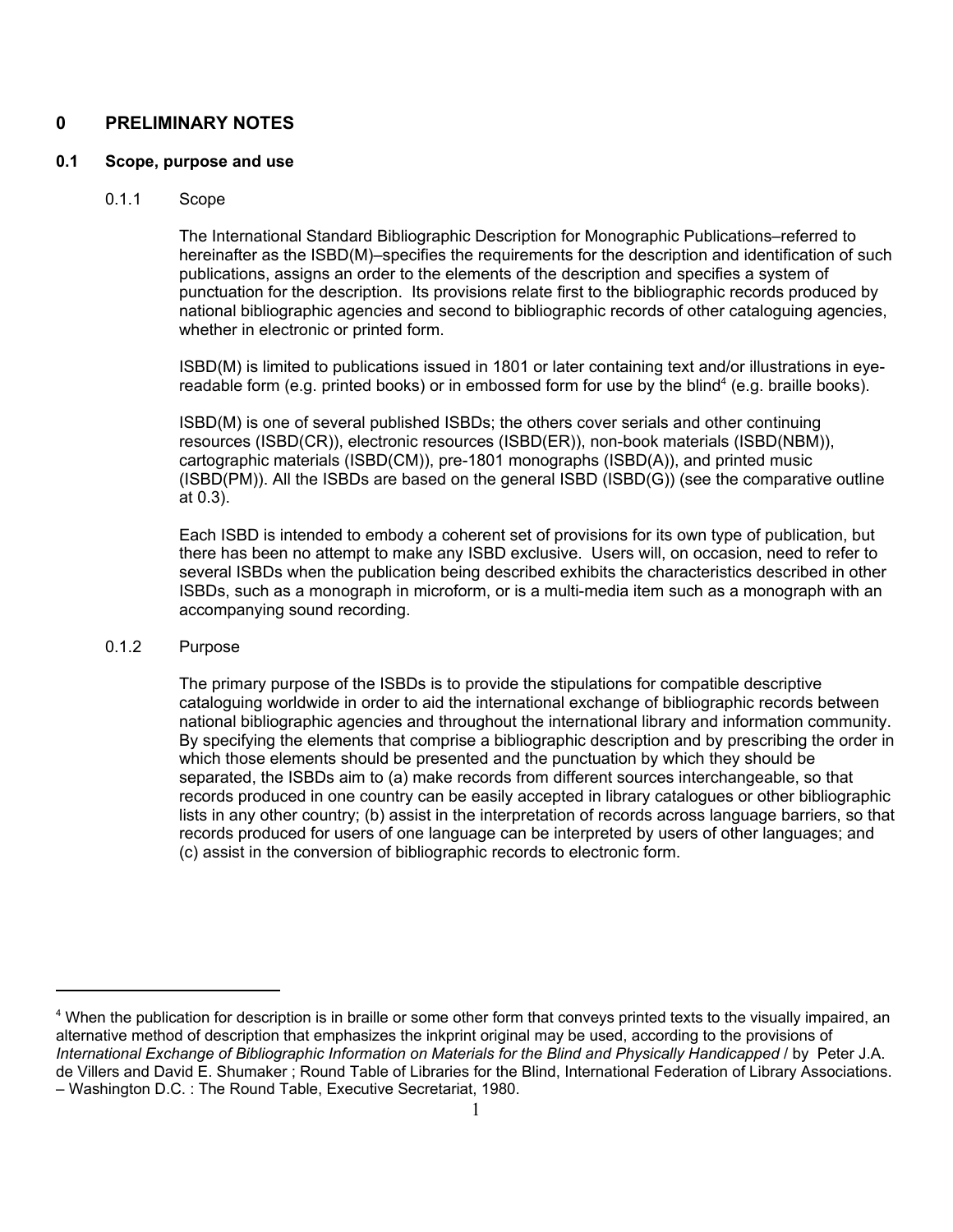#### 0.1.3 Use

The ISBDs provide stipulations to cover the maximum amount of descriptive information required in a range of different bibliographic activities, and therefore include elements that are essential to one or more of those activities, but not necessarily to all.

It is recommended that the national bibliographic agency in each country, in accepting the responsibility of creating the definitive record for each publication issued in that country, prepare the definitive description containing all the mandatory elements set out in the relevant ISBD insofar as the information is applicable to the publication being described. It is recommended that this practice be followed also by libraries that share bibliographic data with each other.

Certain elements are designated as mandatory in all situations (expressed throughout the text by the use of "is given" or "are given"); some elements are mandatory in certain situations (expressed throughout the text by the use of "is given" or "are given" in relation to a situation such as "necessary for identification or otherwise considered important to users of the catalogue"). Where the situation does not apply, use of the element is optional. Other elements are designated as optional in all cases (expressed throughout the text by the use of the word "optional" or "may") and information on these elements can be included or omitted at the discretion of the agency.

Other cataloguing organizations have a wider choice as they are not providing the definitive record for international exchange. They can select ISBD elements, mandatory or optional, for inclusion in their own records, provided that the elements selected are given in the prescribed order and transcribed with the prescribed punctuation according to the relevant ISBD.

The ISBD description forms a part of a complete bibliographic record and is not normally used by itself. The other elements that make up a complete bibliographic record, such as headings and subject information, are not included in the ISBD stipulations. The rules for such elements are normally given in cataloguing codes.

## **0.2 Definitions**

Definitions are given for those terms used in the ISBD(M) in a special sense, or in one of several senses in general use. Some terms used in the normal bibliographic sense are also defined.

| <b>Accompanying material</b>              | Any material issued with the main part(s) of the publication being<br>described, and intended to be used with it.                                                          |
|-------------------------------------------|----------------------------------------------------------------------------------------------------------------------------------------------------------------------------|
| <b>Accompanying material</b><br>statement | A brief description of accompanying material.                                                                                                                              |
| <b>Alternative title</b>                  | The second part of a title proper that consists of two parts (each of<br>which has the form of a title), joined by the word "or" or its equivalent in<br>another language. |
| <b>Area</b>                               | A major section of the bibliographic description, comprising data of a<br>particular category or set of categories.                                                        |
| <b>Avant-titre</b>                        | Other title information introducing the title proper, and occurring above<br>the publication's title proper on the title page or title-page substitute.                    |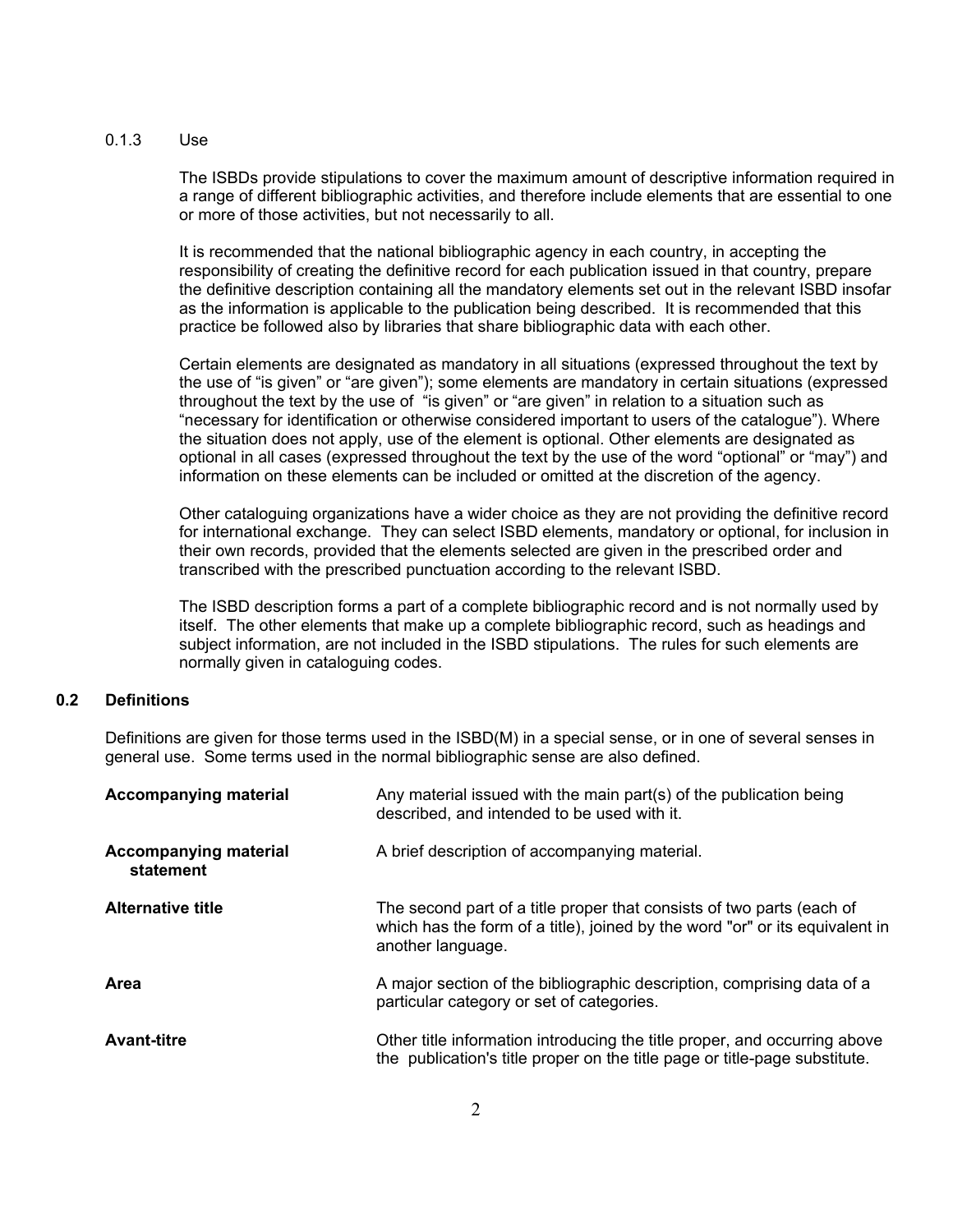| <b>Bibliographic</b><br>description                        | A set of bibliographic data recording and identifying a publication.                                                                                                                                                                                                                                                                                                                                                                                             |
|------------------------------------------------------------|------------------------------------------------------------------------------------------------------------------------------------------------------------------------------------------------------------------------------------------------------------------------------------------------------------------------------------------------------------------------------------------------------------------------------------------------------------------|
| Colophon                                                   | A statement usually at the end of a publication giving information about<br>its publication or printing, and in some cases, other bibliographic<br>information, including the title.                                                                                                                                                                                                                                                                             |
| <b>Common title</b>                                        | That part of the title that is carried by a group of related publications in<br>addition to their different section titles. The common title serves to<br>indicate this relationship and together with the section title identifies a<br>given publication. The common title may also be common to a main<br>publication and its supplement(s) and to a main series and its<br>sub-series when the supplement(s) or sub-series has (have) dependent<br>title(s). |
| <b>Cover title</b>                                         | The title printed on the (original) front cover of a publication.                                                                                                                                                                                                                                                                                                                                                                                                |
| <b>Dependent title</b>                                     | A title that by itself is insufficient to identify a publication and that<br>requires the addition of the common title, or the title of the main<br>publication or the title of the main series. Examples are section titles,<br>some supplement titles and some titles of sub-series.                                                                                                                                                                           |
| <b>Edition</b>                                             | All copies of a publication produced from substantially the same original<br>input and issued by the same agency or group of agencies or a person,<br>whether by direct contact or by photographic or other methods. (See<br>also Facsimile reprint.)                                                                                                                                                                                                            |
| <b>Edition statement</b>                                   | A word or phrase, or a group of characters, indicating that a publication<br>belongs to an edition.                                                                                                                                                                                                                                                                                                                                                              |
| <b>Element</b>                                             | A word or phrase, or a group of characters, representing a distinct unit<br>of bibliographic information and forming part of an area of the<br>bibliographic description.                                                                                                                                                                                                                                                                                        |
| <b>Facsimile reprint</b>                                   | A publication in which the main text is reproduced exactly from an<br>earlier edition.                                                                                                                                                                                                                                                                                                                                                                           |
| <b>General material</b><br>designation                     | A term indicating, broadly, the class of material to which a<br>publication belongs.                                                                                                                                                                                                                                                                                                                                                                             |
| <b>Illustration</b>                                        | A diagrammatic, pictorial or other graphic representation occurring<br>within a publication.                                                                                                                                                                                                                                                                                                                                                                     |
| <b>Impression</b>                                          | All copies of an edition produced at one time or in one operation.                                                                                                                                                                                                                                                                                                                                                                                               |
| <b>ISBN</b> (International<br><b>Standard Book Number)</b> | A ten-digit number including a check digit and preceded by the<br>alphabetic prefix ISBN. The ISBN identifies an edition of a work issued<br>by one specific publisher and is unique to that edition. It is assigned by<br>the national ISBN agency and is based on ISO standard ISO 2108.                                                                                                                                                                       |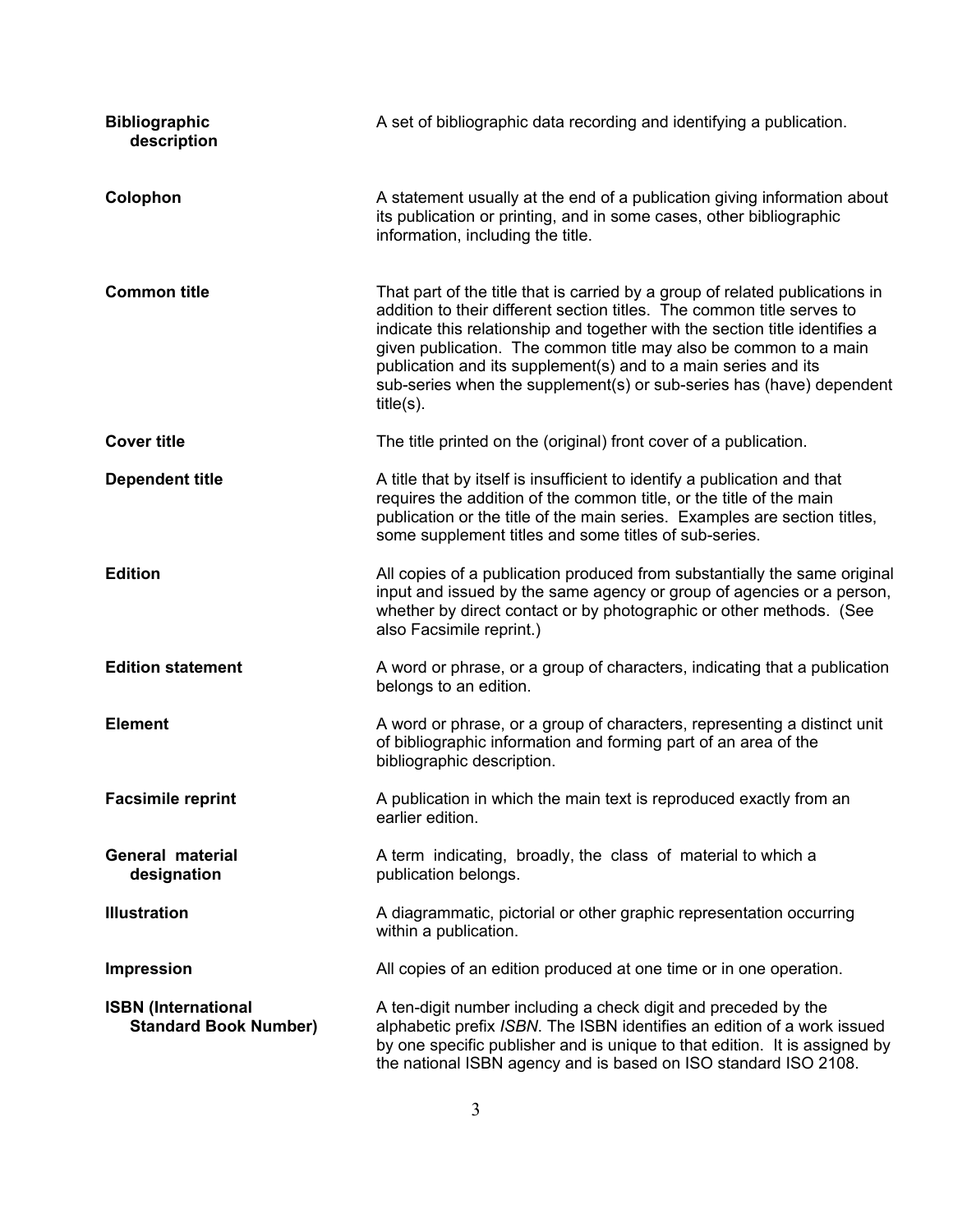| <b>ISSN</b> (International Standard<br><b>Serial Number)</b> | An eight-digit number including a check digit and preceded by the<br>alphabetic prefix ISSN. The ISSN together with the key title uniquely<br>identifies a particular serial or integrating resource (see ISSN Manual).<br>It is assigned by the ISSN Network and is based on ISO standard ISO<br>3297.                                                                                                                                                                                                                                                                                                                                                                                                                                                                                                                                                        |
|--------------------------------------------------------------|----------------------------------------------------------------------------------------------------------------------------------------------------------------------------------------------------------------------------------------------------------------------------------------------------------------------------------------------------------------------------------------------------------------------------------------------------------------------------------------------------------------------------------------------------------------------------------------------------------------------------------------------------------------------------------------------------------------------------------------------------------------------------------------------------------------------------------------------------------------|
| <b>Main series</b>                                           | A numbered series that contains one or more sub-series.                                                                                                                                                                                                                                                                                                                                                                                                                                                                                                                                                                                                                                                                                                                                                                                                        |
| <b>Monographic publication</b>                               | A publication that is complete in one part, or intended to be completed<br>within a finite number of parts.                                                                                                                                                                                                                                                                                                                                                                                                                                                                                                                                                                                                                                                                                                                                                    |
|                                                              | In ISBD(M) it is limited to publications issued in 1801 or later containing<br>text and/or illustrations in eye-readable form (e.g. printed books) or in<br>embossed form for use by the blind (e.g. braille books). For pre-1801<br>monographs, see ISBD(A).                                                                                                                                                                                                                                                                                                                                                                                                                                                                                                                                                                                                  |
| <b>Multi-level description</b>                               | A method of bibliographic description based on the division of<br>descriptive information into two or more levels. The first level contains<br>information common to the whole or main publication. The second and<br>subsequent levels contain information relating to the individual part or<br>other unit.                                                                                                                                                                                                                                                                                                                                                                                                                                                                                                                                                  |
| <b>Multi-part publication</b>                                | A monographic publication in a finite number of physically separate<br>parts (other than a publication made up of fascicles) known to have<br>been conceived or published as an entity; the separate parts may have<br>their own titles and statements of responsibility.                                                                                                                                                                                                                                                                                                                                                                                                                                                                                                                                                                                      |
| <b>Numbering</b>                                             | The identification of each of the successive parts of a publication. It<br>can include a numeral, a letter, any other character, or the combination<br>of these, with or without an accompanying word (volume, number, etc.),<br>and/or a chronological designation.                                                                                                                                                                                                                                                                                                                                                                                                                                                                                                                                                                                           |
| <b>Other title information</b>                               | A word or phrase, or a group of characters, appearing in conjunction<br>with, and subordinate to, the title proper of the publication. Other title<br>information also occurs in conjunction with, and subordinate to, other<br>titles (e.g. parallel titles, titles of individual works contained in the<br>publication, titles in series/sub-series statements). Other title<br>information qualifies, explains or completes the title to which it applies,<br>or is indicative of the character, contents, etc., of the publication or the<br>works contained in it, or is indicative of the motive for, or the occasion<br>of, the publication's production. The term includes sub-titles and<br>avant-titres, but does not include variant titles (e.g. spine titles) found in<br>the publication but not on the title page or the title-page substitute. |
| <b>Parallel edition statement</b>                            | The edition statement in another language and/or script.                                                                                                                                                                                                                                                                                                                                                                                                                                                                                                                                                                                                                                                                                                                                                                                                       |
| <b>Parallel title</b>                                        | The title proper (or the title of an individual work included in a<br>publication with no collective title proper) in another language and/or<br>script presented as an equivalent of the title proper. Parallel titles also<br>occur in conjunction with the titles proper in series/sub-series<br>statements.                                                                                                                                                                                                                                                                                                                                                                                                                                                                                                                                                |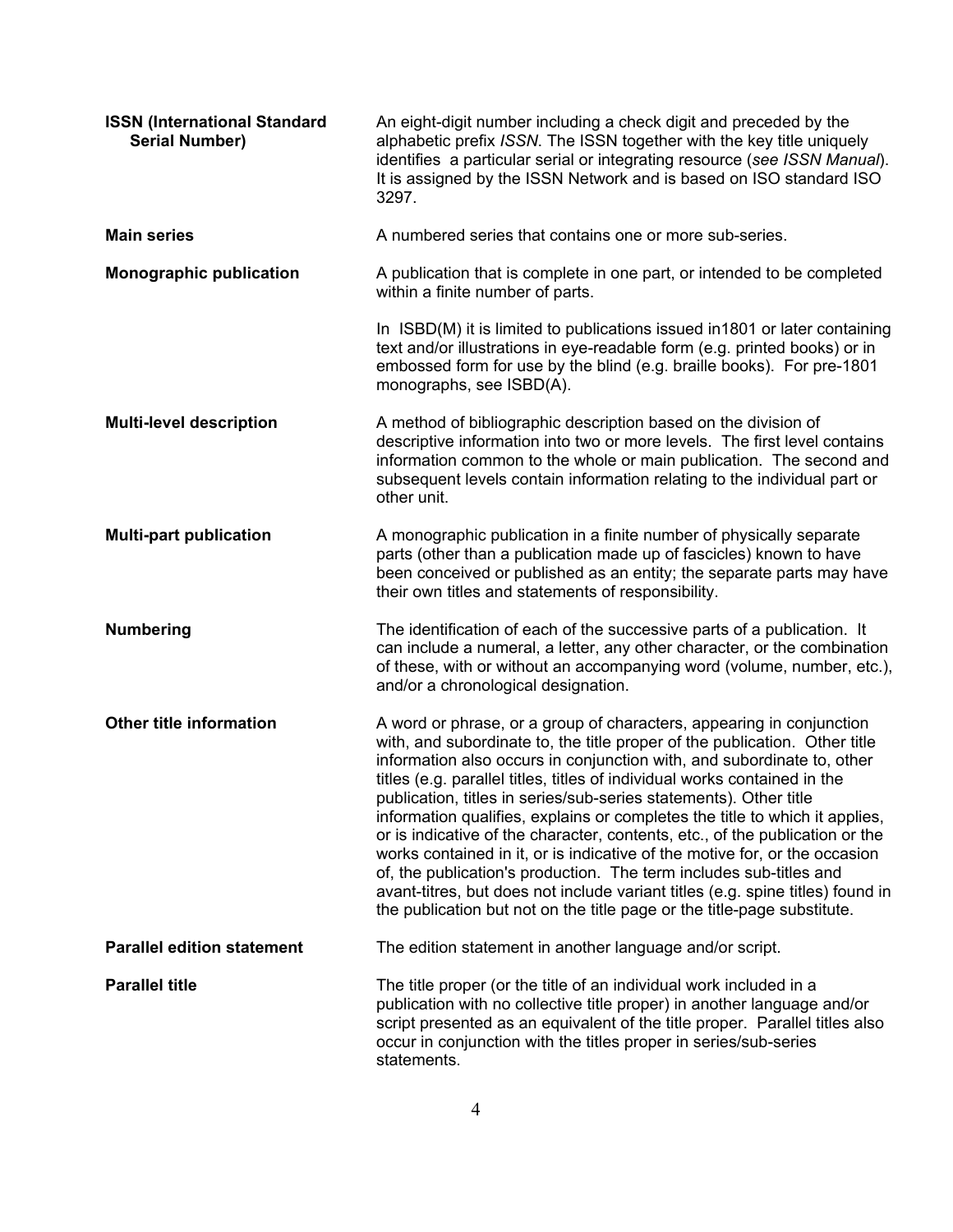| <b>Plate</b>                               | A leaf containing illustrative matter, with or without explanatory text, that<br>does not form part of either the preliminary or the main sequences of<br>pages or leaves.                                                                                                                                                                                                                                                                                                                                                |
|--------------------------------------------|---------------------------------------------------------------------------------------------------------------------------------------------------------------------------------------------------------------------------------------------------------------------------------------------------------------------------------------------------------------------------------------------------------------------------------------------------------------------------------------------------------------------------|
| <b>Preliminaries</b>                       | The title page(s) (or the title-page substitute) together with the verso of<br>the title page(s) (or the title-page substitute), and any pages preceding<br>the title page(s) (or the title-page substitute).                                                                                                                                                                                                                                                                                                             |
| <b>Prescribed punctuation</b>              | Punctuation supplied by the bibliographic agency to precede or enclose<br>the information given in each element (except the first element of area<br>1) or area of the bibliographic description.                                                                                                                                                                                                                                                                                                                         |
| <b>Prescribed source of</b><br>information | The source or sources from which information is taken for entry of<br>each element or area of the bibliographic description.                                                                                                                                                                                                                                                                                                                                                                                              |
| <b>Section title</b>                       | The title specific to a section that serves to distinguish one part of a<br>group of related bibliographic resources having a common title. The<br>section title is dependent on the common title for identification of a<br>resource whether distinctive or not.                                                                                                                                                                                                                                                         |
| <b>Series</b>                              | A group of separate publications related to one another by the fact that<br>each publication bears, in addition to its own title proper, a collective<br>title applying to the group as a whole, i.e. the title proper of the series.<br>The separate publications may or may not be numbered.                                                                                                                                                                                                                            |
| <b>Series statement</b>                    | The main elements identifying a series, including any numbering of the<br>separate publications within the series. Also includes a statement that<br>a publication forms part of a multi-part publication. (See also<br>Sub-series statement.)                                                                                                                                                                                                                                                                            |
| <b>Specific material designation</b>       | The term indicating the specific class of material to which the<br>publication belongs.                                                                                                                                                                                                                                                                                                                                                                                                                                   |
| <b>Statement of</b><br>responsibility      | Name(s), phrase(s) or group(s) of characters relating to the<br>identification and/or function of any persons or corporate bodies<br>responsible for or contributing to the creation or realization of the<br>intellectual or artistic content of a work. Statements of responsibility<br>may occur in conjunction with titles (e.g. the title proper, parallel titles,<br>titles of individual works contained in the publication, titles in<br>series/sub-series statements) or in conjunction with edition statements. |
| <b>Sub-series</b>                          | A series that appears as part of a numbered series (main series). The<br>sub-series may or may not have a title dependent on that of the main<br>series. (See also Common title, Dependent title.)                                                                                                                                                                                                                                                                                                                        |
| <b>Sub-series designation</b>              | Numbering following the title of the main series, that can stand alone or<br>in conjunction with the title of the sub-series.                                                                                                                                                                                                                                                                                                                                                                                             |
| <b>Sub-series statement</b>                | The main elements identifying a sub-series, including any numbering of<br>the separate publications within the sub-series. In the case of a<br>sub-series the title of which is dependent on the title of the main series,<br>the sub-series statement includes both the title of the main series and                                                                                                                                                                                                                     |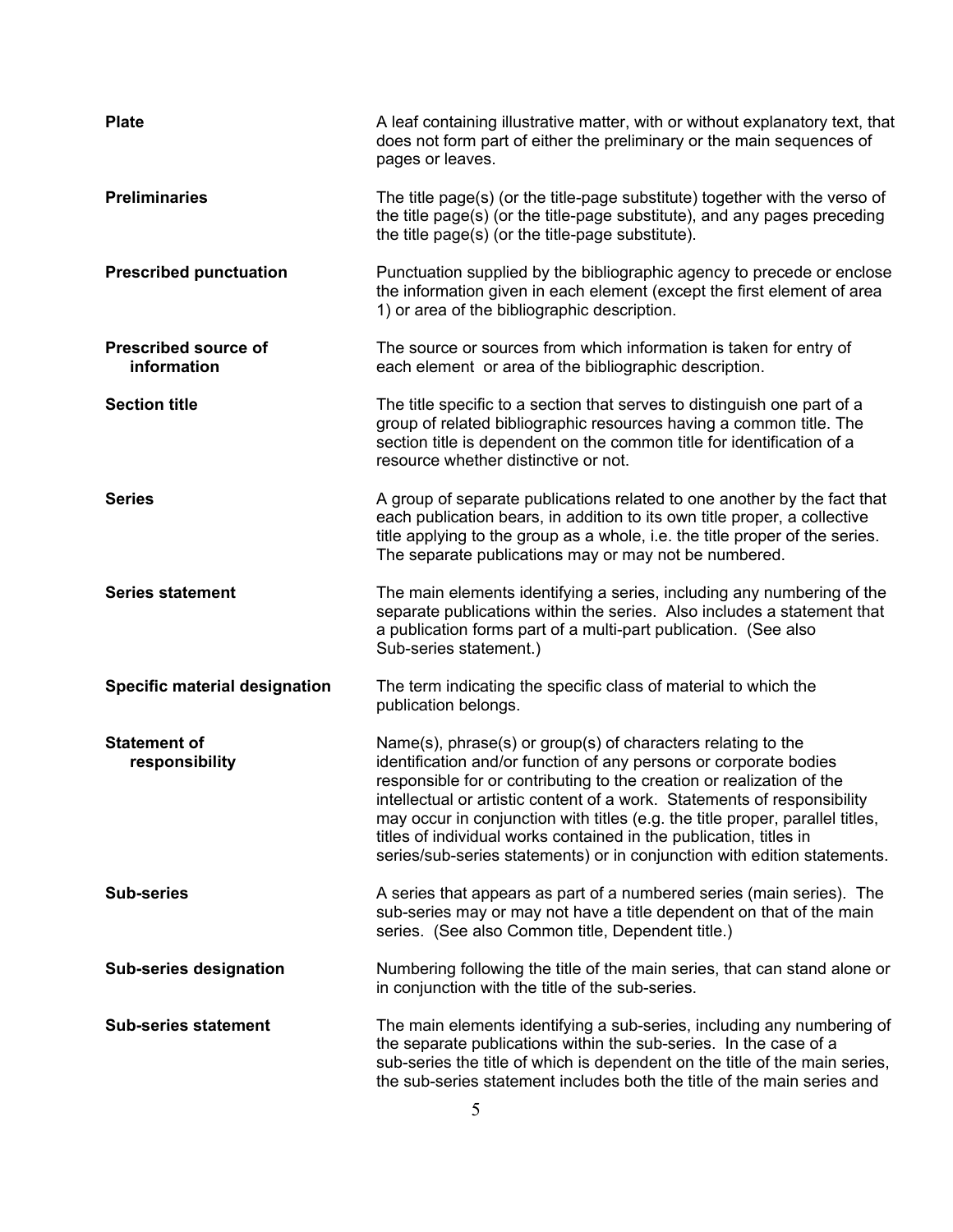<span id="page-10-0"></span>

|                              | the sub-series, and may include a sub-series designation. (See also<br>Series statement.)                                                                                                                                                                                                                                                                                                                                                                                                                                                                                                                                                                              |
|------------------------------|------------------------------------------------------------------------------------------------------------------------------------------------------------------------------------------------------------------------------------------------------------------------------------------------------------------------------------------------------------------------------------------------------------------------------------------------------------------------------------------------------------------------------------------------------------------------------------------------------------------------------------------------------------------------|
| <b>Title</b>                 | A word or phrase, or a group of characters, usually appearing in a<br>publication, that is the name of the publication or the work (or any one<br>of a group of individual works) contained in it. A publication will usually<br>contain several titles (e.g. on the title page, on the cover or on the<br>spine), and these titles may be identical or may differ from one another.                                                                                                                                                                                                                                                                                   |
| <b>Title page</b>            | The page normally at the beginning of a publication presenting the<br>fullest information about the publication and the work(s) contained in it<br>and bearing, usually, the fullest title information, a statement of<br>responsibility and the whole or part of the publication statement. When<br>the elements normally presented on the title page are divided without<br>repetition between two facing pages, the two pages together are<br>regarded as the title page.                                                                                                                                                                                           |
| <b>Title-page substitute</b> | The page, portion of a page or other component part of a publication,<br>that includes the information usually found on a title page, and that, in<br>the absence of a title page, takes its place, e.g. cover, caption,<br>colophon.                                                                                                                                                                                                                                                                                                                                                                                                                                  |
| <b>Title proper</b>          | The chief title of a publication, i.e. the title of a publication in the form in<br>which it appears on the title page or the title-page substitute. The title<br>proper includes any alternative title, but excludes parallel titles and<br>other title information. For publications containing several individual<br>works the title proper is the collective title. Publications containing<br>several individual works and lacking a collective title are considered not<br>to have a title proper. A series or sub-series also has its own title<br>proper. Certain titles proper are made up of multiple titles, called<br>common title and dependent title(s). |

# **0.3 Comparative outline of the ISBD(G) and the ISBD(M)**

- 0.3.1 Outline of the ISBD(G)
- 

*Area Prescribed preceding Element (or enclosing) punctuation for elements*

*Note: Each area, other than the first, is preceded by a point, space, dash, space (. – ).*

| 1. | Title and statement of | 1.1 | Title proper                 |
|----|------------------------|-----|------------------------------|
|    | responsibility area    | 1.2 | General material designation |
|    |                        | 1.3 | Parallel title               |
|    |                        | 1.4 | Other title information      |
|    |                        | 1.5 | Statements of responsibility |
|    |                        |     | First statement              |
|    |                        |     | Subsequent statement         |
|    |                        |     |                              |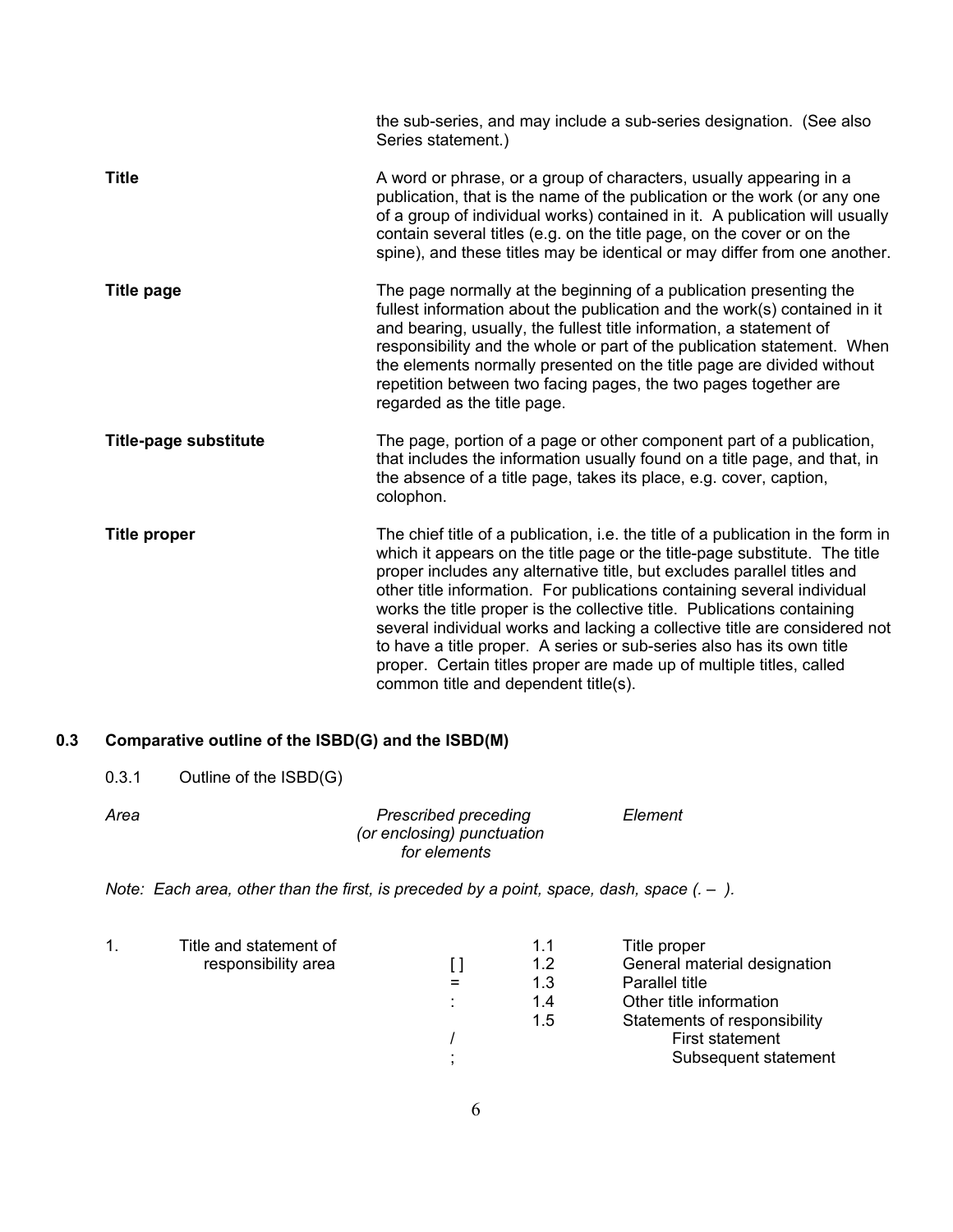| 2. | <b>Edition</b> area                                      | Ξ         | 2.1<br>2.2<br>2.3 | <b>Edition statement</b><br>Parallel edition statement<br>Statements of responsibility relating<br>to the edition       |
|----|----------------------------------------------------------|-----------|-------------------|-------------------------------------------------------------------------------------------------------------------------|
|    |                                                          |           |                   | First statement                                                                                                         |
|    |                                                          |           | 2.4<br>2.5        | Subsequent statement<br>Additional edition statement<br>Statements of responsibility<br>following an additional edition |
|    |                                                          |           |                   | statement                                                                                                               |
|    |                                                          |           |                   | First statement<br>Subsequent statement                                                                                 |
| 3. | Material (or type of publication)<br>specific area       |           |                   |                                                                                                                         |
| 4. | Publication, distribution, etc., area                    |           | 4.1               | Place of publication, distribution, etc.<br>First place<br>Subsequent place                                             |
|    |                                                          |           | 4.2               | Name of publisher, distributor, etc.                                                                                    |
|    |                                                          | $[ \ ]$   | 4.3               | Statement of function of distributor                                                                                    |
|    |                                                          |           | 4.4               | Date of publication, distribution, etc.                                                                                 |
|    |                                                          | $\,$      | 4.5               | Place of manufacture                                                                                                    |
|    |                                                          |           | 4.6               | Name of manufacturer                                                                                                    |
|    |                                                          |           | 4.7               | Date of manufacture                                                                                                     |
| 5. | Physical description area                                |           | 5.1               | Specific material designation and<br>extent of item                                                                     |
|    |                                                          |           | 5.2               | Other physical details                                                                                                  |
|    |                                                          |           | 5.3               | Dimensions of item                                                                                                      |
|    |                                                          | $\ddot{}$ | 5.4               | Accompanying material statement                                                                                         |
| 6. | Series area                                              |           | 6.1               | Title proper of series or sub-series                                                                                    |
|    |                                                          | =         | 6.2               | Parallel title of series or sub-series                                                                                  |
|    | Note: A series statement is<br>enclosed by parentheses.  |           | 6.3               | Other title information of series or<br>sub-series                                                                      |
|    | When there are two or more<br>series statements, each is |           | 6.4               | Statements of responsibility relating<br>to the series or sub-series                                                    |
|    | enclosed by parentheses.                                 |           |                   | <b>First statement</b>                                                                                                  |
|    |                                                          |           |                   | Subsequent statement                                                                                                    |
|    |                                                          |           | 6.5               | <b>International Standard Serial Number</b><br>of series or sub-series                                                  |
|    |                                                          |           | 6.6               | Numbering within series or<br>sub-series                                                                                |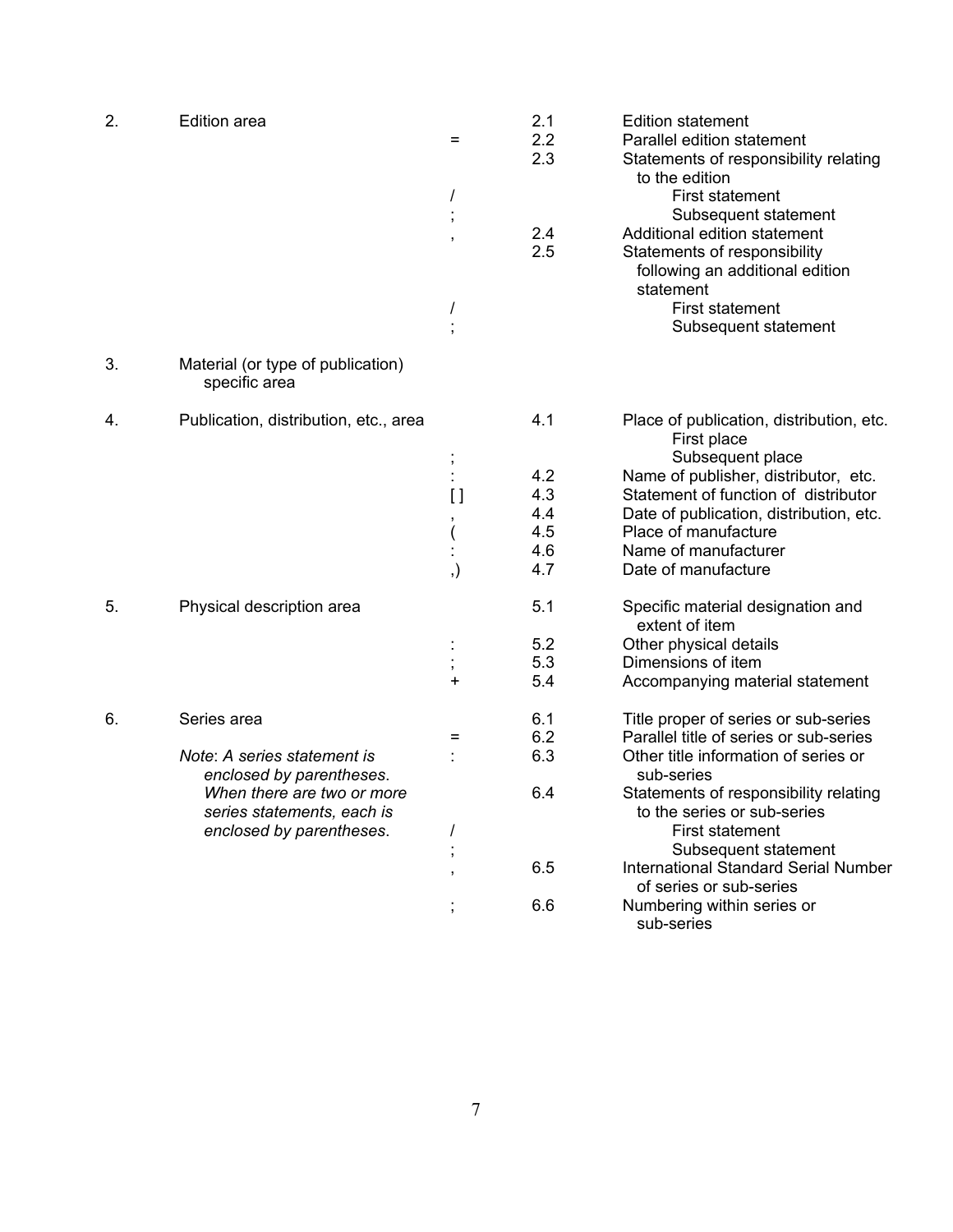7. Note area

| 8. | Standard number (or alternative) |     | 8.1 | Standard number (or alternative)     |
|----|----------------------------------|-----|-----|--------------------------------------|
|    | and terms of availability area   | $=$ | 8.2 | Kev title                            |
|    |                                  |     | 8.3 | Terms of availability and/or price   |
|    |                                  |     | 8.4 | Qualification (in varying positions) |
|    | (0.2.2, 0.4                      |     |     |                                      |

0.3.2 Outline of the ISBD(M)

## **General notes on the outline of ISBD(M)**

- A. Optional elements are indicated as such (see 0.1.3).
- B. Elements preceded by an asterisk can be repeated when necessary.
- C. Areas 6 (Series), 7 (Note) and 8 (Standard number, etc.) can be repeated when necessary.
- D. In the outline, the terms "first statement ...", "subsequent statement..." and the like denote the order in which these statements are given in the description and have no other connotation.
- E. No provisions are included in the ISBD(M) for area 3 of the outline of ISBD(G) (Material (or type of publication) specific area) or for element 8.2 of the ISBD(G) outline (Key title). Provisions regarding qualifications to an ISBN or to a statement of terms of availability and/or price (element 8.4 of the ISBD(G)) are included in elements 8.1 and 8.3 respectively, rather than as a separate element.
- F. Whenever information normally associated with one area or element appears in the publication linked linguistically as an integral part of another area or element, it is transcribed as such.

| Area | <b>Prescribed preceding</b> | Element |
|------|-----------------------------|---------|
|      | (or enclosing) punctuation  |         |
|      | for elements                |         |

*Note*: *Each area, other than the first, is preceded by a point, space, dash, space (. – ).*

| 1. | Title and statement of | 1.1    | Title proper                                            |
|----|------------------------|--------|---------------------------------------------------------|
|    | responsibility area    | 1.2    | General material designation<br>(optional)              |
|    |                        | $*1.3$ | Parallel title                                          |
|    |                        | $*1.4$ | Other title information                                 |
|    |                        | 1.5    | Statements of responsibility                            |
|    |                        |        | <b>First statement</b>                                  |
|    |                        |        | *Subsequent statement                                   |
| 2. | Edition area           | 2.1    | <b>Edition statement</b>                                |
|    |                        | $*2.2$ | Parallel edition statement (optional)                   |
|    |                        | 2.3    | Statements of responsibility relating<br>to the edition |
|    |                        |        | <b>First statement</b>                                  |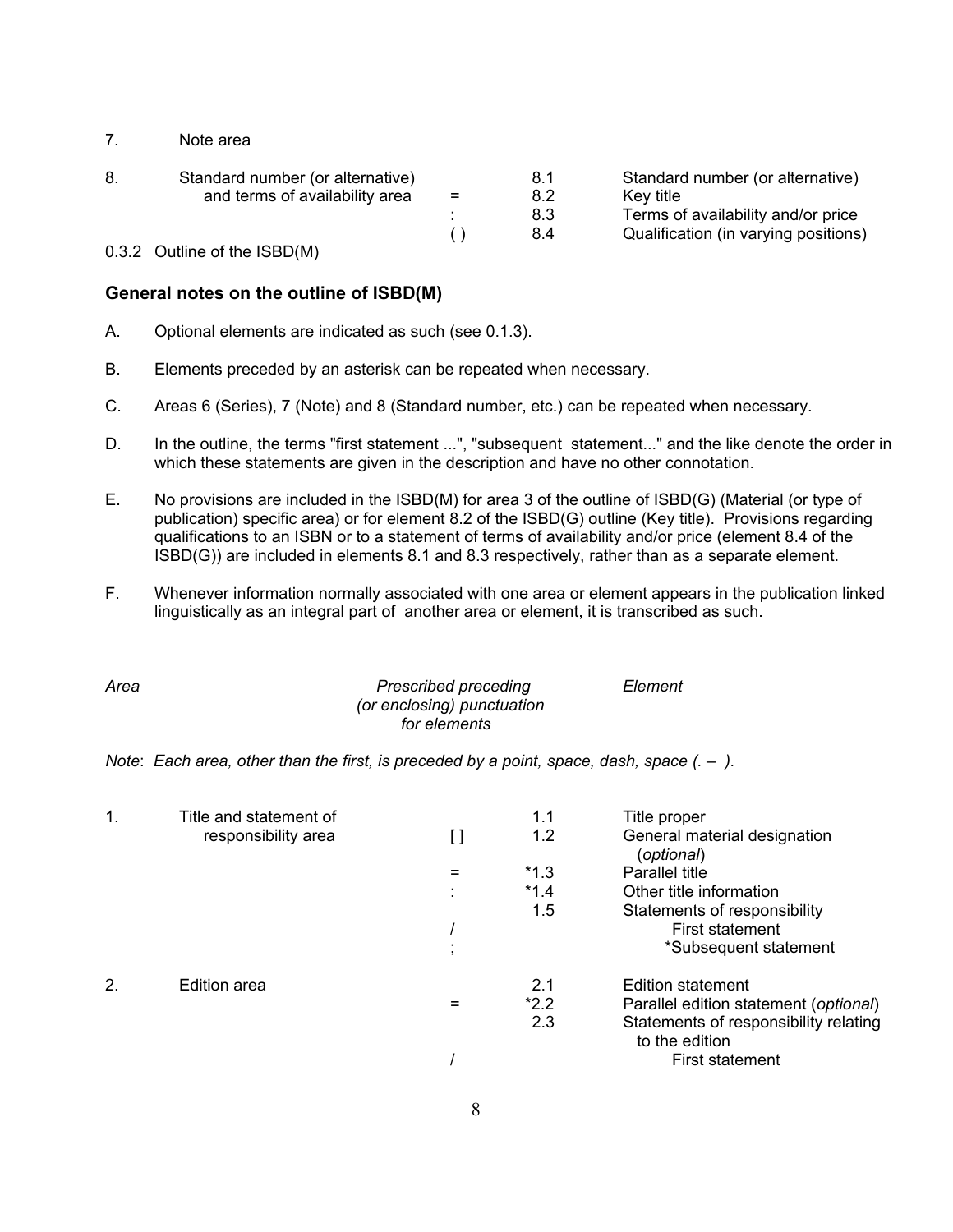|    |                                                          |           | $*2.4$<br>2.5 | *Subsequent statement<br>Additional edition statement<br>Statements of responsibility following<br>an additional edition statement<br>First statement<br>*Subsequent statement |
|----|----------------------------------------------------------|-----------|---------------|--------------------------------------------------------------------------------------------------------------------------------------------------------------------------------|
| 3. | Material (or type of publication)<br>specific area       |           |               |                                                                                                                                                                                |
| 4. | Publication, distribution,<br>etc., area                 |           | 4.1           | Place of publication and/or<br>distribution<br>First place<br>*Subsequent place                                                                                                |
|    |                                                          |           | $*4.2$        | Name of publisher and/or distributor                                                                                                                                           |
|    |                                                          | $[ \ ]$   | $*4.3$        | Statement of function of distributor                                                                                                                                           |
|    |                                                          |           | 4.4           | Date of publication and/or<br>distribution                                                                                                                                     |
|    |                                                          |           | $*4.5$        | Place of printing                                                                                                                                                              |
|    |                                                          |           | $*4.6$        | Name of printer                                                                                                                                                                |
|    |                                                          |           | 4.7           | Date of printing                                                                                                                                                               |
| 5. | Physical description area                                |           | 5.1           | Specific material designation and<br>extent                                                                                                                                    |
|    |                                                          |           | 5.2           | Illustration statement (optional)                                                                                                                                              |
|    |                                                          |           | 5.3           | Dimensions                                                                                                                                                                     |
|    |                                                          | $\ddot{}$ | $*5.4$        | Accompanying material statement<br>(optional)                                                                                                                                  |
| 6. | Series area                                              |           | 6.1           | Title proper of series or sub-series                                                                                                                                           |
|    |                                                          | =         | $*6.2$        | Parallel title of series or sub-series                                                                                                                                         |
|    | Note: A series statement is<br>enclosed by parentheses.  |           | $*6.3$        | Other title information of series or<br>sub-series                                                                                                                             |
|    | When there are two or more<br>series statements, each is |           | 6.4           | Statements of responsibility<br>relating to the series or sub-series                                                                                                           |
|    | enclosed by parentheses.                                 |           |               | First statement                                                                                                                                                                |
|    |                                                          |           |               | *Subsequent statement                                                                                                                                                          |
|    |                                                          | ,         | 6.5           | International Standard Serial Number<br>of series or sub-series (optional)                                                                                                     |
|    |                                                          |           | 6.6           | Numbering within series or sub-series                                                                                                                                          |
| 7. | Note area                                                |           |               |                                                                                                                                                                                |
| 8. | Standard number (or alternative)                         |           | $*8.1$        | Standard number (or alternative)                                                                                                                                               |
|    | and terms of availability area                           |           | 8.2           |                                                                                                                                                                                |
|    |                                                          |           | $*8.3$        | Terms of availability and/or price                                                                                                                                             |
|    |                                                          |           | 8.4           | (optional)                                                                                                                                                                     |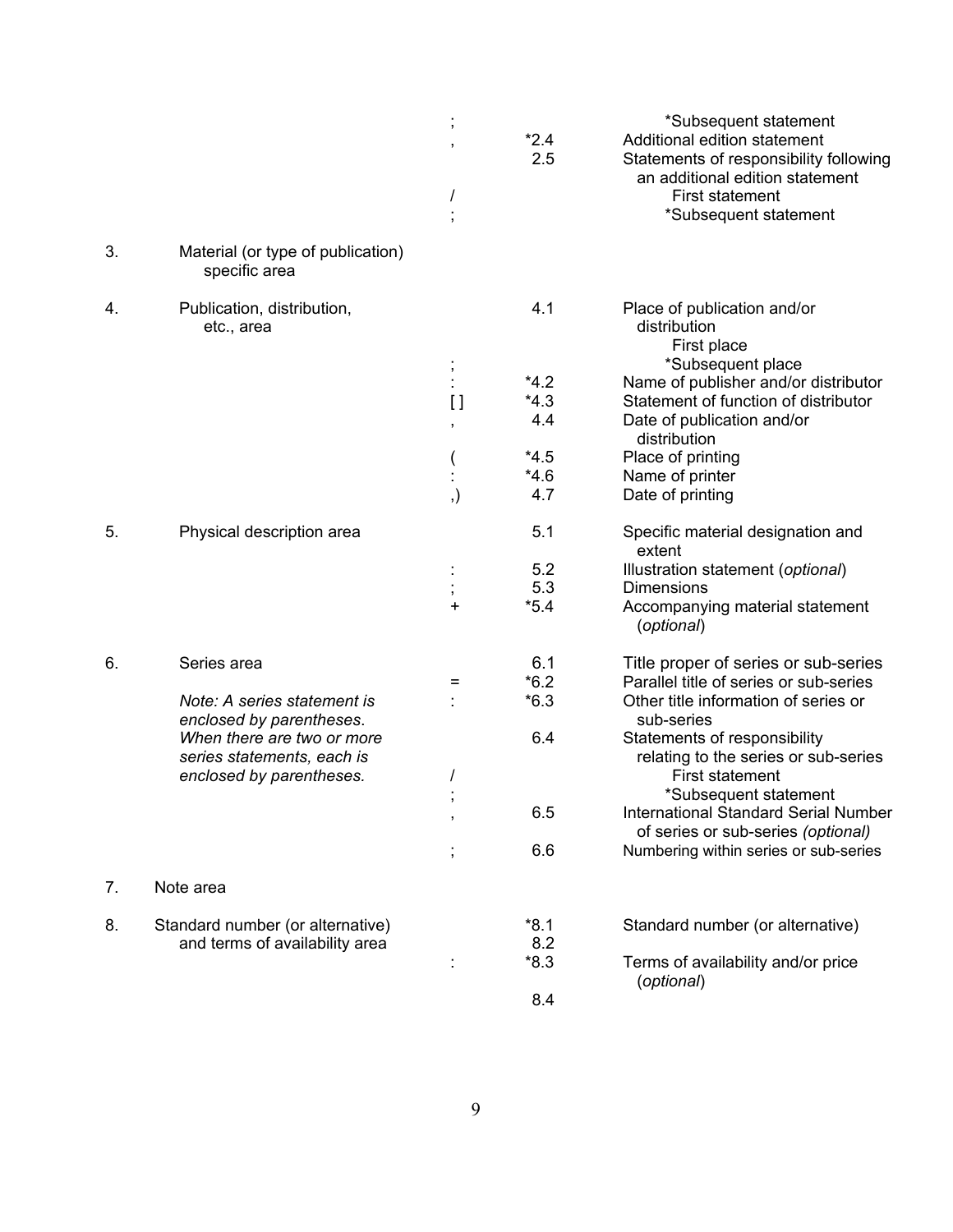## <span id="page-14-0"></span>**0.4 Punctuation**

- 0.4.1 Each element of the description, except the first element of area 1, is either preceded or enclosed by prescribed punctuation (see 0.4.3 for other exceptions). Prescribed punctuation is preceded and followed by a space (a single space on a keyboard or an em space in printing) with the exception of the comma (, ) and point (. ) which are only followed by a space. The inclusion of other punctuation is at the discretion of the national bibliographic agency or cataloguing organization, as is the spacing before and after such punctuation. ISBD punctuation is retained even when this results in double punctuation (but see 0.4.7). For the punctuation of scripts written from right to left, see 0.4.11.
- 0.4.2 Parentheses, i.e. curved brackets  $( () )$  and square brackets  $( ) )$  (see 0.4.8), are each to be treated as a single punctuation symbol, and the preceding space comes before the first (opening) parenthesis or square bracket and the following space comes after the second (closing) parenthesis or square bracket (but see 0.10). If parentheses or square brackets are preceded or followed by prescribed punctuation that ends or begins with a space, only one space is given.
- 0.4.3 Each area of the ISBDs other than area 1 is preceded by a point, space, dash, space  $(1 1)$ , unless that area is clearly separated from the preceding area by paragraphing, typography or indentation, in which case the point, space, dash, space may be omitted or replaced by a point (.) given at the end of the preceding area.
- 0.4.4 When the first element of an area is not present in a description, the prescribed punctuation of the first element that is present is replaced by a point, space, dash, space  $($ .  $)$  preceding the area.
- 0.4.5 When an area is repeated, each repetition is preceded by a point, space, dash, space  $(1 )$ , except (a) in the condition described in 0.4.3 and (b) as provided by area 6, Punctuation pattern B-C, for multiple series statements.
- 0.4.6 When an element is repeated, each repetition is preceded by the prescribed punctuation appropriate to the element.
- 0.4.7 When an element ends with a point and the prescribed punctuation for the element that follows begins with a point, only one of the two points is given.
	- e.g. 3rd ed.  $not$  3rd ed. –

And then  $\ldots$  – 4th ed. *not* And then .... – 4th ed.

- 0.4.8 Three punctuation symbols can be used in all or most areas:
	- A. Square brackets ( [ ] ) are prescribed punctuation to enclose particular elements in area 1 (see 1.2) and area 4 (see 4.3) and are prescribed punctuation within an element in area 5 (see 5.1). Square brackets enclose information found outside the prescribed sources of information (see 0.5.2) and interpolations in the description (see 0.6, 0.7, 0.10, 0.11).

When successive elements within the same area are obtained from outside the prescribed source, they are enclosed in a single pair of square brackets unless one element is the general material designation, which is always enclosed in its own pair of square brackets.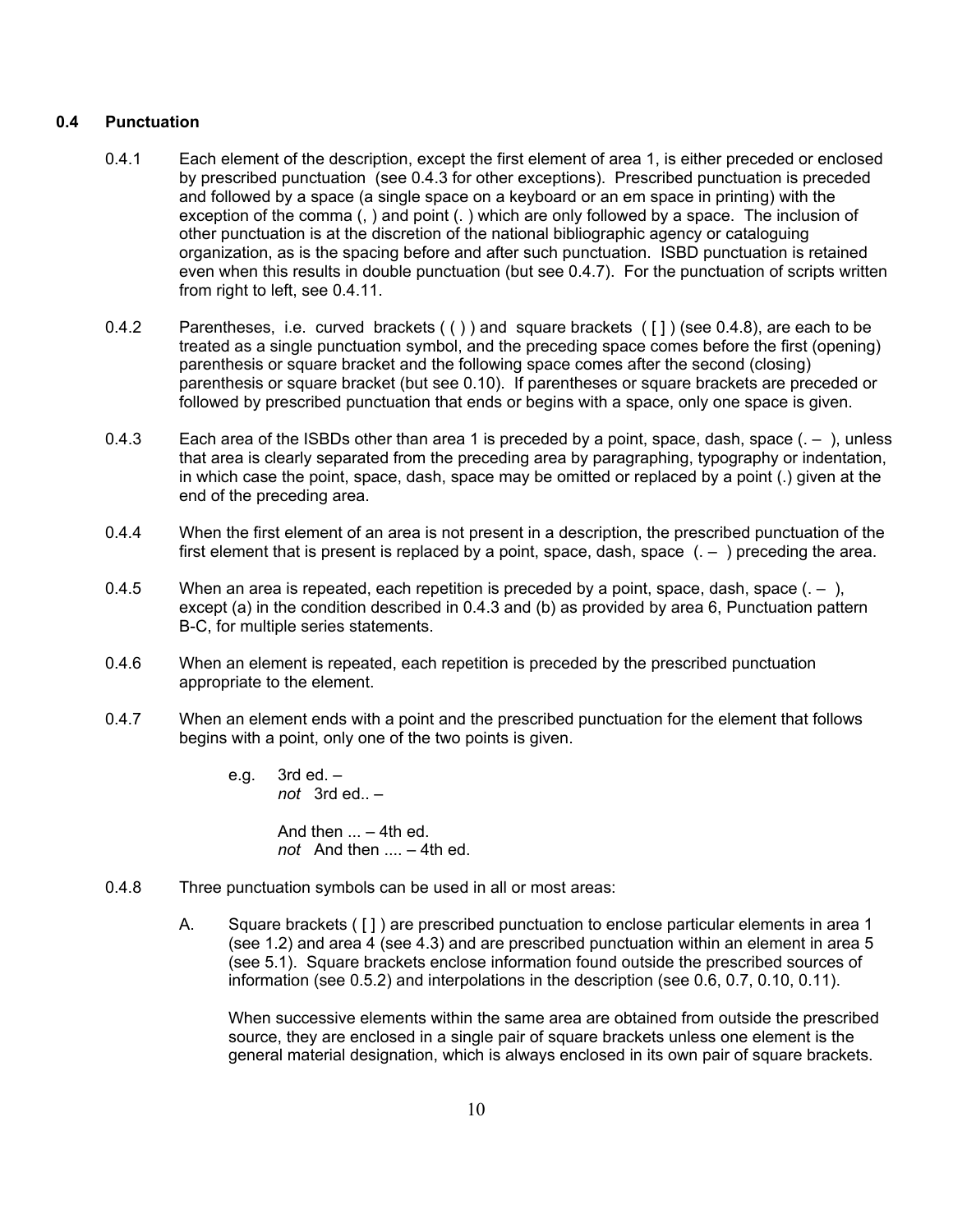When successive elements are in different areas, each element is enclosed in a separate pair of square brackets.

- B. Marks of omission, i.e. three points (...), indicate the omission of some part of an element (see 0.7.1, 0.7.2).
- C. Parentheses ( ( ) ) are prescribed punctuation to enclose each series statement in area 6, to enclose certain elements in area 4 and to enclose information within particular elements in areas 5 and 8.
- D. One punctuation symbol, the plus sign ( + ) preceded and followed by a space, is prescribed punctuation in area 5 (see 5.4).
- 0.4.9 When in an area or an element the same information appears in two or more languages and/or scripts, the following provisions apply:

When one element is recorded in two or more languages and/or scripts, the information in each language and/or script after the first is preceded by a space, equals sign, space  $( = ).$ 

When, in a single area, two or more elements are recorded in two or more languages and/or scripts, the elements in each language and/or script are given together with the appropriate preceding punctuation for each element. The whole group of elements for the first language and/or script recorded is preceded by punctuation appropriate to the first element and each group after the first is preceded by a space, equals sign, space  $( = ).$ 

- 0.4.10 An area or element that does not apply to the publication is not included in the description. The preceding or enclosing prescribed punctuation of such an area or element is also omitted.
- 0.4.11 When information is given in scripts written from right to left, commas and semi-colons used as prescribed punctuation are reversed when that is the style of the script. Similarly, the point, space, dash, space combination of prescribed punctuation reads from right to left and the meanings of open and closed parentheses and square brackets are reversed. The diagonal slash and groups of western arabic numerals that are not reversed in such scripts are not reversed when given.

See Appendix B for the treatment of information given both in scripts written from left to right and in scripts written from right to left.

The complete punctuation pattern for each area is set out at the beginning of the area.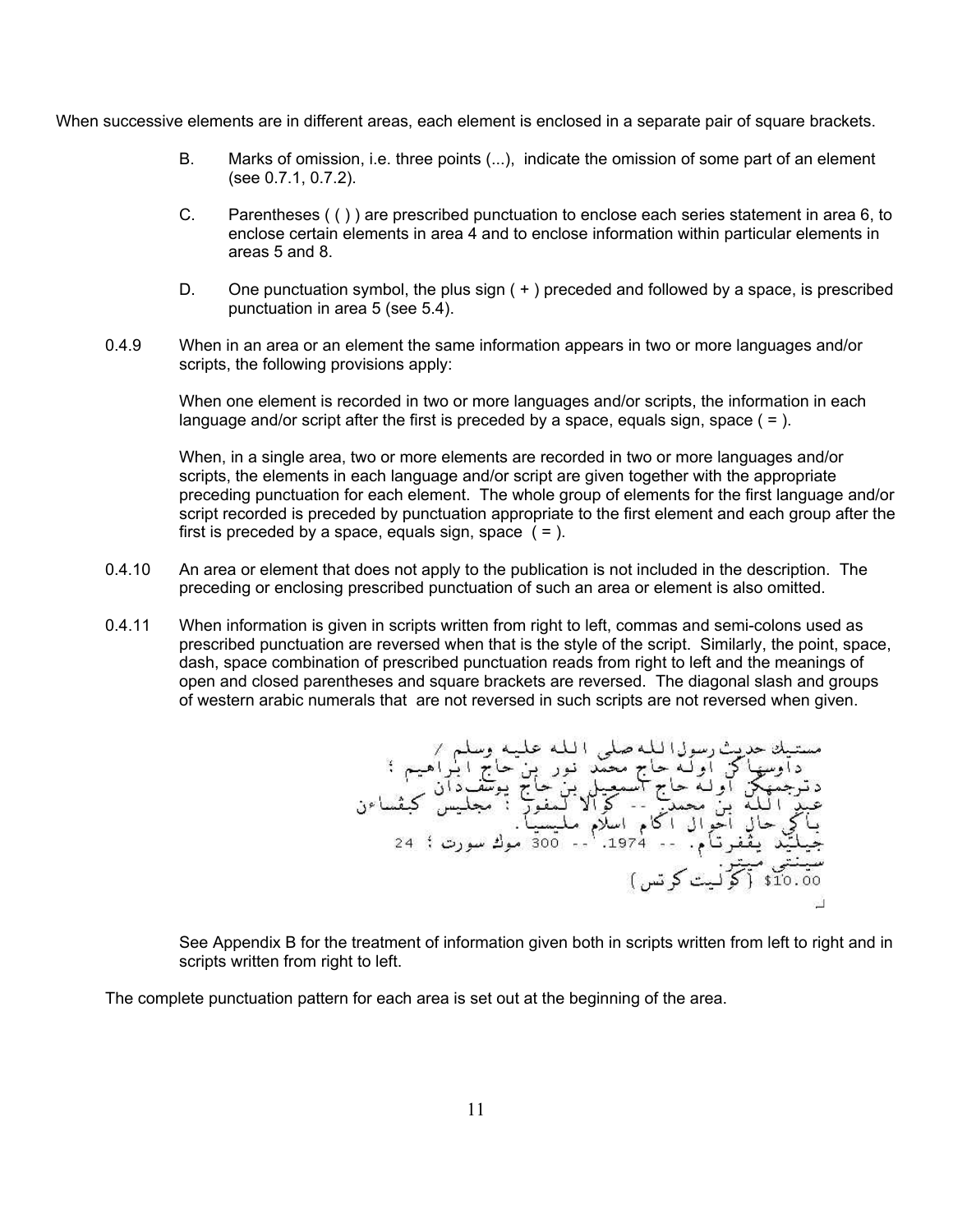## <span id="page-16-0"></span>0.5 **Sources of information**

The information used in the description of a publication is taken from its title page and other sources prescribed for specific areas according to the following stipulations.

0.5.1 Order of preference of sources.

When for a single-part publication there is more than one title page, $5$  the one selected is the one specific to the publication described (e.g. for a monograph in a series, the volume title page; for a facsimile reprint, the title page with the reprint details; see also 1.1.3.2).

> When for a multi-part publication there is a title page for each part, the one selected is the title page of the first part.

When there is no title page applying to the whole publication, but each work contained in it has its own title page, the several title pages, including those of tête-bêche publications containing different works, may be considered collectively as a single source of information.

When a publication lacks a title page, an alternate source of information is selected as a title-page substitute. The selection of the source to be treated as title-page substitute is determined by considering which source has the fullest information, with preference given to a source that is part of the publication over sources outside the publication.

In the case of publications in non-roman scripts, where full bibliographic details are given in the colophon, a leaf standing in the position of a title page and bearing the title proper is not to be considered the title page in the following circumstances:

- A. when the leaf bears only the title proper in the manner of a half-title page;
- B. when the leaf bears the title proper, with or without other bibliographic information, in a calligraphic version (the full bibliographic details in the colophon being given in conventional forms of Chinese characters as used in modern Chinese, Japanese and Korean printing);
- C. when the leaf bears only a western-language version of the title and/or publication details.

In each of these cases the first preference for the title-page substitute is the colophon.

0.5.2 Prescribed sources of information

For each area certain sources are designated "prescribed sources of information". Information taken from a source other than a prescribed source for the area is enclosed in square brackets if it is transcribed as part of the area. Alternatively such information may be given without square brackets in area 7. Specific provisions are given in appropriate sections of the ISBD(M).

<sup>&</sup>lt;sup>5</sup> Title page refers to title page or title-page substitute when the publication lacks a title page.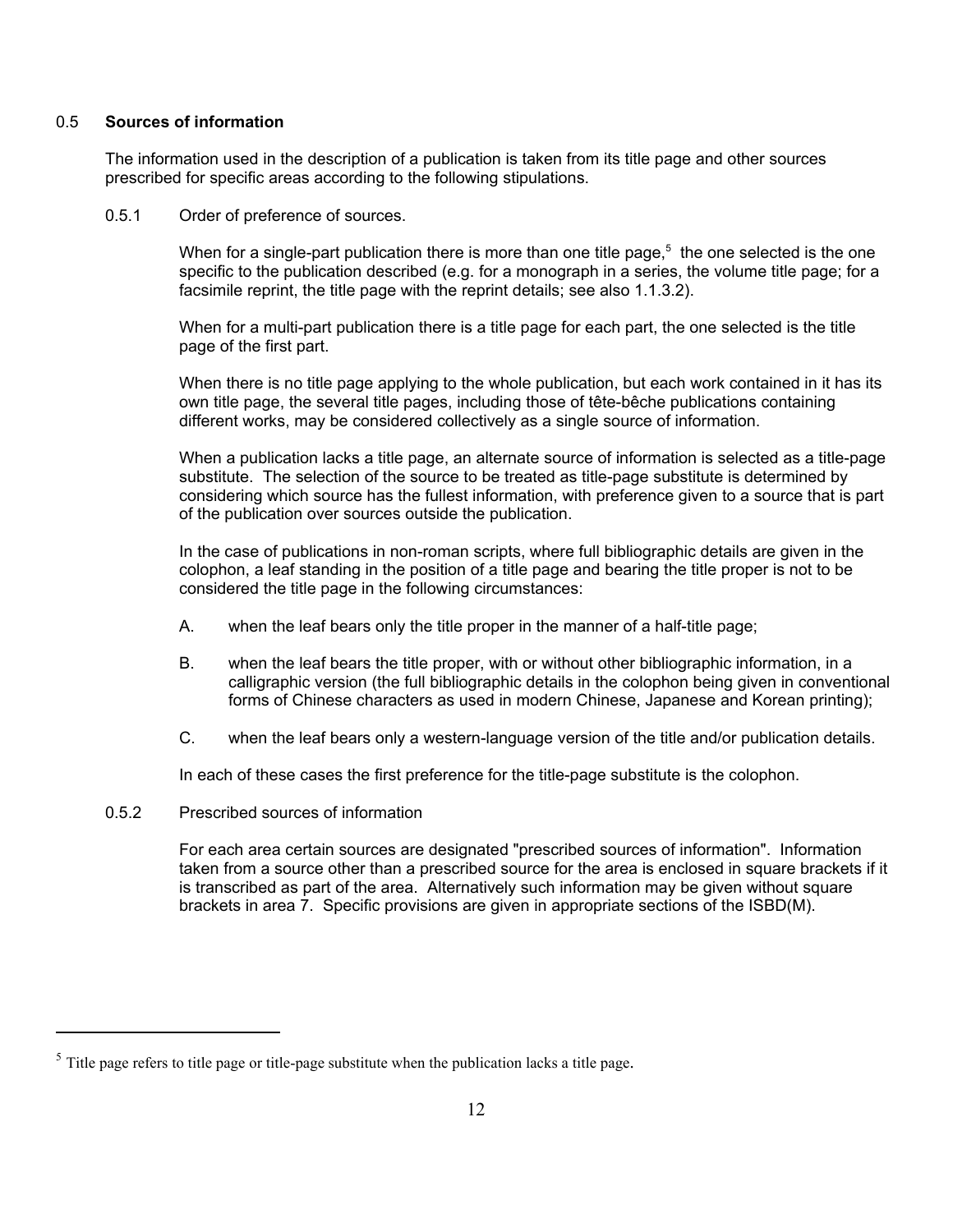<span id="page-17-0"></span>

|                                                                  | Prescribed sources of information                              |
|------------------------------------------------------------------|----------------------------------------------------------------|
| Title and statement<br>of responsibility                         | Title page                                                     |
| Edition                                                          | Title page, other preliminaries and colophon                   |
| Material (or type of<br>publication) specific area               | Not used in ISBD(M)                                            |
| Publication, distribution, etc.                                  | Title page, other preliminaries and colophon                   |
| Physical description                                             | The publication itself                                         |
| <b>Series</b>                                                    | Title page, other preliminaries, cover, spine, and<br>colophon |
| <b>Note</b>                                                      | Any source                                                     |
| Standard number (or<br>alternative) and terms<br>of availability | Any source                                                     |
|                                                                  |                                                                |

The prescribed source(s) for each area is also set out at the beginning of each area after the Punctuation pattern.

## 0.6 **Language and script of the description**

Elements in areas 1, 2, 4 and 6 are normally transcribed from the publication and are, therefore, wherever practicable, in the language(s) and/or script(s) in which they appear there. Interpolations in these areas are enclosed in square brackets and are given in the language and/or script of the context of that part of the description, except:

- prescribed abbreviations (see 0.7) and prescribed interpolations (see 0.10, 0.11);

- general material designation (see 1.2) and statement of function of distributor (see 4.3) which, when supplied, are given in the language and/or script chosen by the national bibliographic agency or other cataloguing agencies.

Terms used in areas 5, 7 and 8 are not enclosed in square brackets and are given in the language and/or script chosen by the national bibliographic agency or other cataloguing agencies, except:

- when original title or variant title is provided in area 7;
- when quotations are provided in area 7.

The description of publications appearing in scripts other than that used by the national bibliographic agency or other cataloguing agencies may, if necessary, be transliterated or transcribed without brackets into the script used by the agency.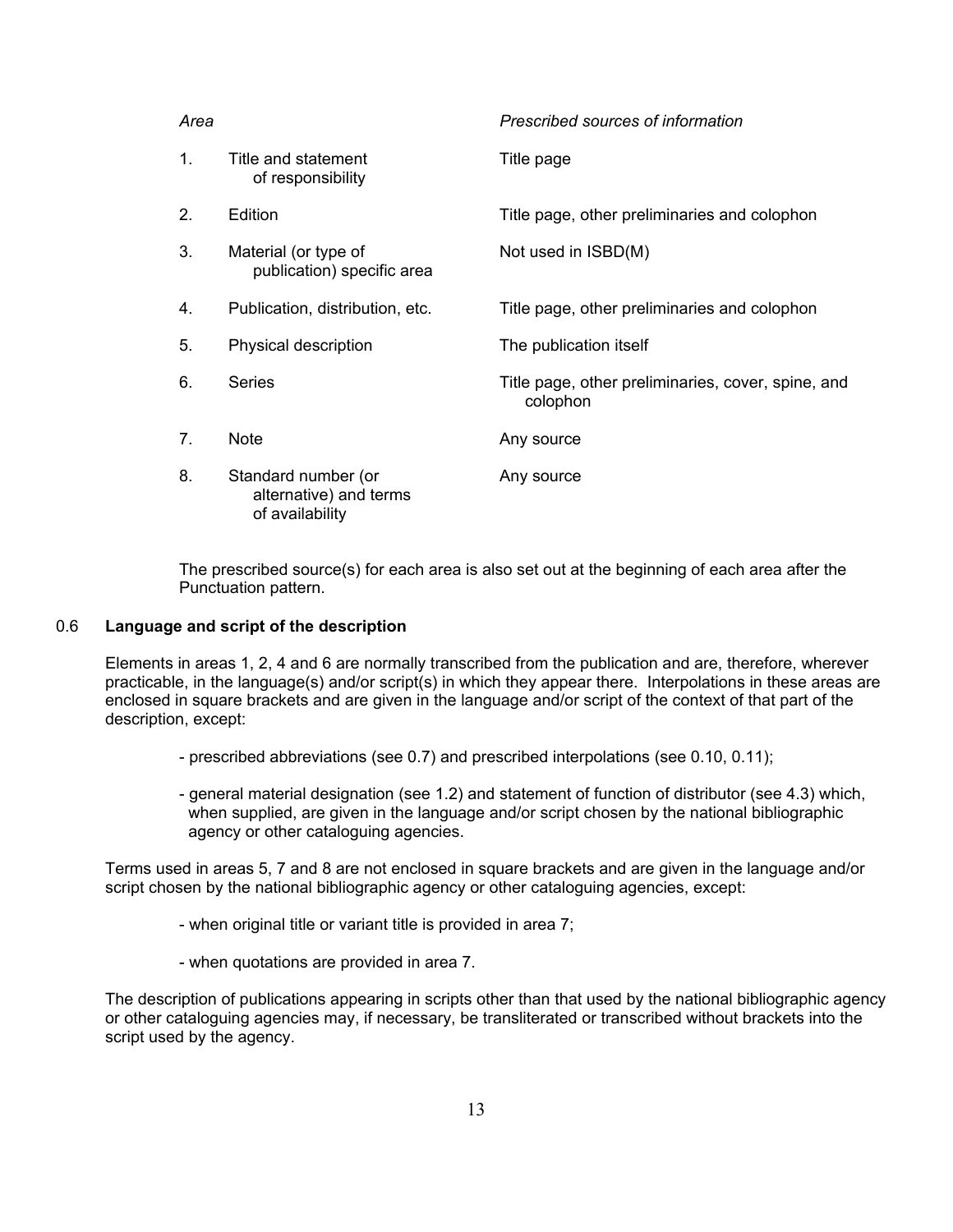#### <span id="page-18-0"></span>0.7 **Abridgements and abbreviations**

- 0.7.1 In exceptional cases the abridgement of certain elements in the description is permitted, provided the omission takes place at the end or in the middle of the element (e.g. a lengthy title proper, see 1.1.4.1). In such cases, the omission is indicated by marks of omission.
- 0.7.2 In the case of the abridgement of a single statement of responsibility consisting of the names of several persons or corporate bodies (see 1.5.4.3), the omission is indicated by marks of omission and the insertion of the prescribed abbreviation "et al." ( = *et alii*, and others), or for non-roman script records, its equivalent in another script. The abbreviation is enclosed in square brackets.
- 0.7.3 Other abbreviations are prescribed in specific stipulations (e.g. 4.1.15, 5.3.1).
- 0.7.4 In various stipulations in the ISBDs, provision is made for the use of "standard abbreviations" (e.g. in the edition statement, see 2.1.2) without specifying the forms of the abbreviations to be followed. These abbreviations are not prescribed but it is recommended that ISO 832, *Information and Documentation – Bibliographic Description and References – Rules for the Abbreviation of Bibliographic Terms*, or similar national standards, be used.

The abbreviations used throughout the ISBDs in the examples, other than those prescribed above in 0.7.2 and 0.7.3, are illustrative and not prescriptive.

0.7.5 Except for specifically prescribed or permitted abridgements and abbreviations, the transcription of data in areas 1, 2 and 6 does not show abbreviations unless they appear in the source.

## 0.8 **Capitalization**

In general, the first letter of the first word of each area should be a capital; the first letter of the first word of some elements (e.g. general material designation, parallel title, alternative title, section title) should also be a capital. Other capitalization should follow the appropriate usage for the language(s) and/or script(s) used in the description (see 0.6). When more than one language and/or script appears in the description, each should be capitalized in accordance with the usage of that language and/or script even when this produces an inconsistent pattern of capitalization for the description as a whole.

## 0.9 **Examples**

The examples given throughout the ISBDs are illustrative and not prescriptive except when the stipulations specify that the form found in the example(s) is to be followed. Most examples are based on the description of existing publications but some fictitious examples have been included.

In the English text of the ISBDs the terms used and the words or short phrases added to the examples in areas 5, 7 and 8 are in English. It is anticipated that in translations of the ISBDs, such terms and words and phrases will be given in the language of the translation.

## 0.10 **Misprints**

Inaccuracies or misspelled words are transcribed as they appear in the publication. They may be followed by "sic" enclosed in square brackets that are preceded and followed by a space ( [sic] ). Alternatively, the correct version may be added, enclosed in square brackets, the correction being preceded by "i.e." (= *id est*, that is) or its equivalent in another language and/or script. Letters or numbers that have been omitted from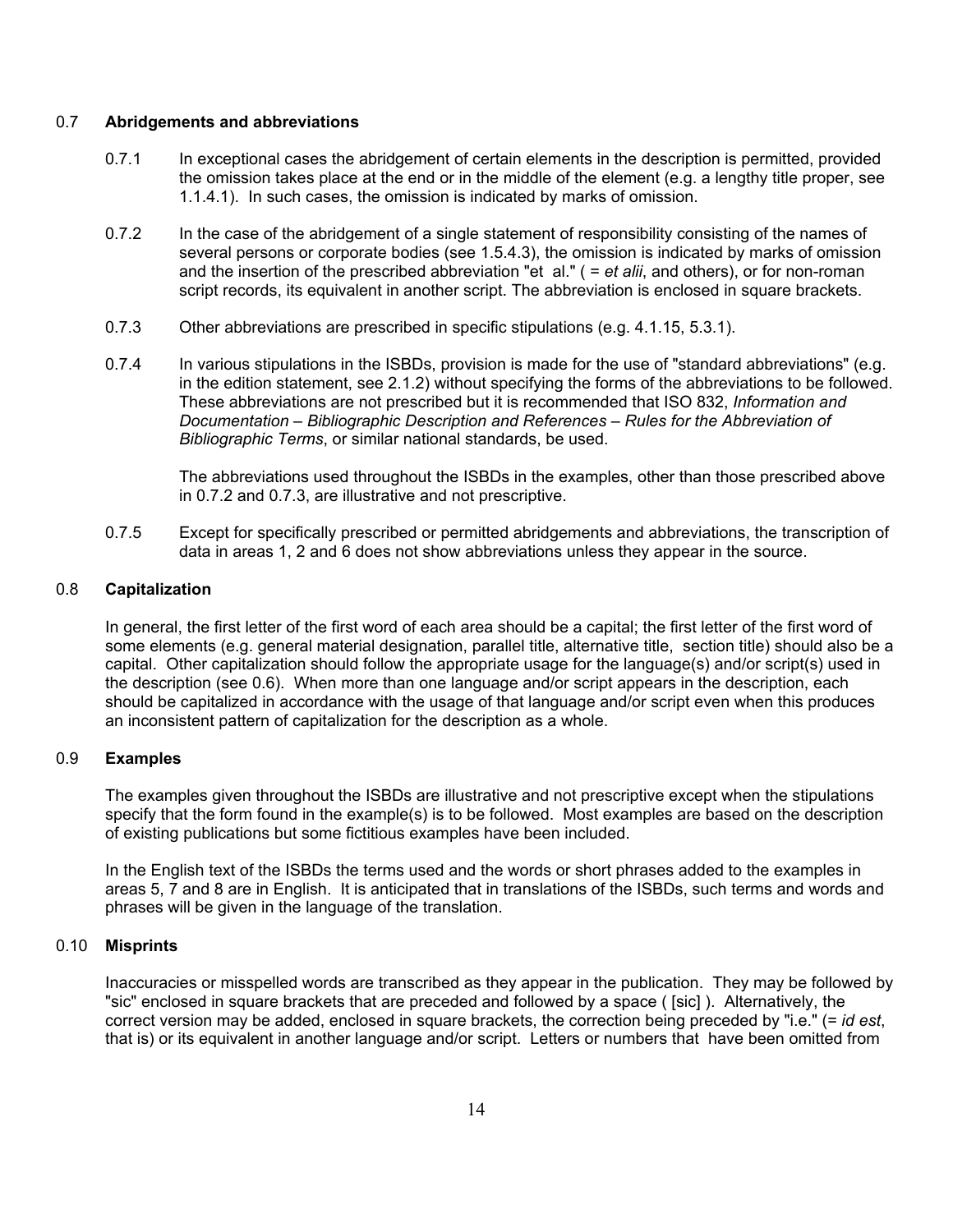<span id="page-19-0"></span>misspelled words may be inserted, enclosed in square brackets (in this case not preceded or followed by a space).

e.g. Chansons créés et interprétés [sic] The world in [d]anger Looser [i.e. Loser] takes all М. П. Канчаловского [sic] Превел Раде Андоновгски [т.е. Андоновски]

#### 0.11 **Symbols, etc.**

A symbol or other matter that cannot be reproduced by the facilities available (normally, characters that are neither numeric nor alphabetic) is replaced by its description or its equivalency in letters or words, as appropriate. The substitution is placed in square brackets and an explanatory note is made if necessary.

e.g. / by [E.B.C.]

*Note*: Author's initials represented on title page by musical notes [3rd] ed.

*Note*: Number of edition represented on title page by three asterisks I [love] Paris

*Note*: The word "love" in the title is represented on title page by a heart symbol

## **SPECIFICATION OF ELEMENTS**

## 1 **TITLE AND STATEMENT OF RESPONSIBILITY AREA**

- **Contents** 1.1 Title proper
	- 1.2 General material designation (*optional*)
	- 1.3 Parallel title
	- 1.4 Other title information
	- 1.5 Statements of responsibility

## **Punctuation** A. The general material designation is enclosed in square brackets, the first bracket being **pattern** preceded and the second followed by a space ( [ ] ).

- B. Each parallel title or other parallel statement is preceded by a space, equals sign, space  $( = ).$
- C. Each unit of other title information is preceded by a space, colon, space ( : ), unless a word or phrase is given in the publication to link a second or subsequent unit with the preceding unit.
- D. The first statement of responsibility following any title is preceded by a space, diagonal slash, space  $( / )$ .
- E. Each subsequent statement of responsibility is preceded by a space, semi-colon, space ( ; ), unless the statements are considered to form a single phrase.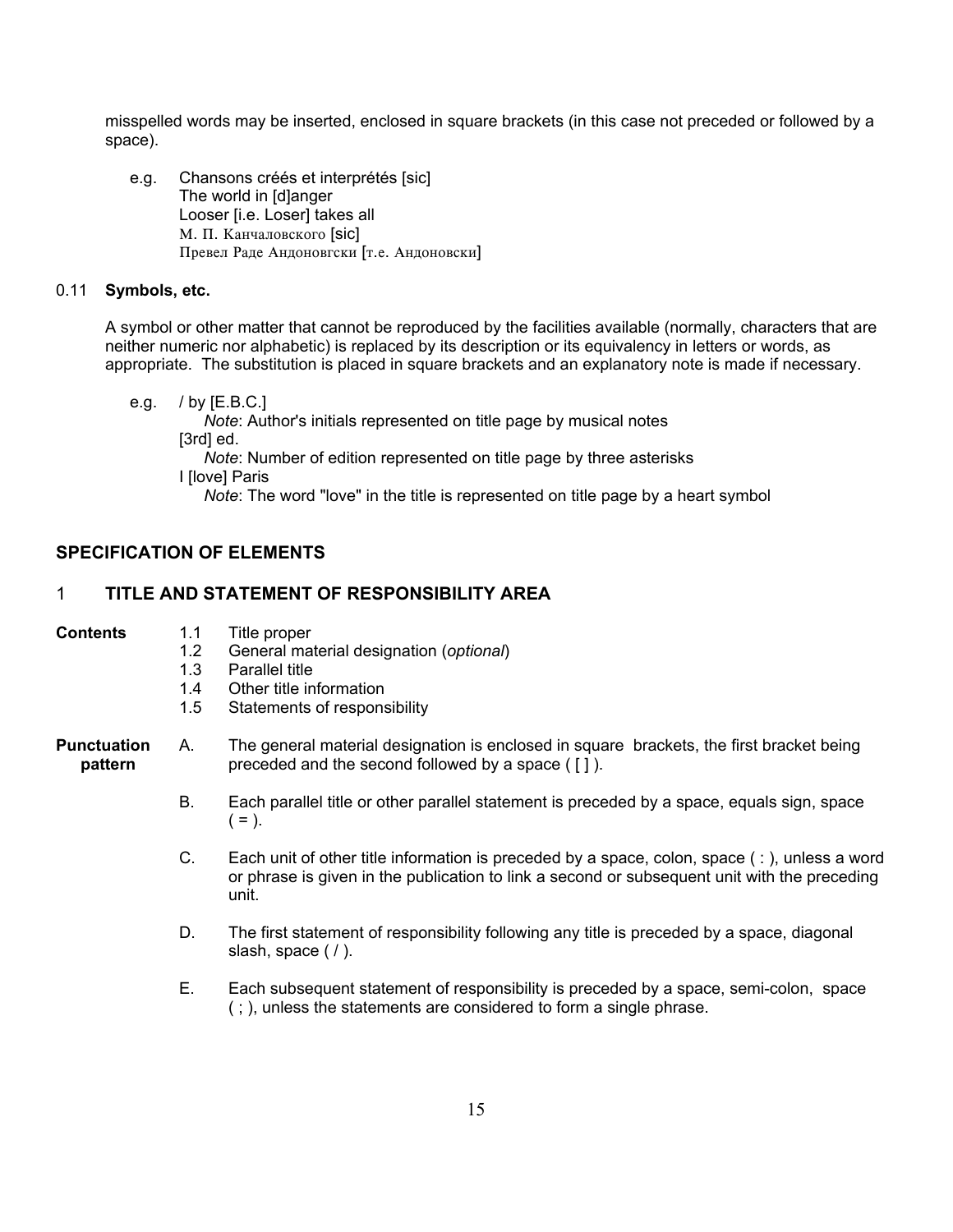- F. Titles of individual works by different authors contained in a publication are separated by a point, space (. ), unless a linking word or phrase is given in the publication.
- G. Titles of individual works by the same author contained in a publication are separated by a space, semi-colon, space (; ).
- H. In the case of titles made up of common and dependent titles, each dependent title designation, if any, or each dependent title following the common title is preceded by a point, space (. ).
- I. Each dependent title following a dependent title designation is preceded by a comma, space  $(, ).$

#### *Examples*

- Title proper [General material designation] = Parallel title = Parallel title / statement of responsibility
- Title proper [General material designation] : other title information : other title information / statement of responsibility
- Title proper [General material designation] : other title information = Parallel title : parallel other title information / statement of responsibility
- Title proper [General material designation] / statement of responsibility = Parallel title / parallel statement of responsibility
- Title proper [General material designation] / statement of responsibility ; second statement of responsibility ; third statement of responsibility
- Title [General material designation] / statement of responsibility. Title / statement of responsibility
- Title [General material designation] : other title information ; Title : other title information / statement of responsibility
- Title [General material designation] = Parallel title ; Title = Parallel title / statement of responsibility
- Common title. Dependent title designation, Dependent title [General material designation]
- Common title. Dependent title [General material designation]

# **Prescribed** Title page.

#### **source**

Information found in the publication but not on the title page is given in area 1, enclosed in square brackets or in area 7. Individual stipulations (e.g. 1.1.3.3) place limitations on information found in the publication that is given in area 1.

Information found outside the publication is given in area 7.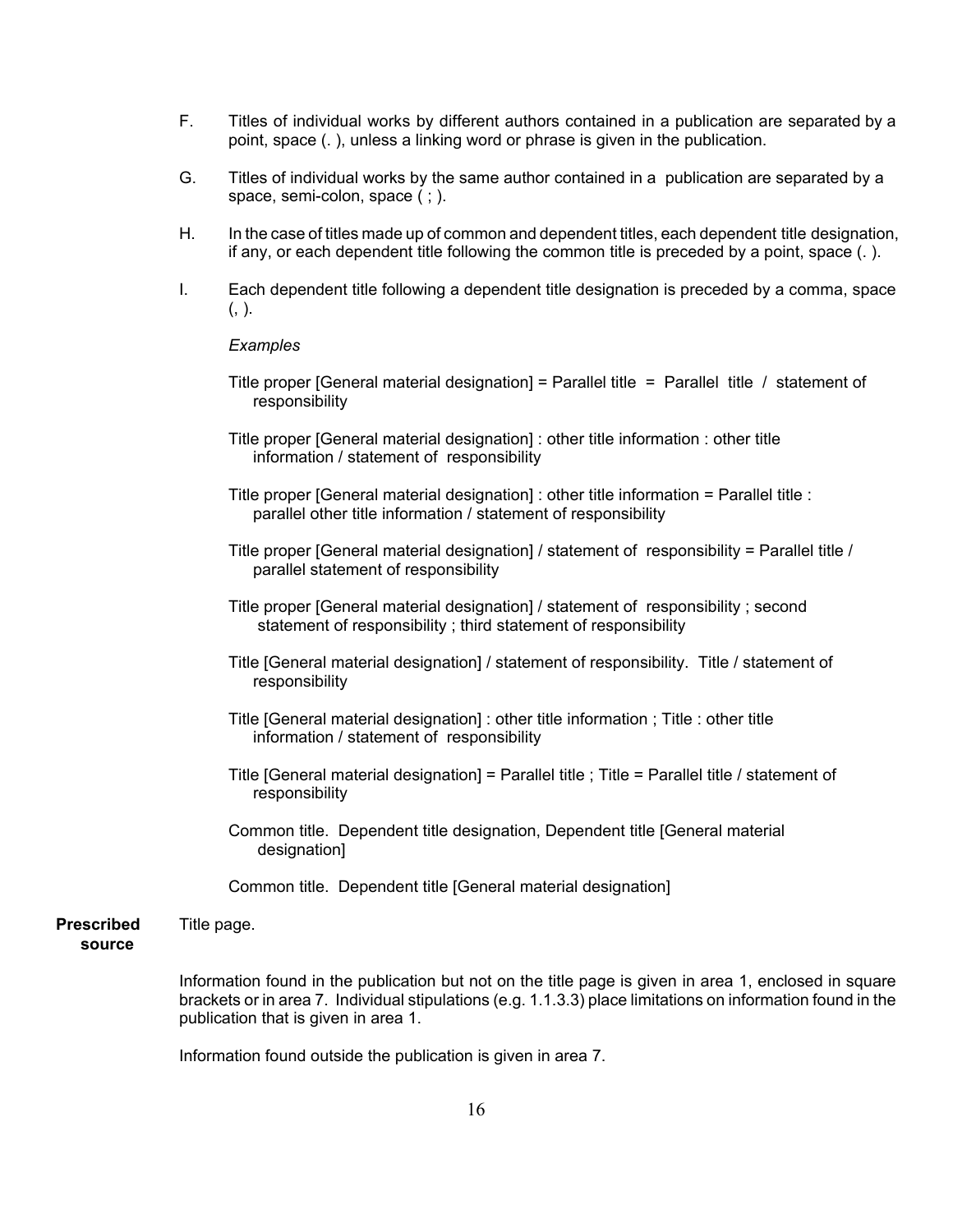## 1.1 **Title proper**

- 1.1.1 The title proper is the first element of the description even when it is preceded on the title page by statements of responsibility, edition statements, series statements, publication statement, date, price or other matter that is not title information.
- 1.1.2 The title proper is the chief title of a publication. The title proper can take various forms:
	- 1.1.2.1 The title proper can consist solely of term(s) indicating a type of work or its intellectual or artistic content.
		- e.g. Proceedings Plays Collected works
	- 1.1.2.2 The title proper can consist of the name of a person or corporate body when the title page bears no title other than that name.
		- e.g. Sophocles The British Museum Kongress geografa Jugoslavije, Rijeka–Pual–Gorica, 3-8.X 1949
	- 1.1.2.3 The title proper can consist of or include a set of initials or an acronym prominently displayed on the title page.
		- e.g. ISBD(M)

 The expanded form, when present on the title page but not selected as the title proper (see 1.1.3), is given as other title information (see 1.4.3) or as a statement of responsibility (see 1.5.4).

- 1.1.2.4 The title proper can consist of two parts (each of which may be considered to be a title) linked by the word "or" (or its equivalent in another language). (The second part is defined as the alternative title.)
	- e.g. Eric, or, Little by little "Le tiers des étoiles", ou, On ne sait pas quel ange Don Juan, oder, Die Liebe zur Geometrie Moriae encomium, or, A panegyrick upon folly
- 1.1.2.5 The title proper can include numbers or letters when these are essential information in order to distinguish the title proper from other titles.
	- e.g. Analytic theory of continued fractions II Knox County, Kentucky, marriage book BB & C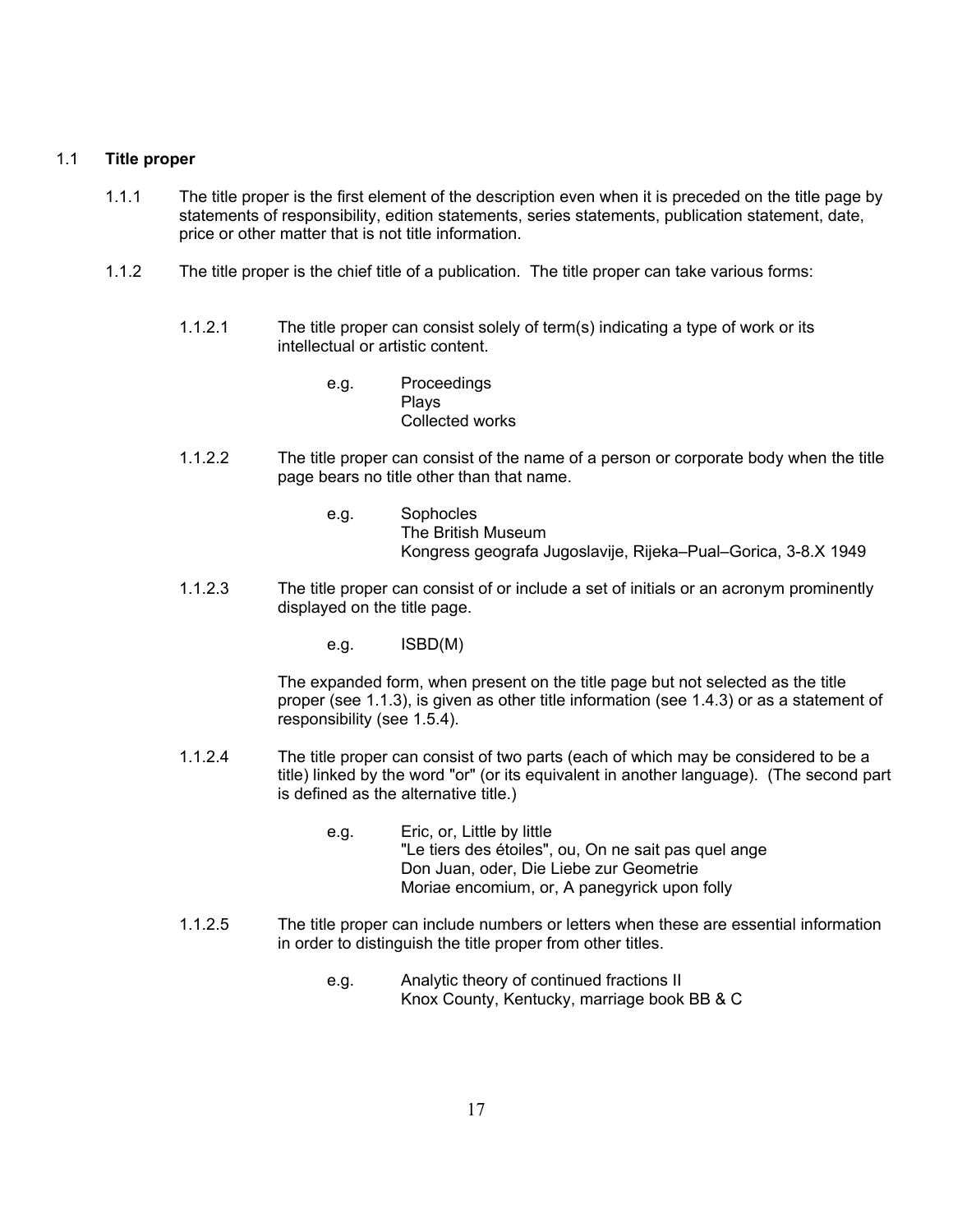- 1.1.2.6 The title proper can include a statement of responsibility, the name of a publisher or details relating to other descriptive elements (e.g. edition statement) when such information is linguistically an integral part of the title.
	- e.g. Marlowe's plays Revai Nagy lexicona Newcomb-Engelmann's Populäre Astronomie Report of the Expert Group on Special Care for Babies The sermons of John Donne Lettres inédites d'Anatole France à Paul Grunebaum-Ballin Lettere edite ed inedite di Felice Orsini, Giuseppe Mazzini, Giuseppe Garibaldi e Francesco Domenico Guerrazzi intorno alle cose d'Italia Pocket volume of selections from the poetical works of Robert **Browning** The compact edition of the Oxford English dictionary Сборник избранных трудов академика А.Е. Фаворского
- 1.1.2.7 When a publication contains two or more individual works and bears a collective title as well as the titles of the individual works on the title page, the collective title is chosen as the title proper.

The titles of the individual works may be given in area 7.

- e.g. Three notable stories  *Note*: Contents: Love and peril / the Marquis of Lorne. To be or not to be / Mrs. Alexander. The melancholy hussar / Thomas Hardy
- 1.1.2.8 The title proper can consist of a common title and a dependent title when a section, supplement, part, etc., has a title or designation insufficient to identify it without the inclusion of the common title or title of the main publication.
	- e.g. Advanced calculus. Student handbook Histoire du peuple anglais au XIX<sup>e</sup> siècle. Epilogue Faust. Part one
- 1.1.2.9 The title proper can consist of the title of a supplement, part, etc., alone when this title can be disassociated from the common title or title of the main publication. The common title is given if appropriate in area 6.
	- e.g. Mining and minerals *In area 6*: (The law of South Africa ; vol. 18) The return of the king *In area 6*: (The lord of the rings ; pt. 3)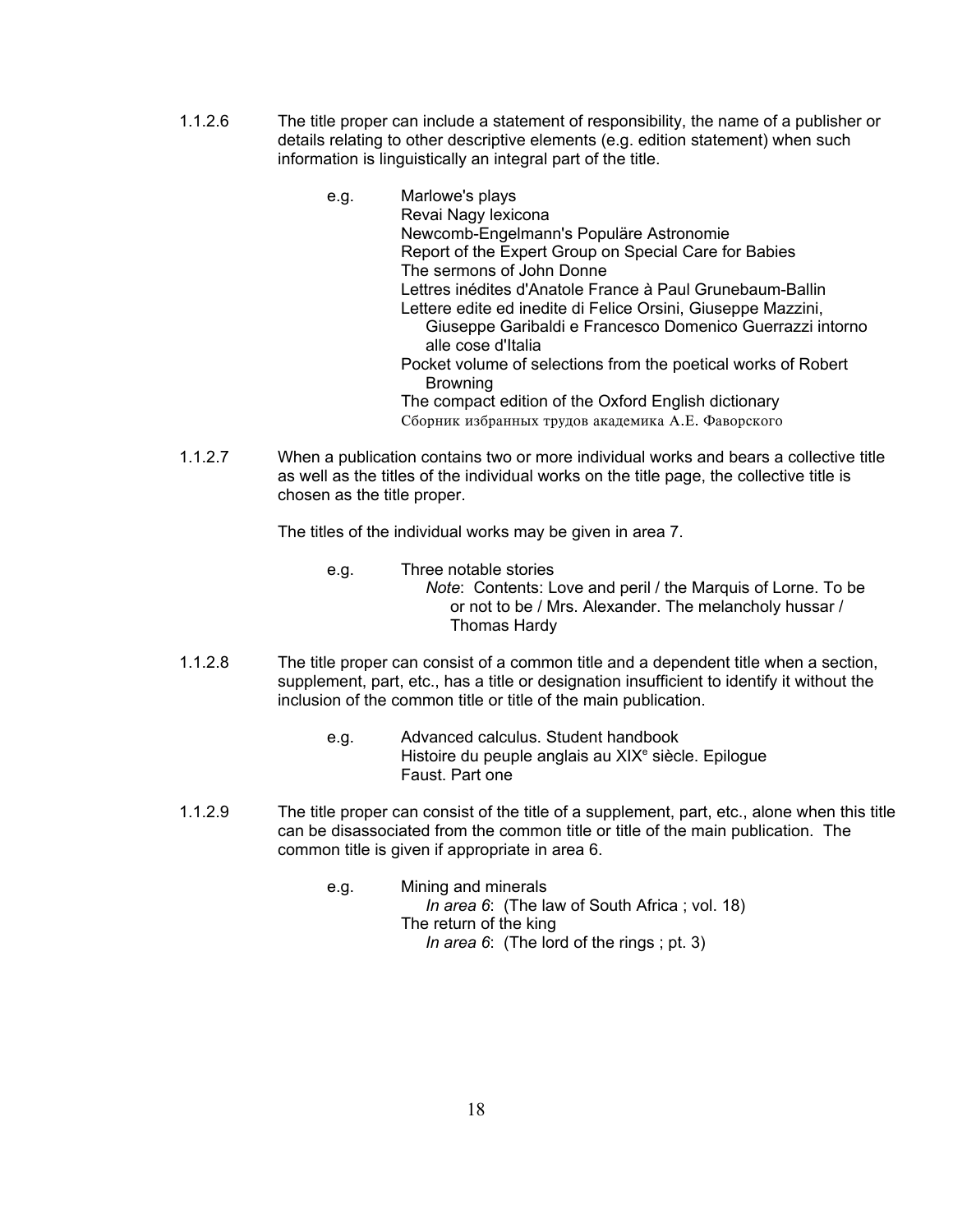When the common title or title of the main publication is linguistically an integral part of the title of the supplement, part, etc., the title proper consists of the integrated statement of both titles.

- e.g. Supplement to Hain's Repertorium bibliographicum
- 1.1.2.10 There is no title proper for a publication containing two or more individual works but lacking a collective title. For the transcription of such titles, see 1.1.4.2.1.
- 1.1.3 Choice of title proper
	- 1.1.3.1 Publication with one title page
		- 1.1.3.1.1 When two or more variant titles in the same language and/or script appear on the title page, the title proper is selected by reference to the typography of the title page (see for example 1.1.2.3) or the sequence of titles on the title page.
		- 1.1.3.1.2 When the titles are in different languages and/or scripts (i.e. parallel titles, see 1.3), the title proper is the title in the language and/or script of the content of the publication. When this criterion cannot be applied, the title proper is selected by reference to the typography of, or the sequence of titles on, the title page.
	- 1.1.3.2 Publication with more than one title page
		- 1.1.3.2.1 When a publication has more than one title page, as in the case of multi-language or multi-script publications with a title page in each language or script, the title proper is selected from the title page that is in the language and/or script of the content of the publication.
		- 1.1.3.2.2 When this criterion cannot be applied (either because the publication has no language or because its content is presented equally in two or more languages or scripts), the title proper is selected from the right hand (recto) of two facing title pages or from the first of two or more title pages on recto pages.
		- 1.1.3.2.3 In the case of tête-bêche publications where text and title pages in two different languages and/or scripts are presented with equal status, the choice of title proper is at the discretion of the bibliographic agency. (For tête-bêche publications containing different works, see 0.5.1).
	- 1.1.3.3 Variant titles (other than parallel titles, see 1.3) not selected as title proper are treated as other title information when they appear on the title page. Variant titles appearing elsewhere in the publication are given in area 7.
		- e.g. Die Sage von den Nibelungen : Nibelungenlied Voyage to Venus : Perelandra The devils : the possessed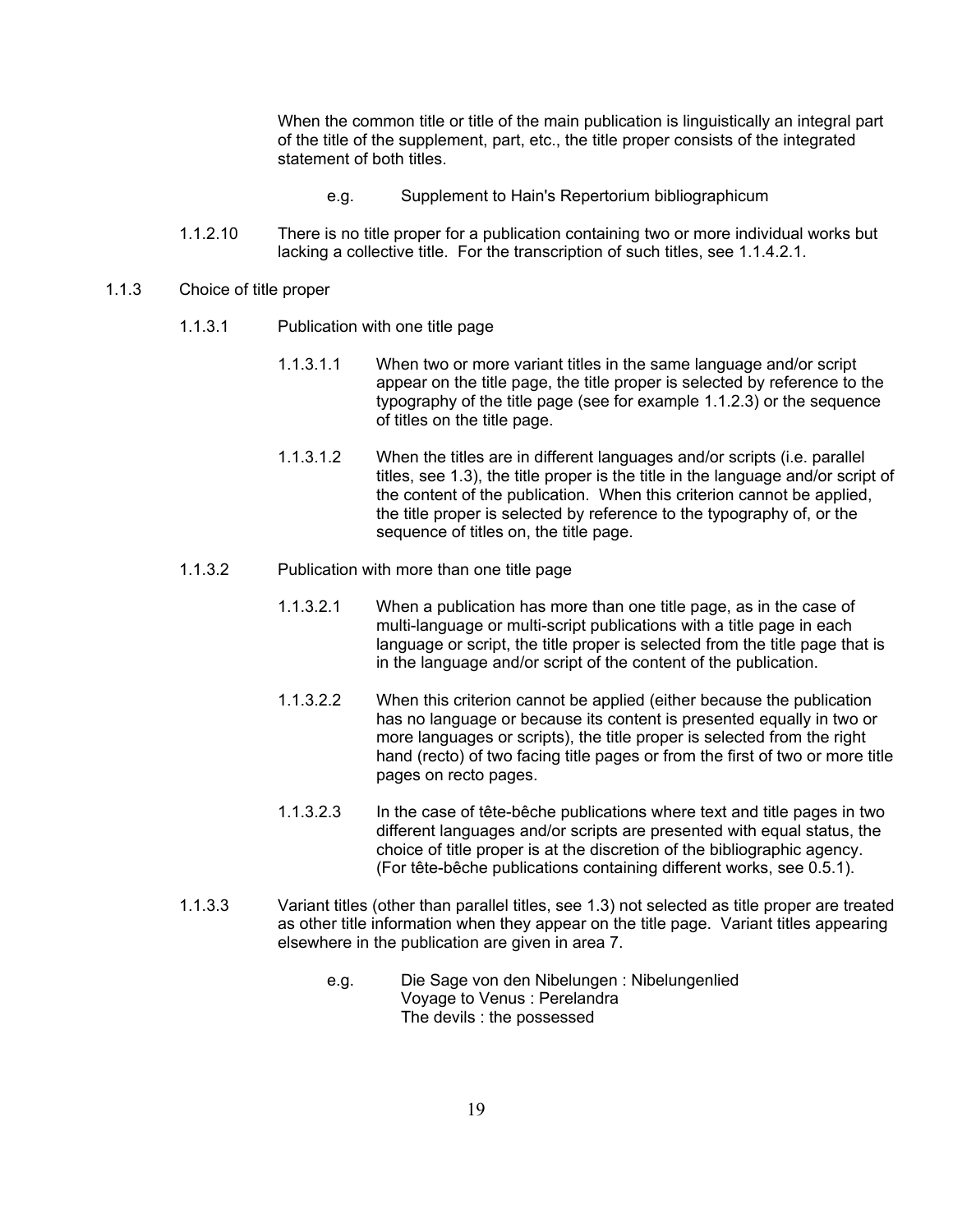#### 1.1.4 Transcription

- 1.1.4.1 The title proper is transcribed from the title page exactly as to wording, but not necessarily as to capitalization or punctuation (see also 0.4, 0.6, 0.7). Exceptionally, a very lengthy title proper may be abridged in the middle or at the end, if this can be done without changing the meaning of the title, without loss of essential information and without introducing incorrect grammar. Omissions are indicated by marks of omission.
- 1.1.4.2 Publication without a title proper
	- 1.1.4.2.1 When the publication comprises two or more works without a title proper (see 1.1.2.10), the titles of the individual works are given in the order indicated by the typography of, or the sequence of titles on, the title page, or the sequence of title pages in the publication when the several title pages are considered collectively as a single source of information.
		- e.g. The double-dealer ; Love for love ; The way of the world ; The mourning bride Flash and filigree ; and, The magic Christian La petite hutte ; suivi de, Lorsque l'enfant paraît The Wilson papers ; The Cole-Hatt papers

When the number of individual works is very large, the first three titles may be given, followed by marks of omission. The complete contents may be given in area 7.

1.1.4.2.2 When the publication has a displayed text but no title proper (as in the case of some broadsides), the text is transcribed either in full or in an abridged form. Omission of complete phrases or sentences is not indicated; abridgement of phrases or sentences is indicated by marks of omission. The order of statements in the transcription is determined by reference to the character of the statements appearing in the publication, their typography and the layout of the publication. Important parts of the content of the text, such as the names of products or organizations and the names, places and dates of events, are retained. Additional information on these or any other aspect of the content may be given in area 7. Punctuation is at the discretion of the bibliographic agency, except that combinations of symbols and spacing that have a special function within this area of the ISBD outline are to be avoided.

#### 1.2 **General material designation** (*optional*)

1.2.1 The purpose of the general material designation is to indicate, in general terms and at an early point in the description, the class of material to which the publication belongs. If used, the general material designation is given immediately after the title proper. It is given in the language and script chosen by the bibliographic agency.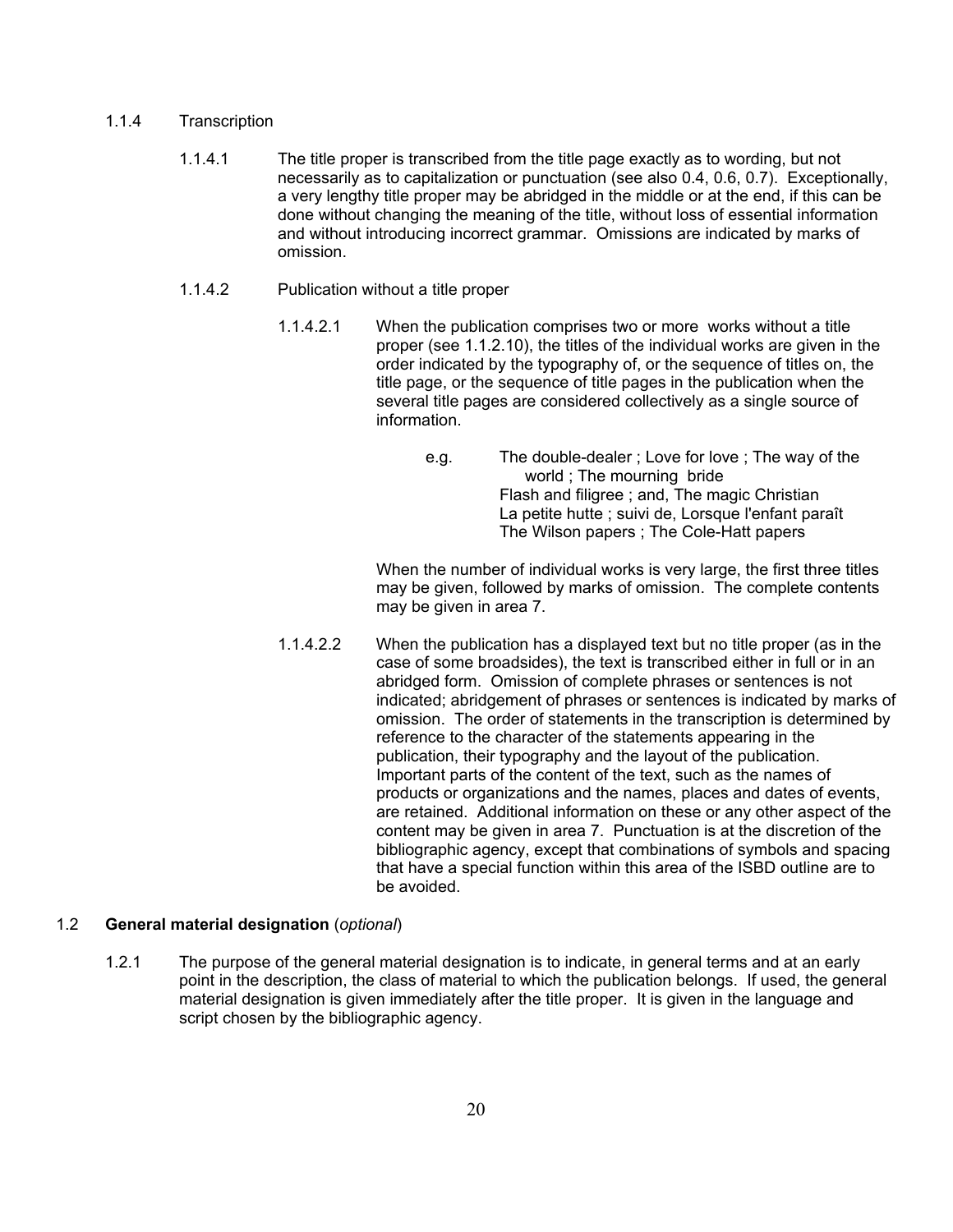- 1.2.2 For monographs in printed form, the designation "Printed text" or its equivalent in other languages or scripts may be used. For monographs in embossed form, the designation "Braille text" or its equivalent may be used.
- 1.2.3 When the publication comprises a primary component with subsidiary component(s) not of the same general material category (e.g. a printed monograph accompanied by a sound disc), the general material designation refers only to the primary component.
- 1.2.4 When the publication comprises two or more works without a title proper (see 1.1.2.10), the general material designation is given after the first title.

## 1.3 **Parallel title**

- 1.3.1 When on the title page of the publication there are titles in more than one language and/or script, the title(s) not chosen as title proper (see 1.1.3) may be transcribed as parallel title(s). Parallel titles are included when necessary for identification or otherwise considered important to users of the catalogue.
- 1.3.2 A parallel title, as an equivalent of the title proper, can take the same various forms (see 1.1.2).
- 1.3.3 The original title in a language other than that of the title proper appearing on the title page and not linguistically linked to other descriptive elements (for example, as an alternative title, see 1.1; as part of other title information, see 1.4; as part of a statement of responsibility, see 1.5; or as part of an edition statement, see area 2) may be treated as a parallel title.
	- e.g. Loser wins = Les séquestrés d'Altona

 The original title in a language other than that of the title proper, which does not appear on the title page, may be given in area 7.

e.g. Das Zeitalter der Atomkraft *Note*: Translation of: The era of atomic power *Editorial comment*: Original title on verso of title page

For the original title in the language of the title proper, see 1.1.3.3.

- 1.3.4 Transcription
	- 1.3.4.1 If a parallel title appearing on the title page is given, it is transcribed exactly as to wording, but not necessarily as to capitalization and punctuation. Exceptionally, a parallel title may be abridged. Omissions are indicated by marks of omission.
		- e.g. Breathless = A bout de souffle Новости систематики высших растений = Novitates sistematicae plantarum vascularium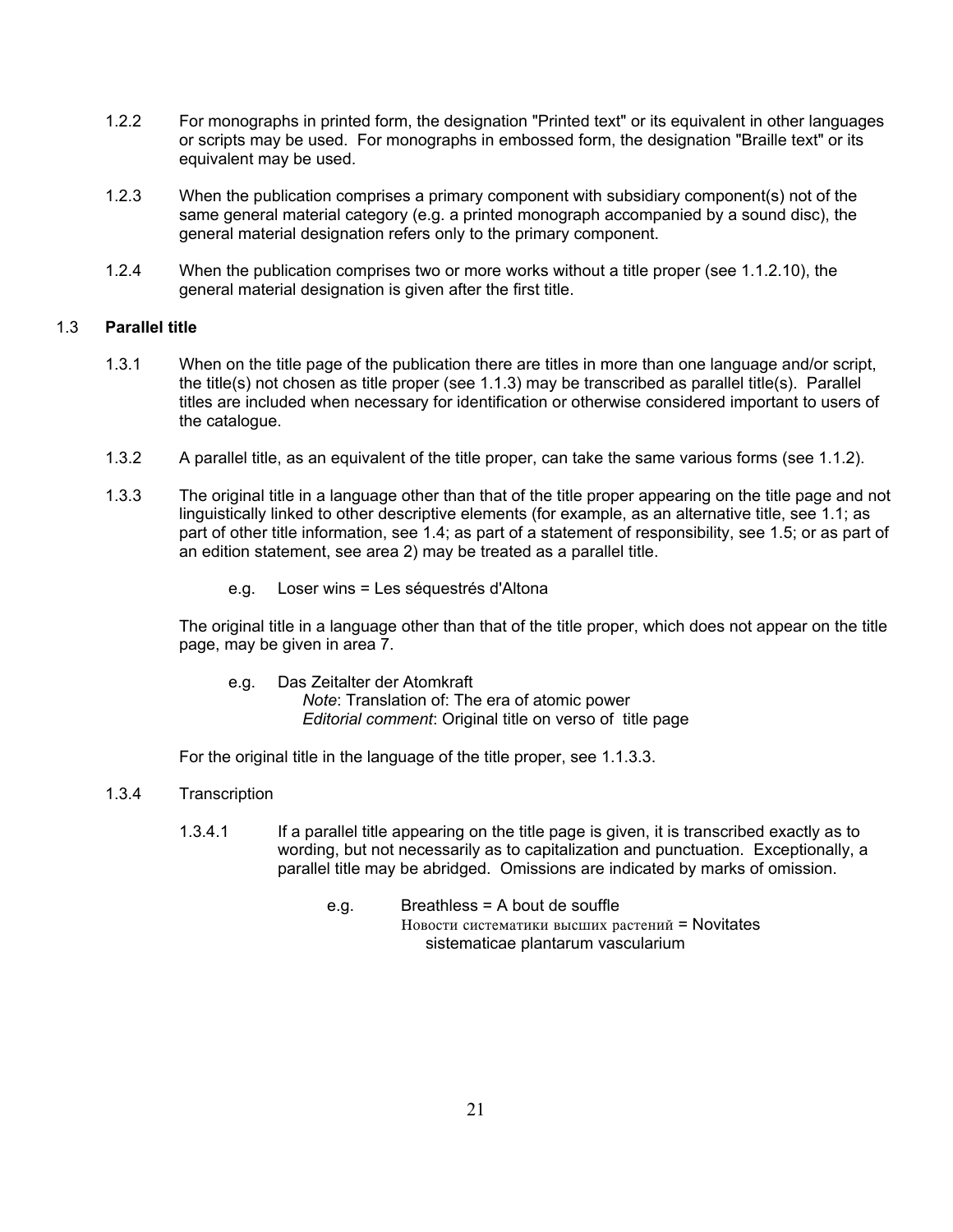- 1.3.4.2 When a title page bears more than one parallel title, these titles, if given, are transcribed in the order indicated by the typography of, or the sequence of statements on, the title page.
	- e.g. Einführung in die Blutmorphologie = Introduction to the morphology of blood =  $B$ ведение в морфологию крови
- 1.3.4.3 Publication without a title proper

 When the publication comprises two or more works without a title proper (see 1.1.2.10), and when each or any of the individual works has a parallel title or titles, the parallel titles, if given, are given following the titles to which they apply.

- e.g.  $3a\pi ax$   $x\pi e\sigma a$  = The smell of bread ;  $Hek$   $pa\sigma a$  = The plain girl ;  $O$  мужестве писателя = The courage of a writer
- 1.3.4.4 Parallel titles appearing on title pages not selected as the prescribed source may be given in square brackets in area 1 or may be given in area 7. Parallel titles appearing elsewhere in the publication may only be given in area 7.

## 1.4 **Other title information**

- 1.4.1 Other title information can appear in conjunction with, and subordinate to, the title proper, parallel title(s) or titles of individual works contained in the publication. Any information appearing as other title information that includes one of the required elements (e.g. a statement of responsibility) is included (either as other title information or elsewhere in the record). Additional other title information is included when necessary for identification or otherwise considered important to users of the catalogue.
- 1.4.2 A statement of other title information can include a statement of responsibility, a statement relating to publication or distribution or details relating to other descriptive elements (e.g. an edition statement) when such a statement is linguistically an integral part of the other title information.
	- e.g. In search of light : the broadcasts of Edward R. Murrow 1938-1961 The psychology of second language learning : papers from the Second International Conference of Applied Linguistics, Cambridge, 8-12 September 1969
		- Heil Harris! : a novel based on the television series "The Avengers"
		- Le encicliche sociali di Leone XIII e Pio XI : testo latino e traduzione italiana della "Rerum novarum" e della "Quadragesimo anno" con riferimenti ad altri documenti pontifici
- 1.4.3 The expanded form of a title proper that consists of a set of initials or an acronym is treated as other title information when the expanded form appears on the title page.
	- e.g. ISBD(CM) : International Standard Bibliographic Description for Cartographic **Materials**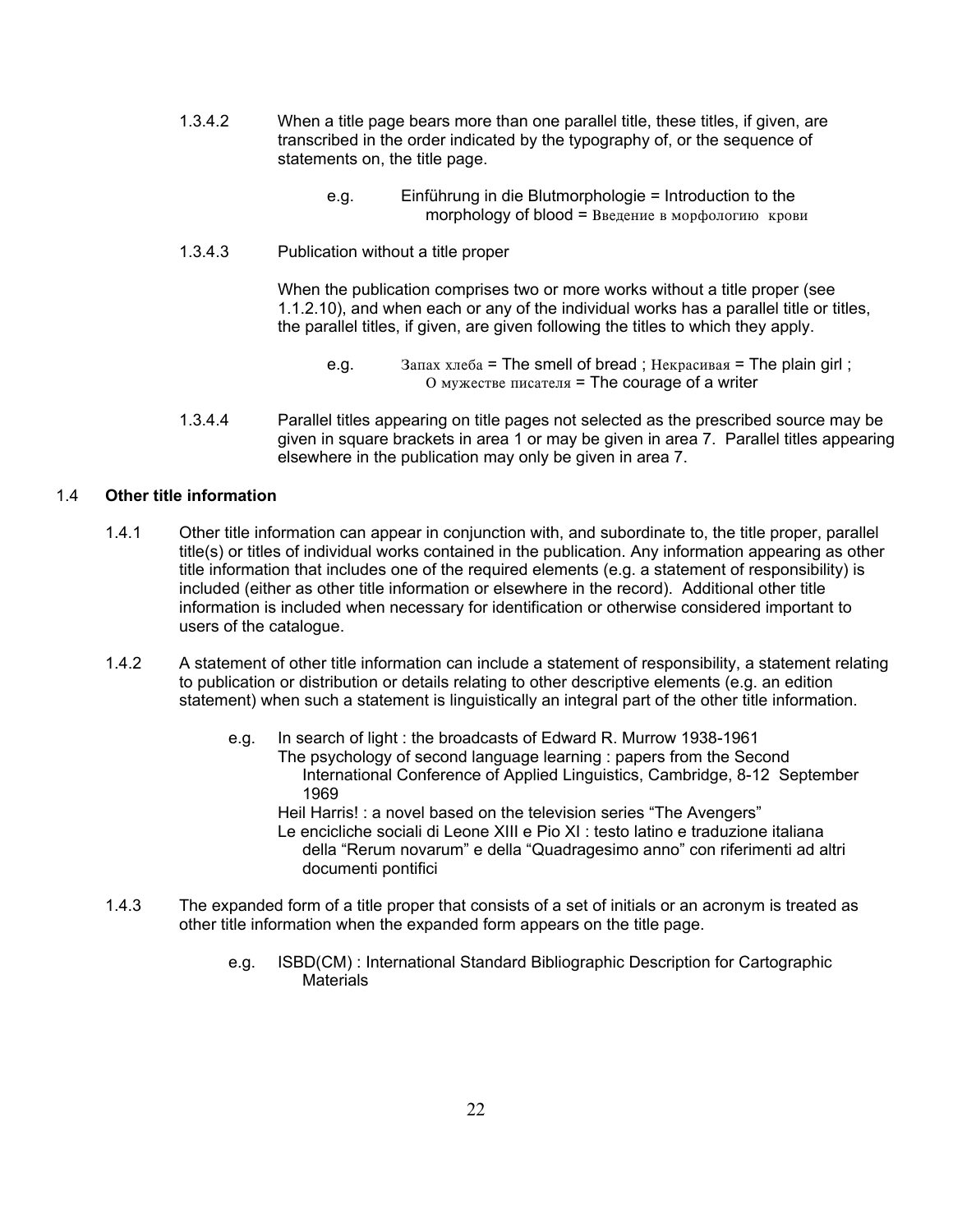#### 1.4.4 Transcription

- 1.4.4.1 If a statement of other title information is given, it is transcribed following the title to which it applies (see also 1.4.4.6).
- 1.4.4.2 If a statement of other title information is given, it is transcribed exactly as to wording, but not necessarily as to capitalization or punctuation. Exceptionally, other title information may be abridged. Omissions are indicated by marks of omission.
- 1.4.4.3 A statement of other title information appearing on the title page before the title proper (e.g. an avant-titre) may be transcribed following the title proper when this is linguistically or otherwise possible. When this is not possible, an avant-titre may be given in area 7.
	- e.g. "Je roule sans accident!" *Note*: At head of title page: "Un professionnel de l'auto vous dit ..." Управно право на ФНРЈ: привремен учебник

 *Editorial comment*: The avant-titre is treated as other title information

- 1.4.4.4 When a title page bears more than one statement constituting other title information, these statements, if given, are transcribed in the order indicated by the typography of, or the sequence of statements on, the title page.
	- e.g. Spirit of an age : New Zealand in the seventies : essays in honour of W.B. Sutch Основы закаливания: (с избранными разделами физиотерапии) попушено — в качестве учебного пособия для институтов и техникумов физической культуры

#### 1.4.4.5 Publication without a title proper

- 1.4.4.5.1 When the publication has no title proper (see 1.1.2.10), and when there are statements of other title information relating to one or more of the titles of individual works present, these statements, if given, are transcribed following the titles to which they apply.
	- e.g. Youth : a narrative ; Heart of darkness ; The end of the tether Bewertungsgesetz : (BewG). Durchführungsverordnung zum Bewertungsgesetz : (BewDV)
- 1.4.4.5.2 A statement on the title page constituting other title information and relating to more than one work by the same author, if given, is transcribed following the titles of the works to which it applies if this is possible. Otherwise, for example if the works by one author are not consecutive, the statement may be given in area 7.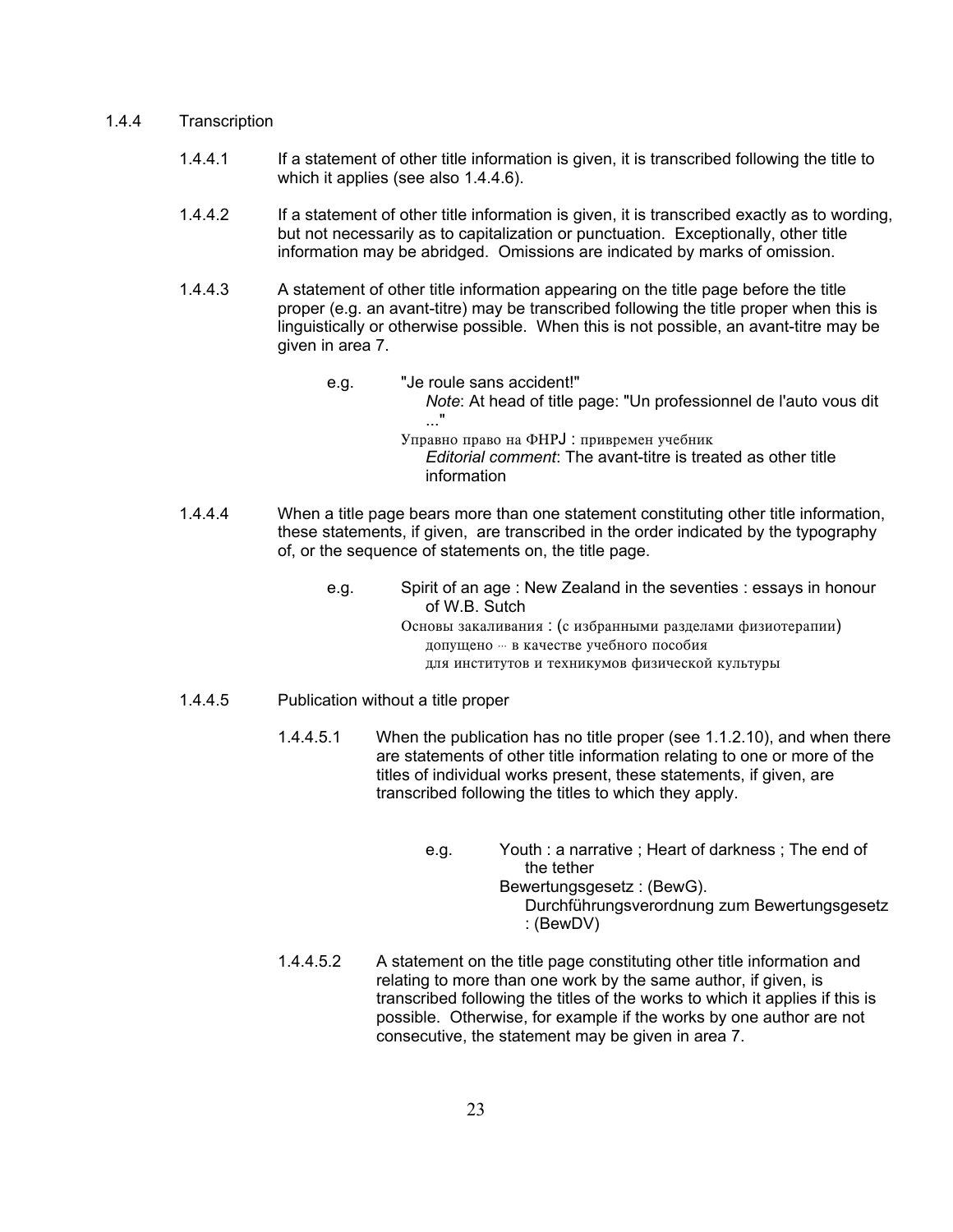- e.g. Endstation Sehnsucht ; Die Glasmenagerie : zwei **Theaterstücke**
- 1.4.4.5.3 A statement on the title page constituting other title information and relating to all the works in a publication, although they are by different authors, may be given in area 7.
- 1.4.4.5.4 When the relationship between the statement constituting other title information and the titles of the individual works is not clear, brief explanatory words may be added in square brackets. Alternatively, the statement of other title information may be given in area 7.
	- e.g. Die grosse Liebe ; Wie sie starben : [beide umfassen] Dichter- und Frauen-Porträts
- 1.4.4.6 Parallel titles and parallel other title information
	- 1.4.4.6.1 When a title page bears one or more parallel titles and other title information in more than one language and/or script, each statement of other title information, if given, follows the title to which it is linguistically related.
		- e.g. On tour : 10 British jewellers in Germany and Australia = Auf Tournee : zehn britische Goldschmiede in Deutschland und Australien
	- 1.4.4.6.2 When a title page bears one or more parallel titles, but the statement of other title information is in only one language and/or script, the other title information, if given, is given after the last parallel title transcribed.
		- e.g. Veliki česko-hrvatski rječnik = Česko-chorvatský slovník : za praktičnu i školsku upotrebu
	- 1.4.4.6.3 When a parallel title combines in itself the content of both the title proper and other title information written in the language of the title proper, the other title information, if given, is transcribed following the title proper and before the parallel title.
		- e.g. Verbände und Gesellschaften der Wissenschaft : ein internationales Verzeichnis = World guide to scientific associations
	- 1.4.4.6.4 When there is no parallel title, but statements of other title information appear on the title page in more than one language and/or script, the statement in the language and/or script of the title proper may be given. When this criterion does not apply, the first statement appearing on the title page may be given. The other statements may also be given, each preceded by a space, equals sign, space.
		- e.g. Jugoslavija : hotel and tourist guide = Hotel- und Reiseführer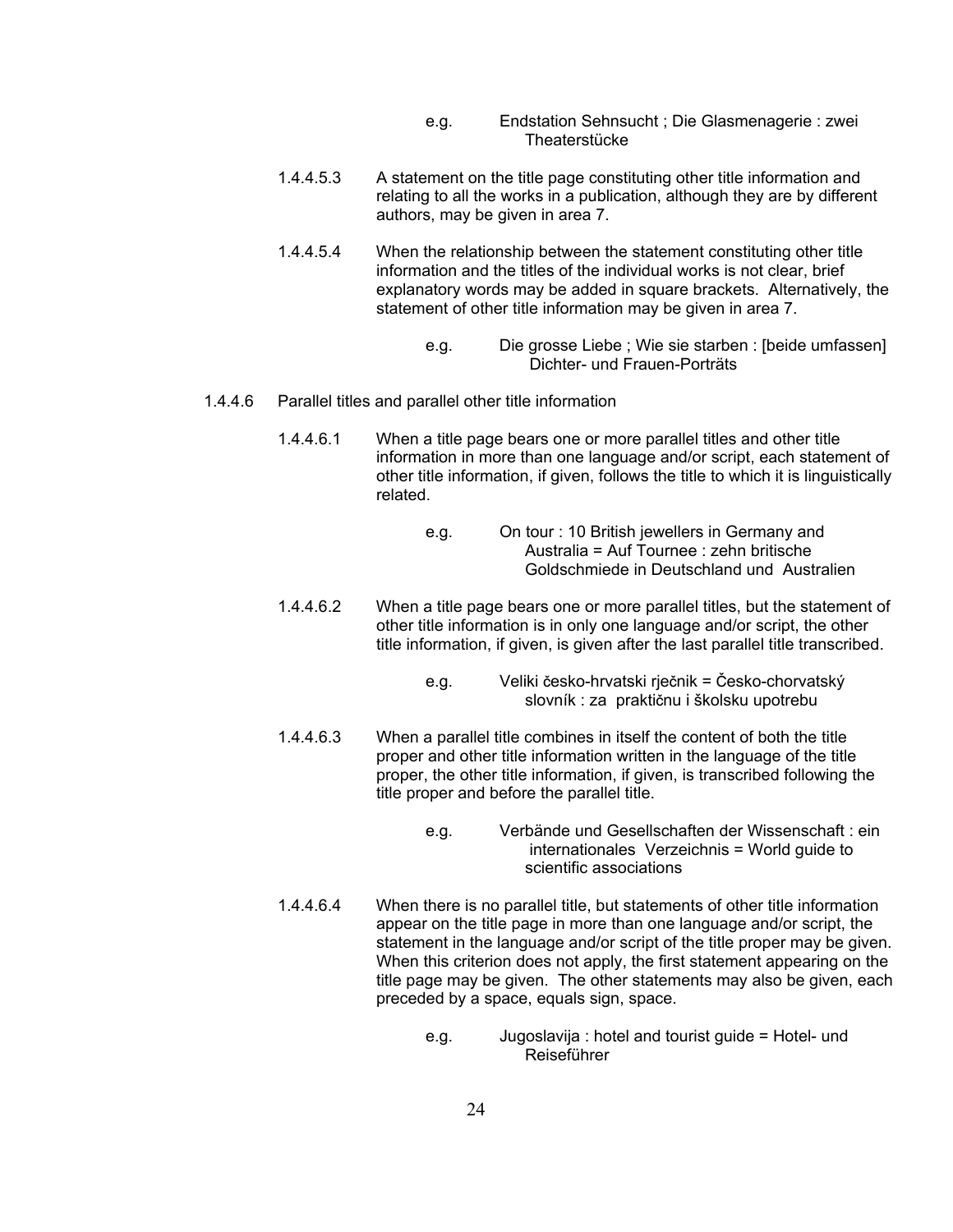- 1.4.4.7 When the title proper consists of a common and a dependent title (see 1.1.2.8), individual statements of other title information, if given, are given following the title(s) to which they apply. In case of doubt, a statement of other title information may be given following the title proper as a whole.
- 1.4.5 A statement of other title information appearing in the publication, but not on the title page, is given following the title proper or parallel title to which it applies, enclosed in square brackets, when necessary for identification or otherwise considered important to users of the catalogue. Normally such a statement, if given, is given in area 7.

## 1.5 **Statements of responsibility**

- 1.5.1 A statement of responsibility can be given with respect to any entity (person or corporate body) responsible for or contributing to the creation of the intellectual or artistic content of a work, or for its realization. Only statements naming persons and/or bodies with principal responsibility are required. Subsequent statements of responsibility are included when necessary for identification or otherwise considered important to users of the catalogue.
- 1.5.2 A statement of responsibility can relate to such entities as:

 writers, graphic artists, choreographers, etc., whose work is embodied in the publication, whether directly (e.g. author of text, editor, compiler, translator, illustrator, engraver) or indirectly (e.g. author of the novel on which a film script is based);

adapters of an already existing work, whether in the same medium as the original or in another;

organizations (corporate bodies) or individuals sponsoring the work of any of the above.

A statement of responsibility can take various forms:

- 1.5.2.1 It can consist of the name(s) of person(s) or corporate body or bodies, with or without a linking word or short phrase indicative of the role of the person or corporate body (see also 1.5.2.6).
- 1.5.2.2 It can consist of a phrase without a name when such a phrase describes an intellectual contribution or is otherwise significant.
	- e.g. The eternal smile and other stories / by Pär Lagerkvist ; translated from the Swedish Drei Männer im Schnee / Erich Kästner ; für den Gebrauch in dänischen Schulen vereinfacht Autobiographical sketches / Maxwell Fry ; with twenty-six illustrations by the author
- 1.5.2.3 It can include a noun or noun phrase as well as name(s) when such a phrase is indicative of the role of the person or corporate body.
	- e.g. A centenary exhibition of the work of David Octavius Hill, 1802-1870, and Robert Adamson, 1821-1848 / selection and catalogue by Katherine Michaelson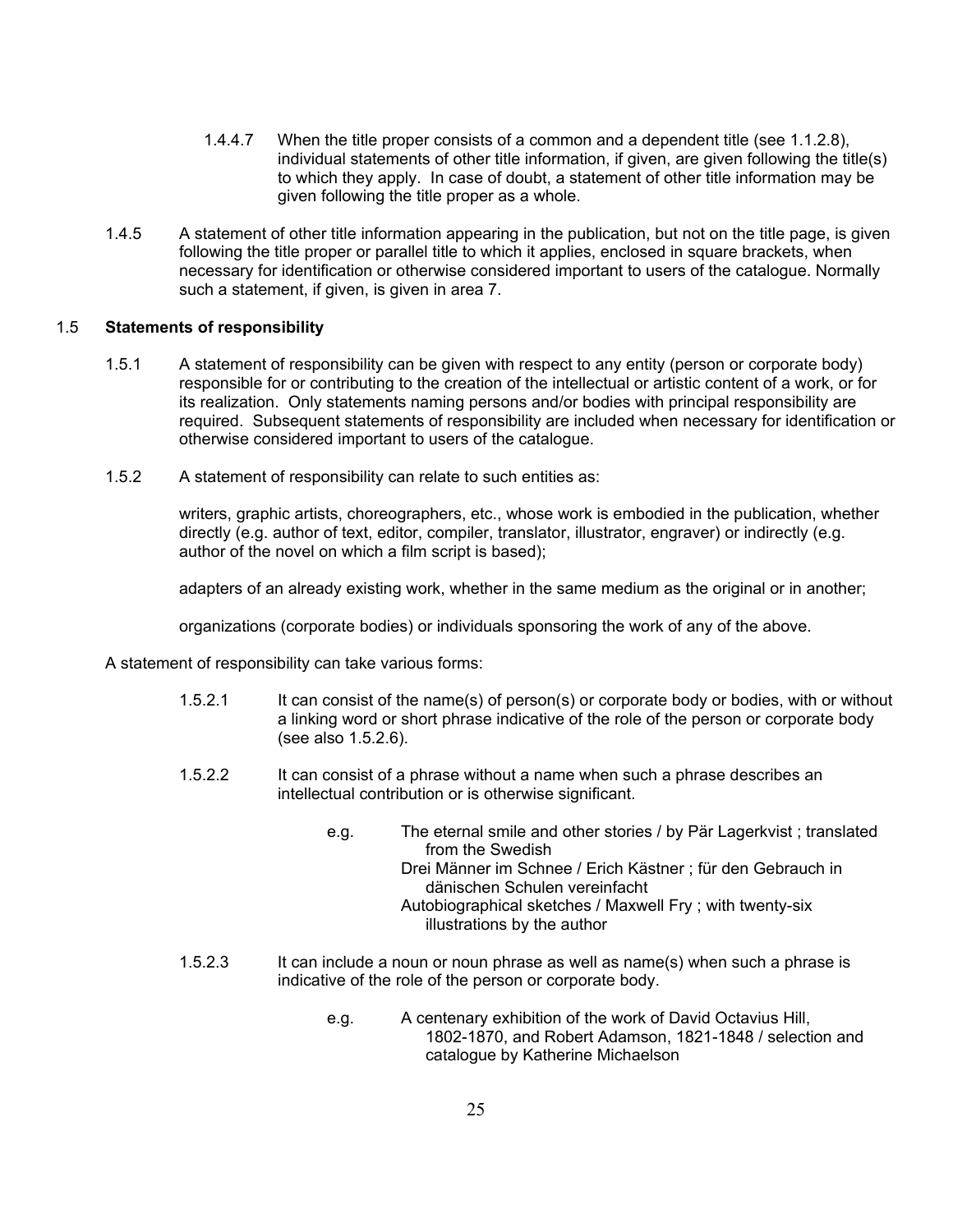Other nouns or noun phrases are normally treated as other title information (see 1.4).

- 1.5.2.4 It can include details relating to other descriptive elements (e.g. original title, information about the edition of the work translated) when such details are linguistically an integral part of the statement of responsibility.
	- e.g. Pascal's apology for religion / extracted from the Pensées by H.F. **Stewart** 
		- Balada o smutné kavárně / Carson McCullersová ; dramatizace Edward Albee ; z anglického originálu "The ballad of the sad café" přeložili Luba a Rudolf Pellarovi
		- The Prussian instructions : rules for the alphabetical catalogs of the Prussian libraries / translated from the second edition, authorized August 10, 1908, with an introduction and notes, by Andrew D. Osborn
- 1.5.2.5 It can consist of statements relating to appendices and other supplementary matter when such statements appear on the title page (see also 1.5.3.3).
- 1.5.2.6 It can consist of the name(s) of a corporate body acting as sponsor of a publication when the corporate body is named on the title page and the relationship between the sponsor and the publication is explicitly stated (or can be expressed by the addition of an appropriate word or short phrase).

 A sponsoring body when its name forms an integral part of the publication statement (i.e. prefaced by a phrase such as "published for ...") is included in area 4.

- 1.5.2.7 A statement that is not connected with responsibility for the intellectual or artistic content of the publication is not considered a statement of responsibility. Statements such as mottoes, dedications, and statements of patronage or prizes may be omitted or given in area 7. Information such as "with 33 maps" may be given in area 5.
- 1.5.2.8 A statement of responsibility is not considered appropriate for the name of a responsible entity that is linguistically an integral part of other descriptive elements and that has been transcribed as such (e.g. as part of the title proper, see 1.1.2.6; as part of other title information, see 1.4.2; as part of the statement of publication, distribution, etc., see area 4).

 An exception is made when the name of the responsible entity is explicitly repeated on the title page in a formal statement of responsibility.

- e.g. The John Franklin Bardin omnibus / John Franklin Bardin
- 1.5.2.9 A statement of responsibility is not considered appropriate for the name of a corporate body that appears on the title page whenever the function of the body is not specified and cannot be determined from the publication being described or elsewhere. The name is given instead in area 7.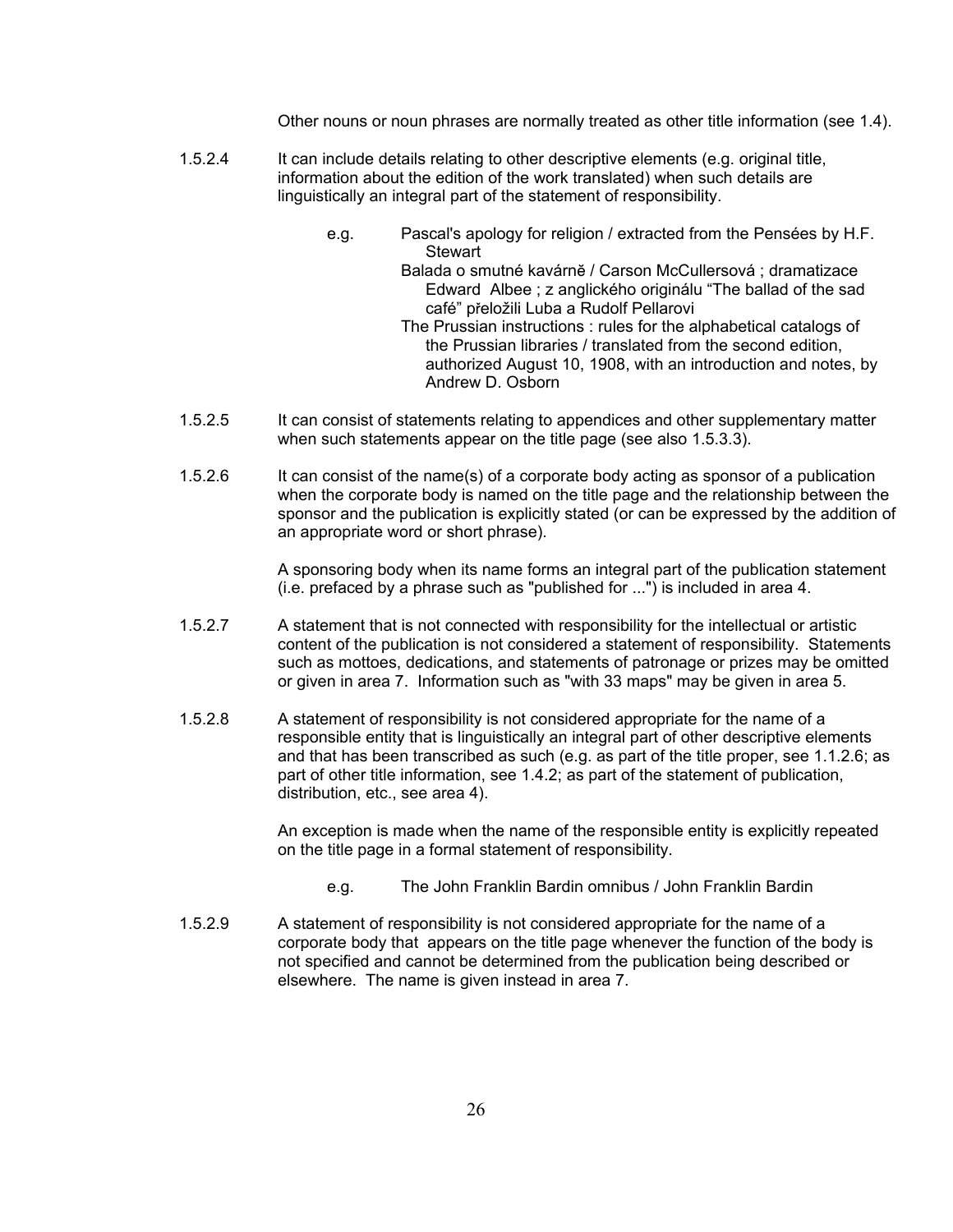- 1.5.3 One or more statements of responsibility
	- 1.5.3.1 A single statement of responsibility occurs when the wording on the prescribed source of information shows a single statement. More than one person or corporate body may be named in such a statement, as when they are represented as performing the same function or, although performing different functions, their names are linked by a conjunction.
		- e.g. The Oxford classical dictionary / edited by N.G.L. Hammond and H.H. Scullard
			- Frogs and the ballet / by Donald Elliott and illustrated by Clinton Arrowood
	- 1.5.3.2 More than one statement of responsibility occurs when the wording shows multiple statements, as when more than one person or corporate body is represented as performing different functions and the statements are not linked by a conjunction.
		- e.g. The education of children from the standpoint of theosophy / by Rudolf Steiner ; translated by W.B. Contemporary novelists / with preface by Walter Allen ; editor, James Vinson
	- 1.5.3.3 A statement of responsibility relating to appendices and other supplementary matter (see 1.5.2.5), if given, is treated as an additional statement of responsibility following the statement relating to the whole publication or to the main part of the publication.
		- e.g. Van Erfurt na die Kaap : grepe uit die Geskiedenis van die Beyers-Familie / deur Annie Hofmeyr ; en'n geslagregister deur Joh. van der Bijl The Honourable Society of Osgoode Hall / by C.H.A. Armstrong ; with an appendix on the history and architecture of the fabric by E.R. Arthur

## 1.5.4 Transcription

- 1.5.4.1 A statement of responsibility is transcribed in the terms in which it appears in the publication.
- 1.5.4.2 A statement of responsibility appearing not on the title page but elsewhere in the publication may be transcribed in area 1 enclosed in square brackets or may be given in area 7. Statements of responsibility taken from outside the publication may be given in area 7.
	- e.g. Bears / [written and planned by Jennifer Vaughan] *Note*: Author statement taken from title page verso
- 1.5.4.3 When the names of several persons or corporate bodies are represented in a single statement of responsibility (see 1.5.3.1), the number of names transcribed is at the discretion of the bibliographic agency. Multiple names transcribed may be separated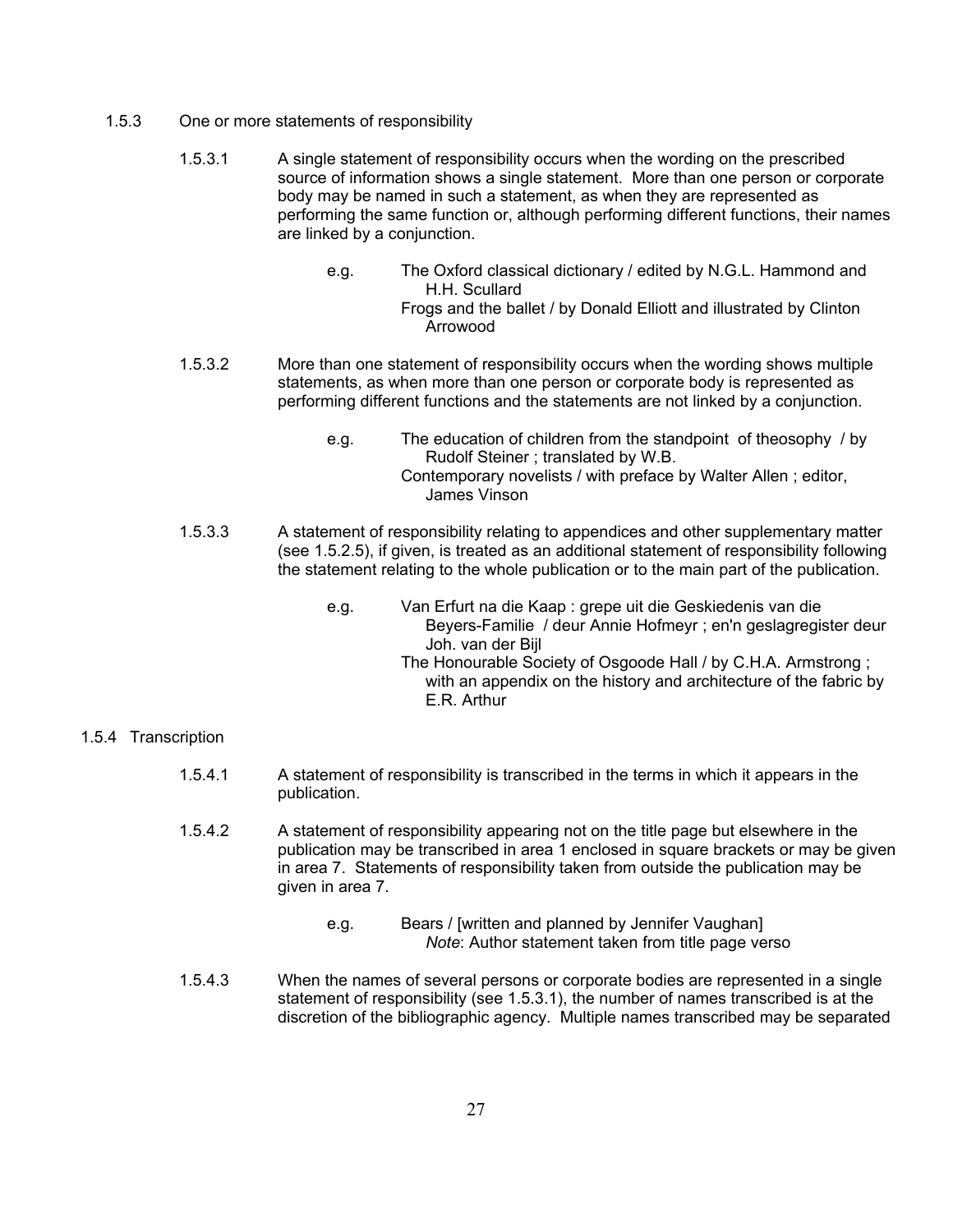by commas or connected by linking words, as appropriate. If linking words are supplied, they are enclosed in square brackets. Omissions are indicated by marks of omission and "et al." or its equivalent in another script, enclosed in square brackets.

- e.g. Tellurium and the tellurides / by D.M.Chizhikov and V.P. Shchastlivyi The world of the lion / by Samuel Devend ... [et al.] Industrielle Kostenrechnung / Dieter Ahlert, Klaus Peter Franz Од историјата на македонскиот јазик / [автори] Б. Конески, Х. Поленаковиќ ... [и др.] Soil survey for Big Thicket National Preserve, Texas / National Park Service [and] Soil Conservation Service [and] Texas Agricultural Experiment Station
- 1.5.4.4 When names of persons or bodies appear in a statement of responsibility in a less than full form, e.g. in the form of an acronym, the expanded form may be given in area 7 (see 7.1.5).
- 1.5.4.5 Initials indicating membership of societies, academic degrees, etc., and statements of positions held and qualifications following a person's name are transcribed when the initials, etc., are necessary linguistically, or for the identification of the person or in establishing a context for the person's activity.

 In all other cases initials, etc., are not considered part of the statement of responsibility and are omitted (see 1.5.2.7).

- 1.5.4.6 A statement of responsibility that precedes the title proper on the title page is transcribed following the title proper and other title information unless it is linguistically linked to such information (see 1.5.2.8). The original position of the statement of responsibility may be stated in area 7.
- 1.5.4.7 A statement of responsibility that includes the name of a corporate body expressed in a hierarchical form is transcribed in the form and order given in the publication.
- 1.5.4.8 When the statement of responsibility has no linguistic relationship to the title to which it relates, the name of the person or corporate body is given following a diagonal slash.
	- e.g. Le Père Goriot / Honoré de Balzac Rzeka graniczna / Józef Lobodowski Statistics of homelessness / Home Office Adroddiad ar ddiweithdra / Swyddfa Gymreig
- 1.5.4.9 When the relationship between a statement of responsibility and a title is not clear, a linking word or short phrase may be added, enclosed in square brackets.
	- e.g. Phaedra : Racine's Phedre / [verse translation by] Robert Lowell L'Equipe de France : anthologie des textes sportifs de la littérature française / [choisis et présentés par] Gilbert Prouteau Simpozij "Hotelska kuća 72" / [organizatori] Sveučilište u Zagrebu, Ekonomski fakultet Rijeka [i] Poslovno udruženje hotelskih poduzeća SFRJ, (Jugohoteli) Zagreb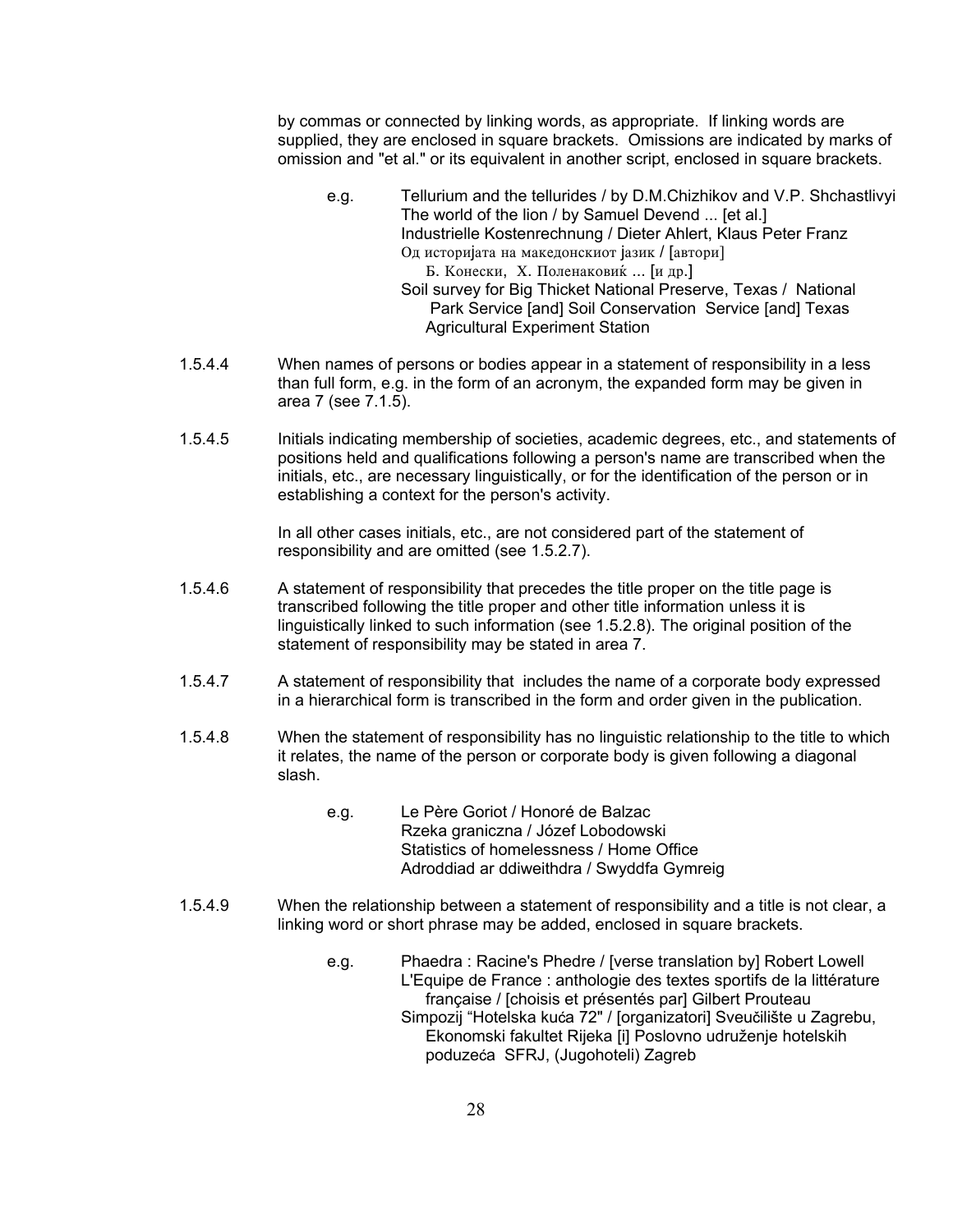- 1.5.4.10 If more than one statement of responsibility is given, the order of these statements in the description is that indicated by the typography of, or their sequence on, the title page without taking into account the extent or degree of responsibility implied by the various statements. When the statements are not taken from the title page, they should be given in a logical order, if such an order applies, and enclosed in square brackets.
	- e.g. The essentials of education / Rudolf Steiner ; [translated by Lady Maitland-Heriot ; edited by H. Collison]
		- Atlante atomico / Mihajlo Velimirovic ; [traduzione in lingua italiana a cura del Mario Sintich ; revisione scientifica a cura del Protogene Veronesi] ; illustrazioni di Branimir Ganovic
		- Snowy, the little white horse / by Suzanne Reynolds ; illustrated by the Studio Brambelli, Milan
		- Captive cities : studies in the political economy of cities and regions / edited by Michael Harloe ; sponsored by the International Sociological Association Research Committee on the Society of Regional and Urban Development
		- Research in human geography / by Michael Chisholm ; [for the] Social Science Research Council
		- Steppenwolf / Hermann Hesse ; translated from the German by Basil Crieghton ; [translation] revised by Walter Sorrell
- 1.5.4.11 Parallel titles and parallel statements of responsibility
	- 1.5.4.11.1 When a title page bears one or more parallel titles and/or parallel statements of other title information, and also has statements of responsibility in more than one language and/or script, each statement of responsibility, if given, follows the title or other title information to which it is linguistically related.
		- e.g. National account statistics, 1950-1968 / Organisation for Economic Cooperation and Development = Statistique des comptes nationaux, 1950-1968 / Organisation de cooperation et de développement économiques
	- 1.5.4.11.2 When it is not possible to give the appropriate statement of responsibility after each title or other title information, the statements of responsibility, if given, are given together following the last parallel title or parallel other title information. Each parallel statement of responsibility is preceded by a space, equals sign, space.
		- e.g. Printing at Gregynog : aspects of a great private press = Argraffu yng Ngregynog : agweddau ar wasg breifat fawr / Michael Hutchins ; translated by David Jenkins = y cyfieithiad gan David Jenkins
	- 1.5.4.11.3 When a title page bears one or more parallel titles and/or parallel statements of other title information, but the statement of responsibility is in only one language and/or script, the statement of responsibility, if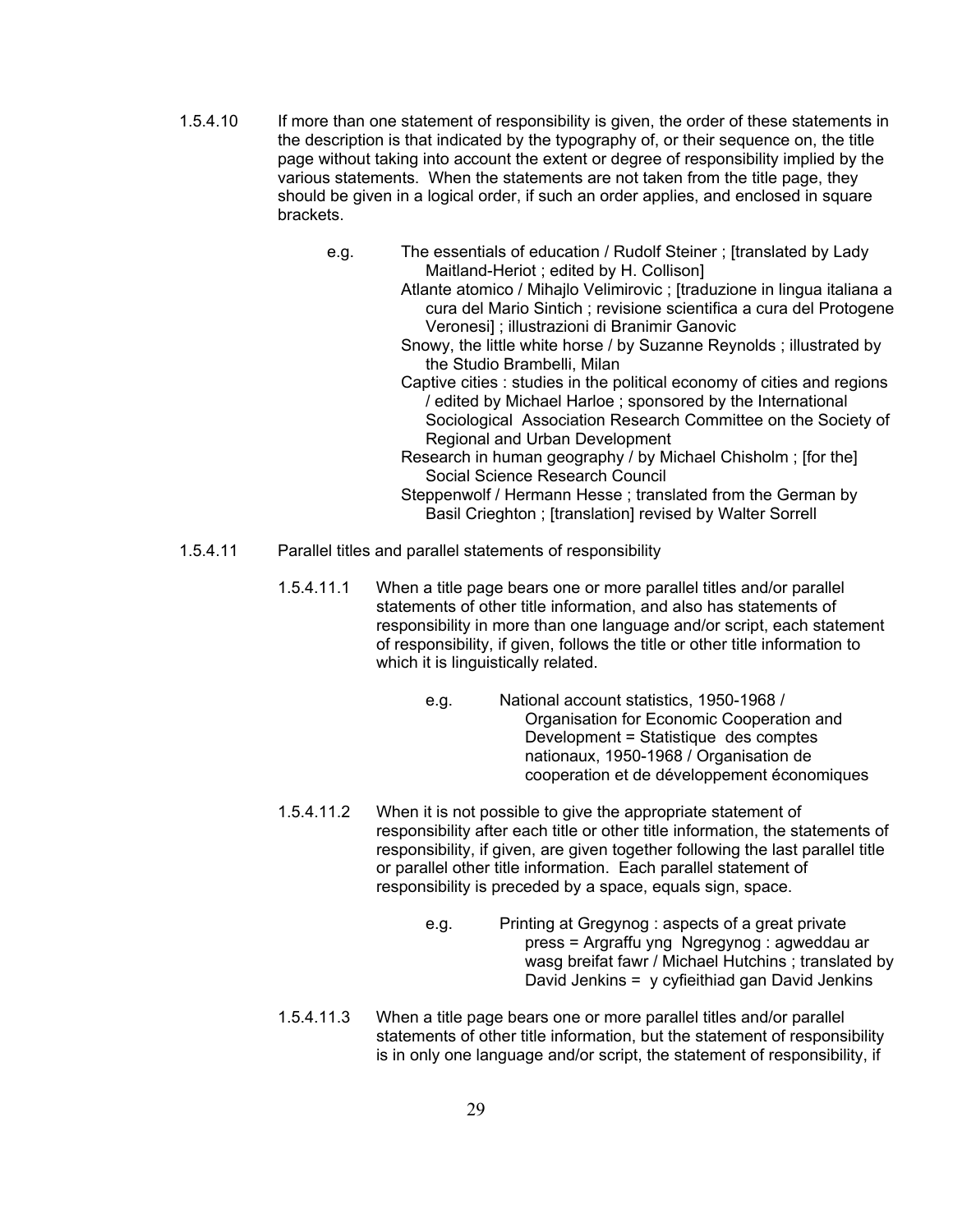given, is given after the last parallel title or parallel other title information transcribed.

- e.g. Bibliotecas = Libraries = Bibliothèques / Ernest Malaga
- 1.5.4.11.4 When there is no parallel title, but statements of responsibility appear on the title page in more than one language and/or script, the statement in the language and/or script of the title proper is given. When this criterion does not apply, the statement indicated by the typography of, or the sequence on, the title page is given. The other statements may also be given, each preceded by a space, equals sign, space.
	- e.g. Tin statistics / International Tin Council = Conseil international de l'étain = Consejo internacional del estaño Bibliotheca Celtica : a register of publications
		- relating to Wales and the Celtic peoples and languages / Llyfrgell Genedlaethol Cymru = the National Library of Wales

#### 1.5.4.12 Publication without a title proper

- 1.5.4.12.1 When the publication has no title proper (see 1.1.2.10), and when all the individual works have the same statement of responsibility, the statement of responsibility is given after all the titles, parallel titles and statements of other title information.
	- e.g. Baby doll : the script for the film ; Something unspoken ; Suddenly last summer / Tennessee Williams
- 1.5.4.12.2 When the individual works have different statements of responsibility, each statement is given after the title(s), parallel title(s) and statement(s) of other title information to which it applies.
	- e.g. Teorija kredita : skripta / Milutin Ćirović. Teorija dopunskog kredita : skripta / Vjekoslav Meichsner
- 1.5.4.12.3 When the individual works have statements of responsibility relating to some but not all titles, each statement is given after the title(s) to which it applies.
	- e.g. Godly contemplations for the unlearned, 1575 ; A letter of a Catholike man beyond the seas, 1610 / Thomas Owen. The conviction of noveltie, 1632 / R.B.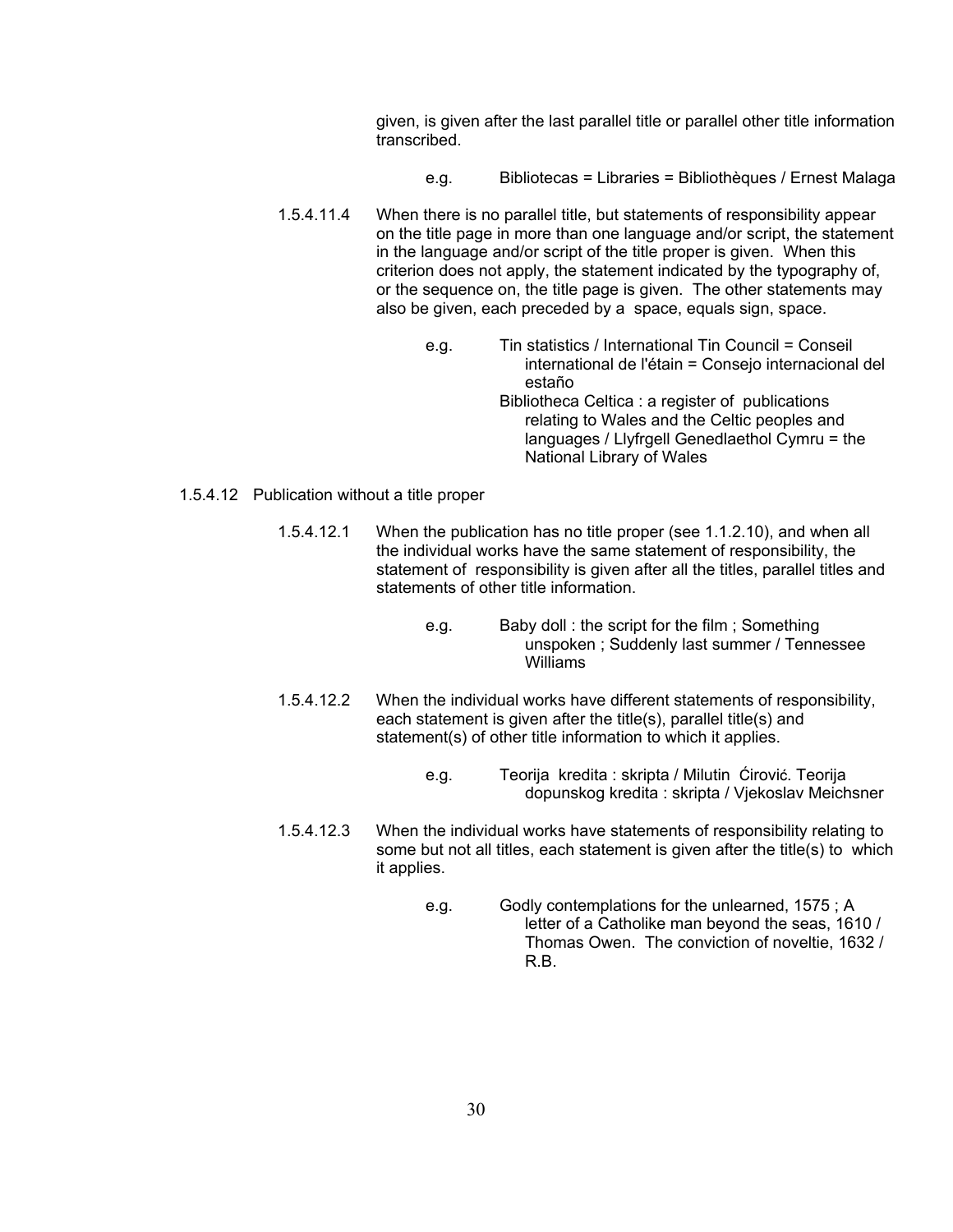- <span id="page-35-0"></span> 1.5.4.12.4 When the individual works have their own statement(s) of responsibility and the title page shows also statement(s) of responsibility applicable to the whole publication, the latter is (are) placed after all other statements, preceded by a space, semi-colon, space. The relationship between the last named statement of responsibility and the preceding transcription should be made clear by the addition of a linking word or short phrase, enclosed in square brackets.
	- e.g. The while devil ; The duchess of Malfi / by J. Webster. The atheist's tragedy ; The revenger's tragedy / by Tourneur ; [all] edited with an introduction and notes by J.A. Symonds

 If this addition is linguistically impossible or would result in an awkward or cumbersome statement, the relevant portion of the statement of responsibility and/or the explanation is given in area 7.

e.g. Smrt Smail-age Čengića ; Stihovi ; Proza / Ivan Mažuranić. Pogled u Bosnu / Matija Mažuranić ; [priredio Ivo Frangeš ; crteži Boris Dogan ; grafička oprema Majstorska radionica Krste Hegedušića]

*Note*: Editor and illustration statements apply to whole publication

1.5.4.13 When the title proper consists of a common title and a dependent title, statements of responsibility are given after the parts of the title proper to which they refer. In case of doubt or if the statement of responsibility refers to the title proper as a whole, it is given after the title proper.

## **2 EDITION AREA**

## **Contents** 2.1 Edition statement

- 2.2 Parallel edition statement (*optional*)
- Statements of responsibility relating to the edition
- 2.4 Additional edition statement
- 2.5 Statements of responsibility following an additional edition statement

## **Punctuation** A. The edition area is preceded by a point, space, dash, space (. – ).

**pattern**

- B. Each parallel edition statement is preceded by a space, equals sign, space ( = ).
- C. The first statement of responsibility relating to the edition (or following an additional edition statement) is preceded by a space, diagonal slash, space ( / ).
- D. Each subsequent statement of responsibility relating to the edition (or following an additional edition statement) is preceded by a space, semi-colon, space (; ).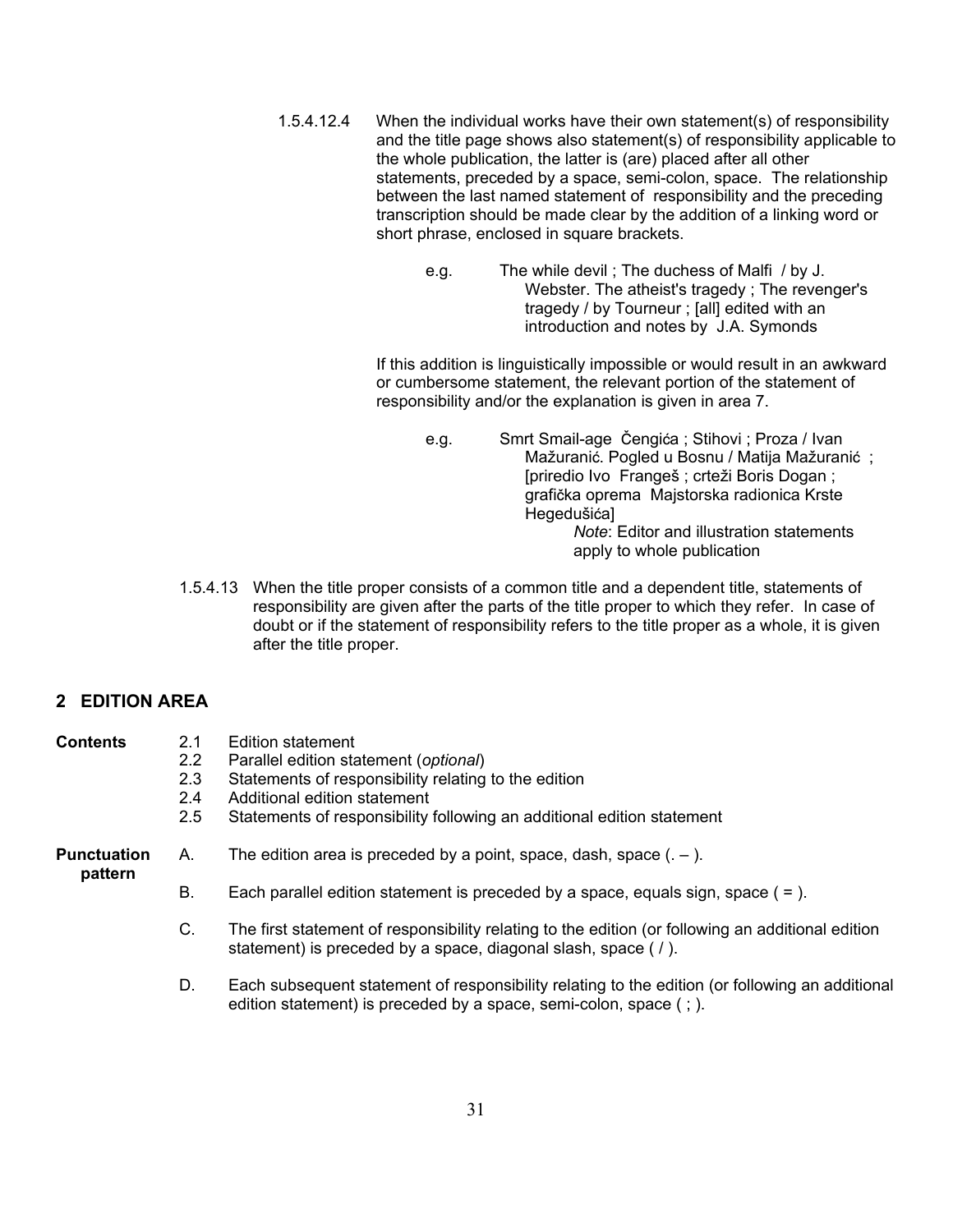<span id="page-36-0"></span> E. An additional edition statement following either an edition statement or a statement of responsibility relating to the edition is preceded by a comma, space (, ).

#### *Examples*

- . Edition statement
- $. -$  Edition statement = parallel edition statement
- . Edition statement / statement of responsibility
- . Edition statement / statement of responsibility ; second statement of responsibility ; third statement of responsibility
- $. -$  Edition statement / statement of responsibility = parallel edition statement / parallel statement of responsibility
- . Edition statement, additional edition statement
- . Edition statement / statement of responsibility, additional edition statement / statement of responsibility

**Prescribed** Title page, other preliminaries and colophon. **source**

#### 2.1 **Edition statement**

- 2.1.1 The edition statement consists of a term, phrase or group of characters relating to:
	- A. all the copies of a publication formally identified as constituting a named and/or numbered edition,

*or*

 B. all the copies of a publication in a particular form of presentation having significant differences in intellectual or artistic content from other copies in the same form of presentation, whether or not the publication bears any formal statement to this effect.

 The edition statement normally includes either the word "edition" (or its equivalent in another language) or a related term together with an ordinal number ("2nd edition", etc.), or a term indicating difference from other editions ("new edition", "revised edition", "large print edition", etc.).

 The edition statement can also include other phrases, which may be linguistically associated, linking the edition to other elements of the description (e.g. original title in a form such as "abridgement of ...").

 2.1.2 The edition statement is transcribed in the terms in which it appears in the publication. It is enclosed in square brackets if it does not appear on the prescribed source of information. Standard abbreviations may be used. Arabic numerals are substituted for other numerals or spelled out numbers. Explanatory phrases appended to the edition statement are given when they are considered necessary for identification of the edition (see 2.3.3).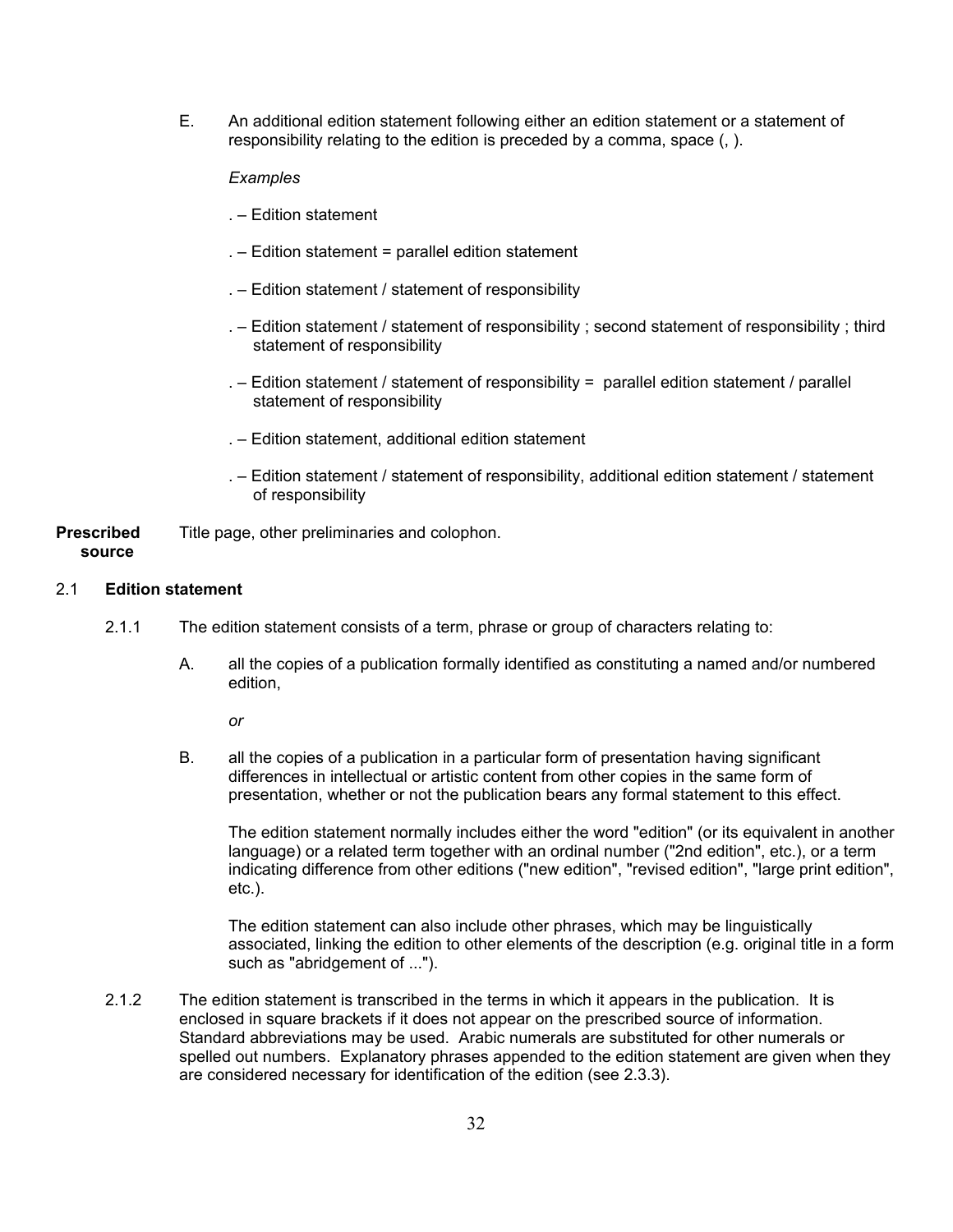e.g. . – 4th revised ed.

- $. -3.$  Aufl.
- . Nuova ed.
- . Sehr veränderte Aufl.
- . Изд. 3-е. переработанное
- . Scottish ed.
- . Ed. française
- . Ungekürzte Ausg.
- . Deutsche Erstausg.
- . 67th ed., complete with street plan
- . 5<sup>a</sup> ed., con un copioso índice alfabético de materias
- . Novissima ed. (7a), interamente riveduta
- $. Ed.4$

 If the edition statement consists solely or chiefly of symbols or other matter that cannot be reproduced by the facilities available (see 0.11), the characters are replaced by words or numbers, as appropriate, in square brackets. An explanation may be given in area 7 (see 7.2).

- 2.1.3 When no edition statement appears in the publication, although it is known that the publication contains significant changes from previous editions of the published material, a suitable edition statement in the language of the title page and in accordance with the provisions of 2.1.2 may be supplied, enclosed in square brackets.
	- e.g.  $-$  [New ed.]
		- . [3e éd.]
		- . [Reproduction en facsimilé]
- 2.1.4 The following edition statements are not transcribed in the edition area:
	- 2.1.4.1 An edition statement that is an integral part of an element in another area (such as title proper) and has been treated as such (see 1.1.2.6) is not repeated in the edition area.
		- e.g. The compact edition of the Oxford English dictionary *not* The Oxford English dictionary. – Compact ed. *not* The compact edition of the Oxford English dictionary. – Compact ed.
	- 2.1.4.2 An edition statement or statements associated with one or more works, which is (are) included in a publication containing a number of works but lacking a collective title, is (are) not given in the edition area, but in area 1, with conventional punctuation (see 1.1.4.2).
		- e.g. Le Western / textes rassemblés et présentés par Henri Agel, nouvelle éd. Evolution et renouveau du western (1962-1968) / par Jean A. Gili

*Editorial comment*: Title page reads Fourth revised edition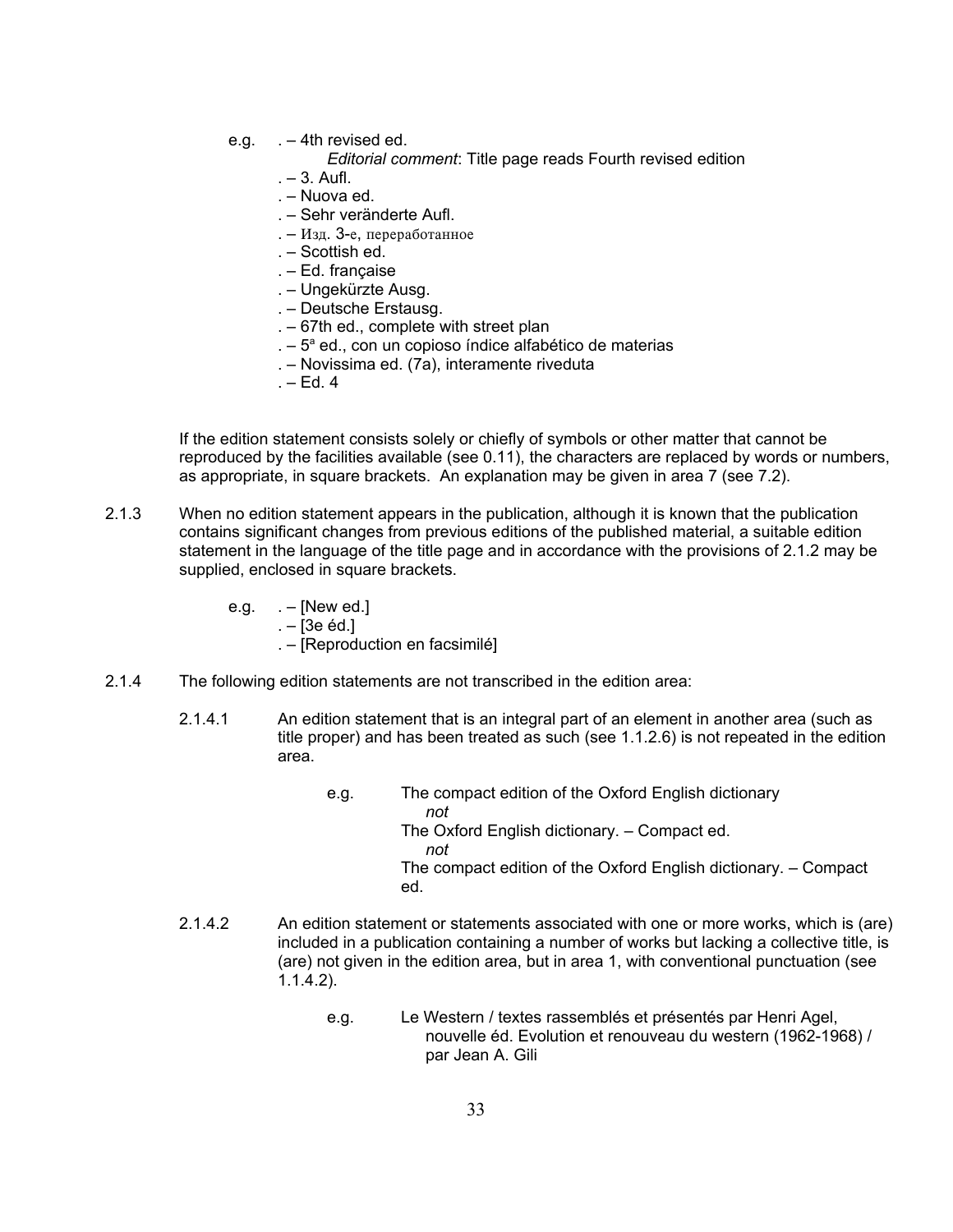#### <span id="page-38-0"></span>2.2 **Parallel edition statement** (*optional*)

When the prescribed source of information bears edition statements in more than one language and/or script, the statement in the language and/or script of the title proper is given. When this criterion cannot be applied, the edition statement made prominent by typography or the one appearing first is given. The parallel statement(s) may be given.

- e.g. . Canadian ed. = Ed. canadienne
	- . Students' ed. = Ed. pour les étudiants
	- . 2. preradeno i dopunjeno izd. = 2nd revised and enlarged ed.

#### 2.3 **Statements of responsibility relating to the edition**

- 2.3.1 Statements of responsibility relating to the edition can refer to persons or to corporate bodies and can indicate functions such as that of a reviser of a new edition, or can name the person or body responsible for the provision of supplementary matter, of appendices, etc., in a new edition.
	- e.g. . 2nd ed. / with a new epilogue by the author . – 3rd / with supplementary notes and appendices by H.J. Laski Shachiapang : a modern revolutionary Peking opera. – May 1970 script / revised collectively by the Peking Opera Troupe of Peking The nether world : a novel / George Gissing. – Facsimile ed. / edited, with an introduction by John Goode
- 2.3.2 Statements of responsibility relating to the edition in hand, or to parts of the edition in hand, but not to all editions of the work are given, in accordance with the provisions of 1.5, in the edition area when found on the title page. When such statements do not appear on the title page, they may be given in area 2 in square brackets or may be given in area 7.
	- e.g. Slovenske narodne pravljice / zbral in uredil Alojzij Bolhar ; ilustriral in opremil Maksim Gaspari. – 2. izd. / spremno besedo napisal M. Maticetov
- 2.3.3 Statements of responsibility relating to the edition in hand (as described in 2.3.2), but that do not name or otherwise identify a person or corporate body, are given as part of the edition statement (see 2.1.1). Such statements often appear as explanatory phrases.
	- e.g. . 2nd ed., with a new epilogue
		- . [New ed.], with epilogue, 1964-1974
			- *Editorial comment*: Bracketed portion of edition statement supplied by cataloguer
- 2.3.4 The following statements of responsibility relating to the edition are not transcribed in the edition area:
	- 2.3.4.1 Statements of responsibility that clearly relate to the first published edition or to all published editions of a work are given in area 1.
	- 2.3.4.2 Statements of responsibility that do not clearly relate to only one or only some editions of a work are given in area 1.
- 2.3.5 Parallel statements of responsibility relating to the edition may be given, preceded by a space, equals sign, space.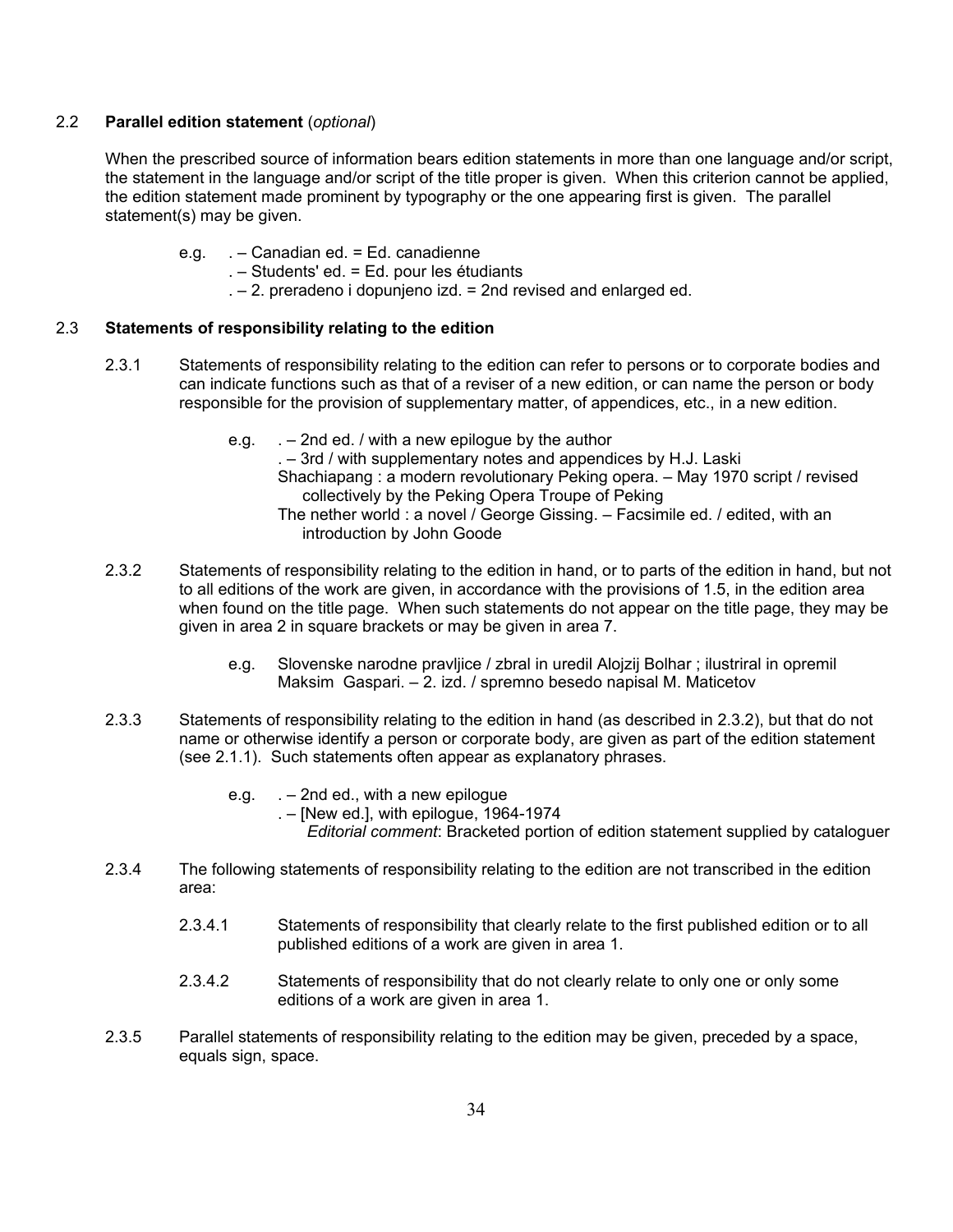#### 2.4 **Additional edition statement**

- 2.4.1 An additional edition statement is given
	- A. when the publication carries a formal statement identifying it as belonging to an edition within an edition, or to an edition that is equivalent to the first named edition.

e.g. . – 3rd ed., repr. with a new pref.

*or*

 B. when the publication has significant differences in content from other impressions of the larger edition to which it belongs.

e.g.  $-3$ rd ed., [with an appendix]

- 2.4.2 Additional edition statements are transcribed in accordance with the provisions of 2.1.2 and 2.1.3.
	- e.g. . Amtliche Ausg., 17 Aufl.
		- . Erstausg., aktualisierte und erweiterte Aufl.
		- . Neuaufl. der deutschen Originalausg.
		- . Abridged ed., 2nd ed.
		- . English full ed., 4th international ed.
		- . 5th ed., 2nd impression, with corrections
		- . Nouvelle impression en facsimilé de la Ire éd. de 1751-1780
		- . Poljudna izd. / priredil Julian Borchardt, 4. pregledani i dopolnjeni natis
		- . 2. izd. / popravljeno u redakciji Ivana Gustaka, 5. nepromijenjeno izd.
		- . 2. ed., con nuova prefazione e aggiunta di tre appendici
- 2.4.3 Additional edition statements naming an unchanged impression may be given.
	- e.g.  $A^e$  éd., 3e tirage
		- . 2nd ed., 2nd printing
		- . 2., unveränderter Neudruck der 3., völlig neubearbeiteten Aufl.
		- . 19.-23. Tsd.
		- . Nouvelle éd., revue et augmentée, 70e mille
		- . 3. ed., 4. rist.
- 2.4.4 Parallel additional edition statements may be given, preceded by a space, equals sign, space.

#### 2.5 **Statements of responsibility following an additional edition statement**

- 2.5.1 Statements of responsibility following an additional edition statement are transcribed in accordance with the provisions of 2.3.
	- e.g. . Rev. ed. / with revisions, an introduction, and a chapter on writing, by E.C. White, 2nd ed. / with the assistance of Eleanor Gould Packard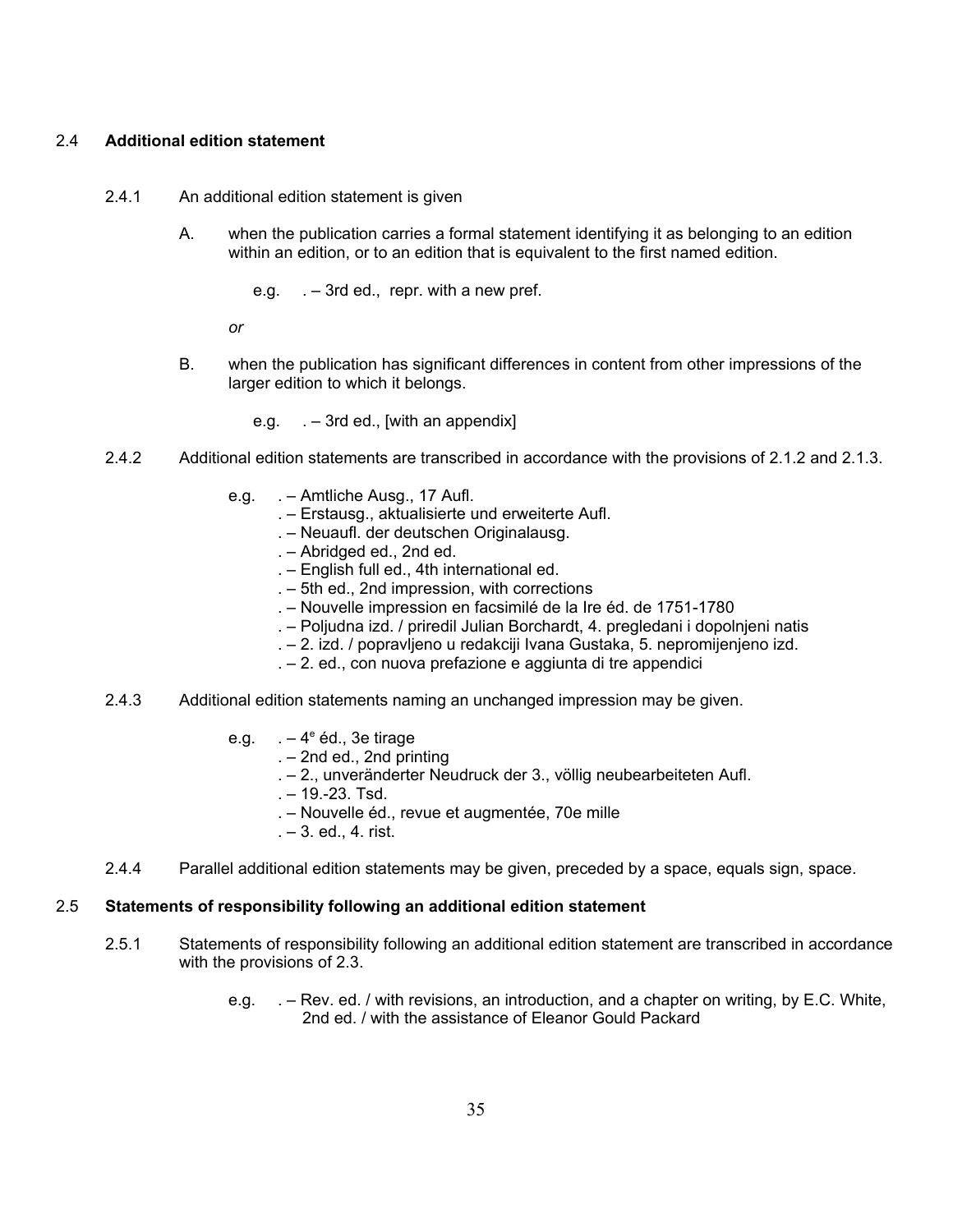<span id="page-40-0"></span> 2.5.2 Parallel statements of responsibility following an additional edition statement may be given, preceded by a space, equals sign, space.

#### 3 **MATERIAL (OR TYPE OF PUBLICATION) SPECIFIC AREA**

#### **General note**

No general use of this area is made for printed monographic publications. However, in using ISBD(M) to describe publications that by their content fall within the scope of other special ISBDs (e.g. an atlas), it is recommended that the provisions for this area of the appropriate special ISBD be followed.

## **4 PUBLICATION, DISTRIBUTION, ETC., AREA**

- **Introductory** The publication statement is that of the edition or issue being described. In describing a facsimile **note** or other photographic reprint, the place and name of the reprint publisher and the date of the reprint are given in area 4. The publication statement of the edition reproduced is given in area 7.
	- e.g. . New York : Johnson Reprint Corp., 1971 *Note*: Facsimile reprint. Originally published: Boston : Houghton, Mifflin, 1881

- **Contents** 4.1 Place of publication and/or distribution 4.2 Name of publisher and/or distributor
	- 4.3 Statement of function of distributor
	-
	- 4.4 Date of publication and/or distribution
	- 4.5 Place of printing or manufacture
	- 4.6 Name of printer or manufacturer
	- 4.7 Date of printing or manufacture
- **Punctuation** A. The publication, distribution, etc. area is preceded by a point, space, dash,  $\mathbf{pattern}$  space  $(.-).$ 
	- B. A second or subsequent place is preceded by a space, semi-colon, space ( ; ).
	- C. Each name is preceded by a space, colon, space ( : ).
	- D. A supplied statement of function of a distributor is enclosed in square brackets ([1]).
	- E. The date is preceded by a comma, space (, ).
	- F. The place of printing or manufacture, name of the printer or manufacturer and date of printing or manufacture are enclosed in one pair of parentheses ( () ). Within the parentheses the same punctuation is used as in B, C and E.

#### *Examples*

- . Place of publication : name of publisher, date
- . Place of publication : name of publisher ; place of publication : name of publisher, date
- . Place of publication ; place of publication : name of publisher, date (place of printing : name of printer, date)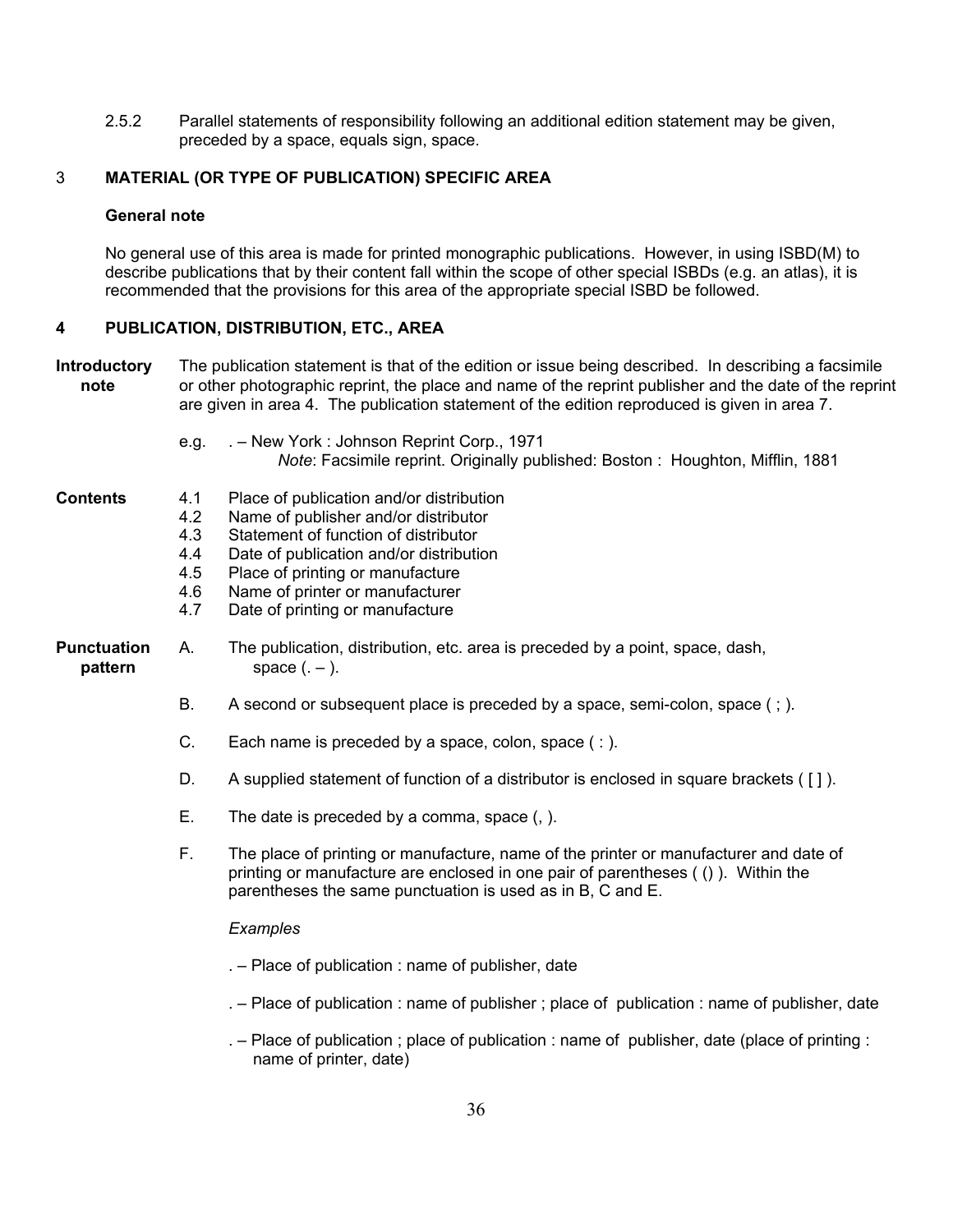. – Place of publication : name of publisher, date ; place of distribution : name of distributor Ifunction], date

<span id="page-41-0"></span>**Prescribed** Title page, other preliminaries and colophon.

#### **source**

Information taken from a source other than one of these prescribed sources is given in square brackets if it is transcribed in this area.

#### 4.1 **Place of publication and/or distribution**.

- 4.1.1 The place of publication and/or distribution is the name of the town or other locality associated on the prescribed source of information with the name of the publisher (or principal publisher if more than one name appears) or distributor. If no publisher or distributor is named, it is the place from which the publication was issued or distributed.
- 4.1.2 If the information appearing in the publication is known to be incorrect, a correction may be supplied in square brackets (see 0.10) or given in area 7.
	- e.g. . London [i.e. Maidenhead]

. – Dublin

*Note*: Known to be published in Belfast

- 4.1.3 When more than one place is associated with the name of a single publisher or distributor, the place made more prominent by typography or sequence is given. If there is no typographical distinction and the places do not appear in sequence, the place considered most important to users of the catalogue is given.
- 4.1.4 A second or subsequent place may be given.
- 4.1.5 When a second or subsequent place is omitted, the omission may be indicated by "etc." or its equivalent in another script, enclosed in square brackets.
	- e.g. . Berlin ; Köln ; Frankfurt am Main . – Wien [etc.]  $. -$  Москва [и др.]
- 4.1.6 When the names of more than one publisher are given, the place of publication for each publisher is given immediately before the name, unless it is the same as that of the first-named publisher.
- 4.1.7 When both a publisher and a distributor are given, the place of distribution is given if it differs from the place of publication.
- 4.1.8 The place of publication and/or distribution is given in the orthographic form and grammatical case in which it appears in the publication.

e.g. . – V Praze

4.1.9 If it is considered necessary for identification, a qualifier such as the name of a country, state, etc., is added to the place of publication or distribution. It is enclosed in parentheses if transcribed from the prescribed source of information or in square brackets if transcribed from another source.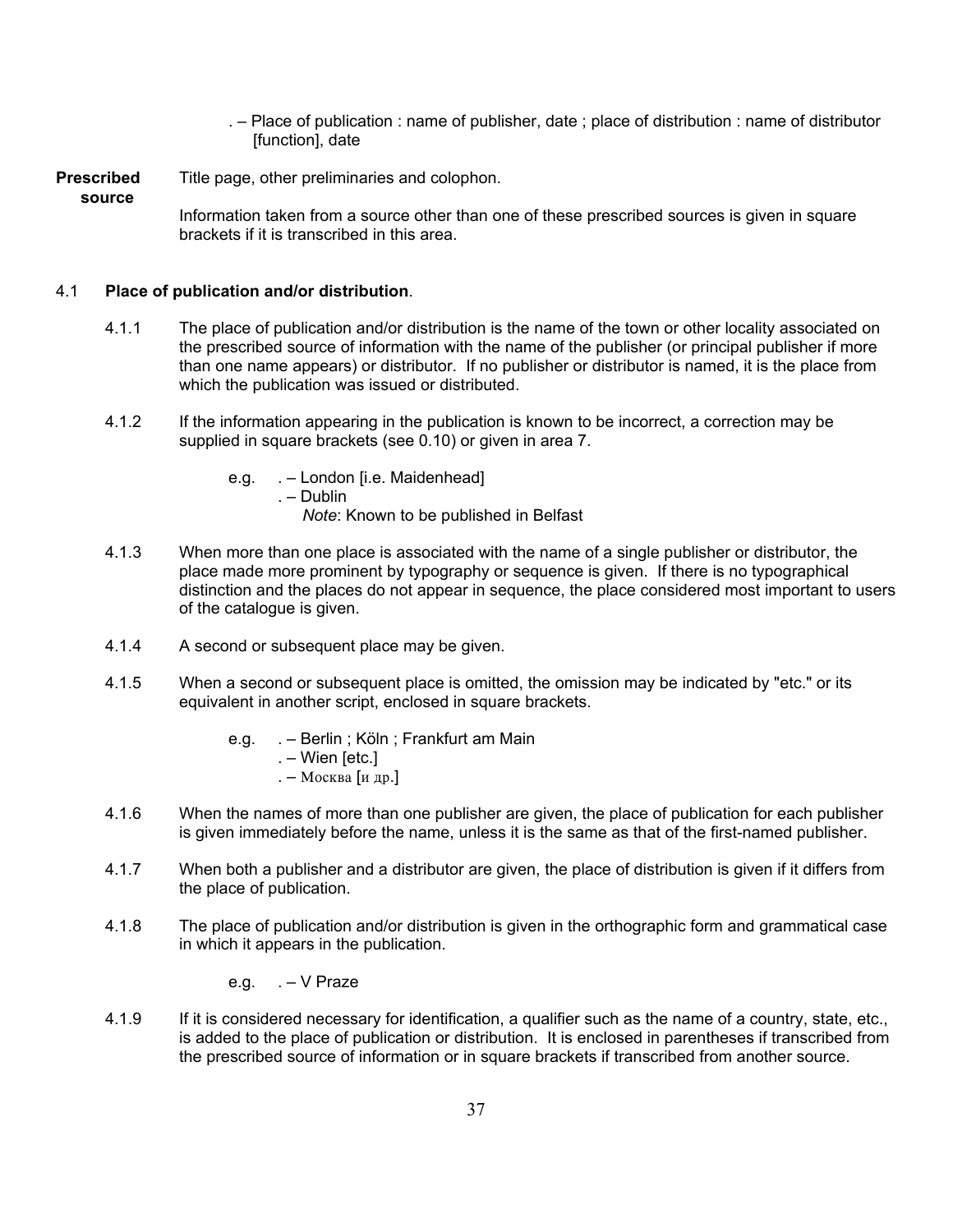<span id="page-42-0"></span>e.g. . – Cambridge (Mass.) . – Santiago [Chile] . – London [Ontario]

If it is considered necessary for identification, the full address of the publisher or distributor is added to the place name. It is enclosed in parentheses if transcribed from the prescribed source of information or in square brackets if transcribed from another source.

e.g. . – London [37 Pond Street, N.W.3]

4.1.10 If it is considered necessary for identification, an alternative or corrected version of the place name is supplied (see 0.10), enclosed in square brackets.

e.g. . – Christiania [i.e. Oslo] . – Lerpwl [i.e. Liverpool]

- 4.1.11 When the name of the place of publication or distribution appears in the prescribed source of information in more than one language and/or script, the form of name in the language or script of the title proper is given. If this criterion does not apply, the form of name made prominent by typography or, if there is no typographical distinction, the form of name that appears first is given.
- 4.1.12 Parallel statements may be given, preceded by a space, equals sign, space. If these are not given, no indication is made of the omission.
	- e.g. . Brussel = Bruxelles
- 4.1.13 When a place of publication or distribution does not appear anywhere in the publication, the name of the known city or town is supplied in square brackets. If the city or town is uncertain, or unknown, the name of the probable city or town followed by a question mark is supplied in square brackets.
	- e.g.  $-$  [Hamburg?]
- 4.1.14 When the name of a city or town cannot be given, the name of the state, province or country is given, according to the same stipulations as are applicable to the names of cities or towns.
	- e.g. . Canada

*Editorial comment*: Known as place of publication; appears in prescribed source. . – [Surrey]

*Editorial comment*: Known as place of publication; appears outside prescribed source.

- . [Guatemala?] *Editorial comment*: Uncertain as place of publication.
- 4.1.15 When no place can be given, the abbreviation "s.l." (*sine loco*) or its equivalent in another script is supplied, enclosed in square brackets.
	- e.g.  $-$  [S.I.]  $. - [B.M.]$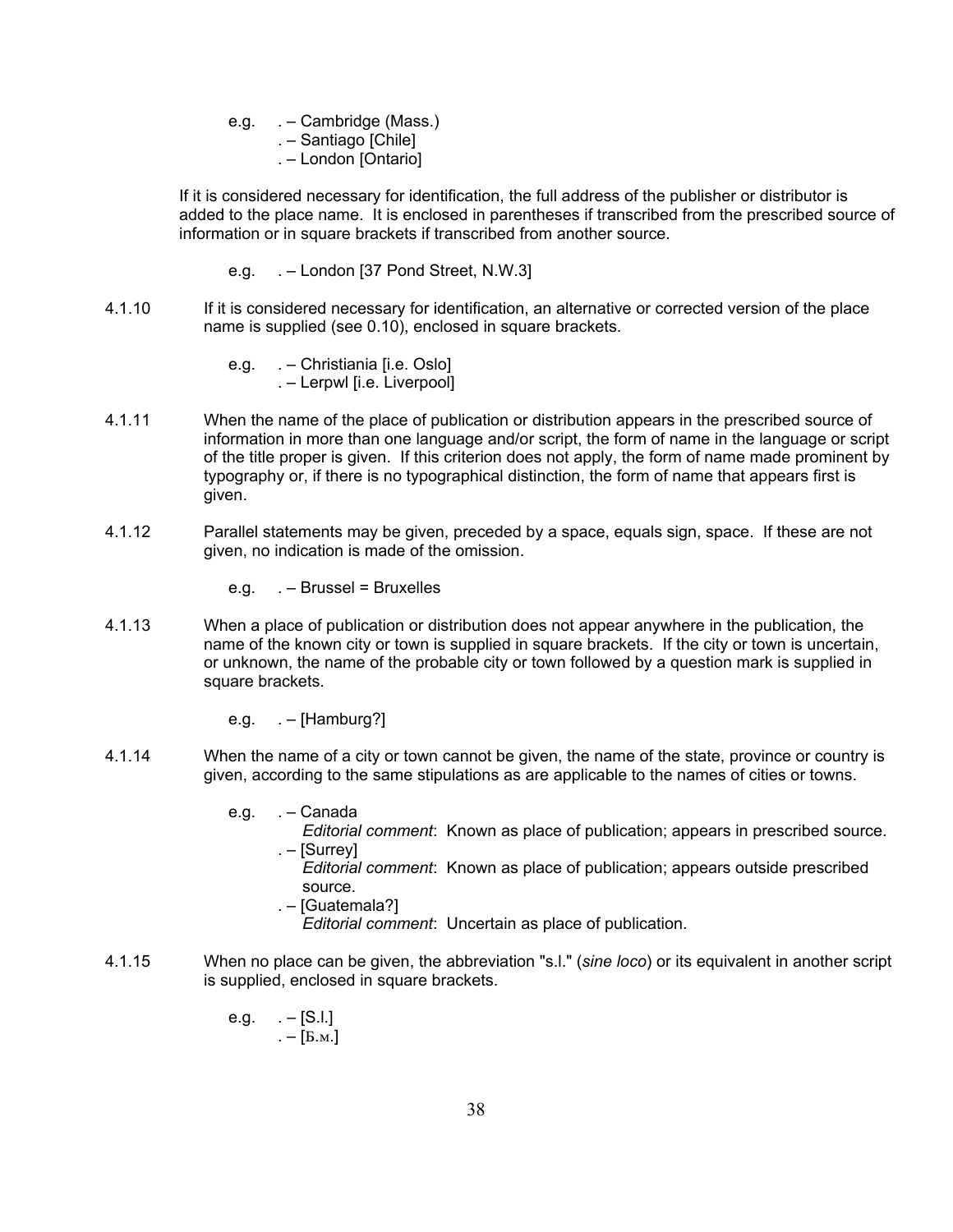#### <span id="page-43-0"></span>4.2 **Name of publisher and/or distributor**

- 4.2.1 When more than one publisher is named on the prescribed source of information, the name made more prominent by typography or, if there is no typographical distinction, the name that appears first is given. If there is no typographical distinction and the names do not appear in sequence, the name considered most important to users of the catalogue is given.
- 4.2.2 Second and subsequent publishers may be given.
- 4.2.3 When second or subsequent publishers are omitted, the omission may be indicated by "etc." or its equivalent in another script, enclosed in square brackets.
	- e.g. . London : Evans [etc.]
- 4.2.4 When the names of both a publisher and a distributor appear on the prescribed source of information, the name of the distributor may be given. When the name of the distributor appears in any other source, it may be given in area 7. If only the distributor is named, this must be given.
- 4.2.5 The name of a publisher or distributor may be given in a shortened form, provided it can be understood and identified without ambiguity.
	- e.g. : Bietti
		- *Editorial comment*: Publisher's name appears as Casa editrice Bietti  $: X$ уложественная литература
			- *Editorial comment***: Publisher's name appears as** Государственное издательство Художественная литература
- 4.2.6 When the name of the publisher or distributor appears in full in area 1, either the full form may be repeated in area 4, or an abbreviated form or identifying phrase may be given there. No square brackets are used for such shorter forms given in place of the full form, even if the shorter form is not shown on the prescribed source of information.
	- e.g. Shadow dance / by Henry Clive Mackeson. London : H. Mackeson Thésaurus de l'armement / Centre de documentation de l'armement. – [Paris] : CEDOCAR
- 4.2.7 When the name of the publisher or distributor appears on the prescribed source of information in more than one language and/or script, the form of name in the language or script of the title proper is given. If this criterion does not apply, the form of name made prominent by typography or, if there is no typographical distinction, the form of name that appears first is given.
- 4.2.8 Parallel statements may be given, preceded by a space, equals sign, space. If these are not given, no indication is made of the omission.
	- e.g. . Ottawa : Galerie nationale du Canada pour la Corporation des musées nationaux du Canada = National Gallery of Canada for the Corporation of the National Museums of Canada . – Bern : Bundeskanzlei = Chancellerie fédérale
- 4.2.9 The name of the printer is not given as a substitute for the name of an unknown publisher or distributor. However, when a person or corporate body combines the activities of printing and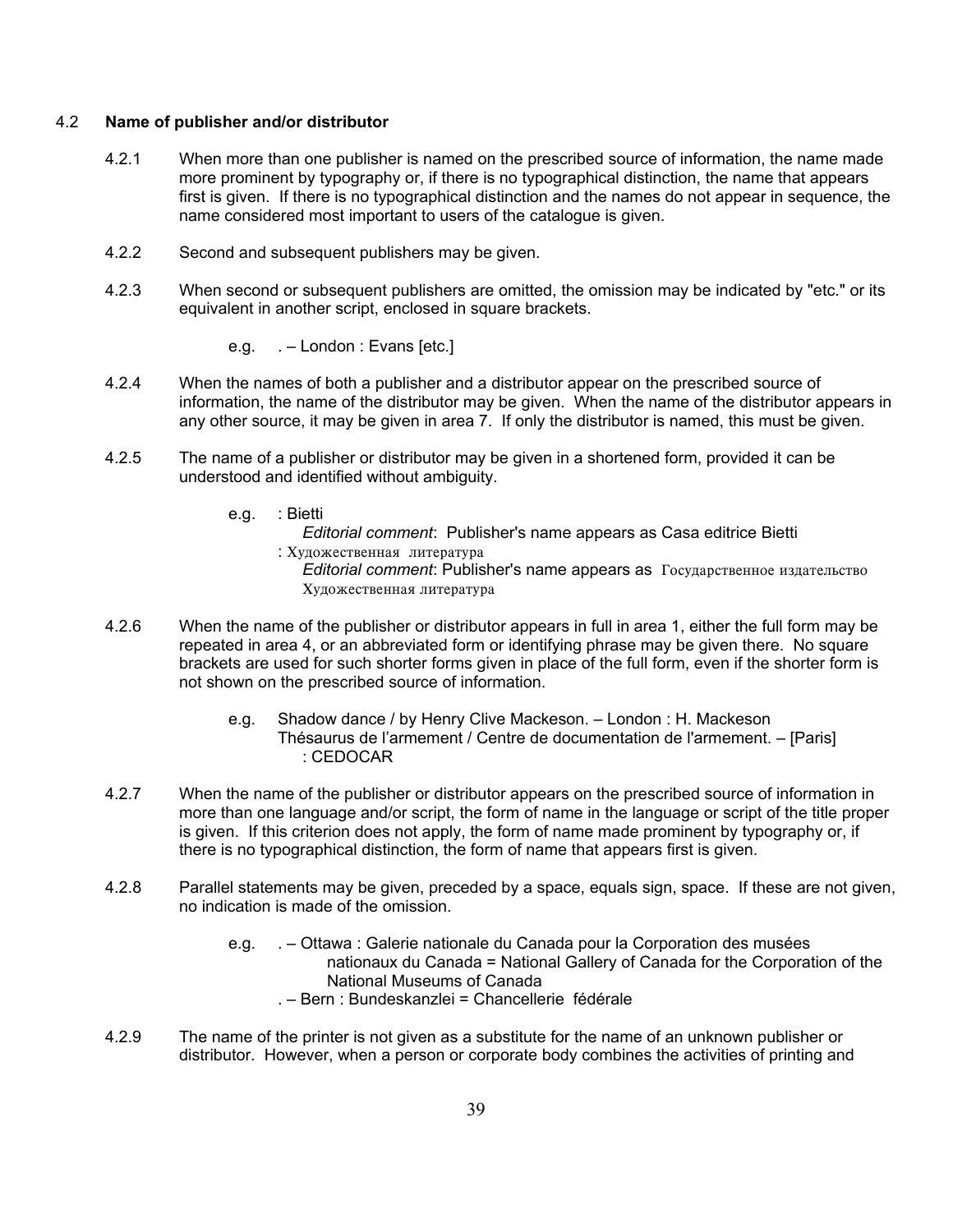<span id="page-44-0"></span>publication or distribution, or when the responsibility is uncertain, a named printer is assumed to be also the publisher.

- e.g. . Paris : Imprimerie nationale . – Dublin : Cuala Press
- 4.2.10 When no name can be given as that of the publisher or distributor, the abbreviation "s.n." (*sine nomine*) or its equivalent in another script is supplied, enclosed in square brackets.

e.g. . – Paris : [s.n.] . –  $[S.1: s.n.]$ 

#### 4.3 **Statement of function of distributor**

- 4.3.1 When the prescribed source of information includes as an integral part of the publication statement an indication of the function performed by the distributor, the statement is transcribed in full.
	- e.g. . London : Boyars : distributed by Calder and Boyars
- 4.3.2 When the function performed by the distributor is not explicitly stated, a brief word or phrase, indicating the nature of the activity, may be added, enclosed in square brackets.
	- e.g. . Cincinnati : National Directory Service ; Oxford : Vacation Work [distributor]

#### 4.4 **Date of publication and/or distribution**

- 4.4.1 The date of publication of the edition or impression described is given.
- 4.4.2 When the same date applies to both publication and distribution or to more than one publisher or distributor, it is given after the last name or statement of function.
	- e.g. . New York : Sterling [etc.] ; London : distributed by Ward Lock, 1977
- 4.4.3 If the publication date differs from the date of distribution, each date is given after the appropriate name or statement of function.
- 4.4.4 Dates of the Gregorian calendar are given in arabic numerals. Dates not of the Gregorian calendar are given as they appear in the publication with the equivalent date of the Gregorian calendar added in square brackets when it can be established.
	- e.g. , 1969 , 5730 [1969 or 1970] , 4308 [1975]
- 4.4.5 When the date that appears in the publication is known to be incorrect, it is transcribed as it appears and a correction is given in square brackets.
	- e.g. , 1697 [i.e. 1967]
- 4.4.6 When there is no date of publication or distribution in the publication, the copyright date or date of printing is given in its place. Both dates are indicated as such.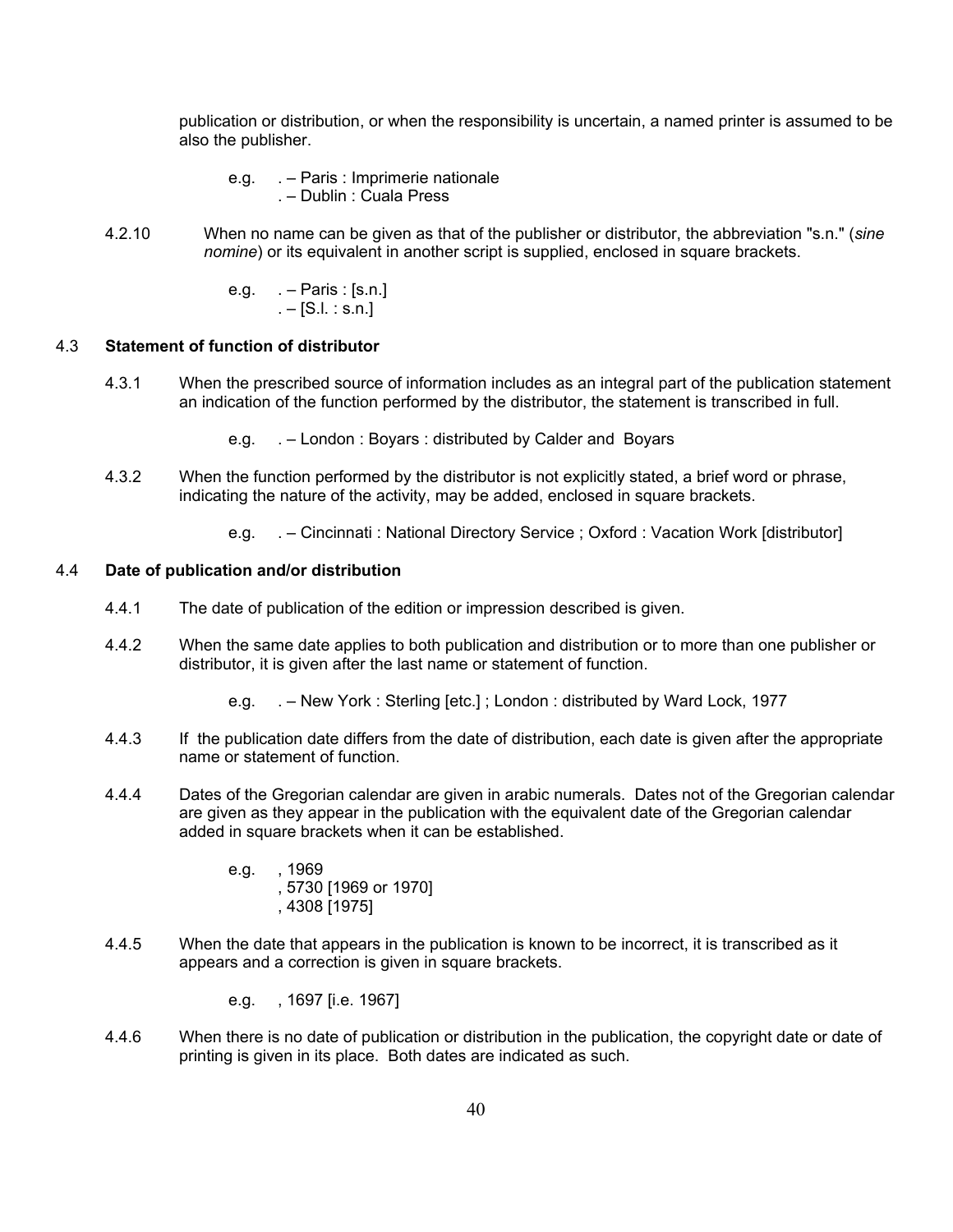e.g. , cop. 1969 , 1981 printing

<span id="page-45-0"></span>4.4.7 A copyright date is added to the date of publication or distribution when considered important to users of the catalogue.

e.g. , 1969, cop. 1937

- 4.4.8 When no date of publication or distribution, copyright date or date of printing can be ascertained for the publication, an approximate date of publication or distribution is given in square brackets.
	- e.g. , [ca 1835] , [1969?] , [196-?]
- 4.4.9 In describing a publication consisting of volumes, parts or fascicles published over a number of years, the dates of the first published volume, part or fascicle and the last published volume, part or fascicle are both given and connected by a hyphen.
	- e.g. . Stuttgart : Fischer, 1968-1973
- 4.4.10 When the volumes, parts or fascicles of such a publication have not all been received, the date of the first published volume, part or fascicle is given, followed by a hyphen.
	- e.g. . Stuttgart : Fischer, 1969-

# 4.5 **Place of printing or manufacture**

&

# 4.6 **Name of printer or manufacturer**

- 4.5.1 The place of printing or manufacture and the name of the printer or manufacturer must be given
- & when they appear in the publication and both the place of publication or distribution and the name
- 4.6.1 of the publisher or distributor are unknown.
	- e.g. . [S.l. : s.n.], 1974 (Manchester : Unity Press)
- 4.5.2 When the place of printing or manufacture and the name of the printer or manufacturer appear in & the publication, they may be given in addition to either one or both of the following: the place of
- 4.6.2 publication or distribution and the name of the publisher or distributor.
	- e.g. . Stuttgart ; Zurich : Delphin Verlag, 1973 (Yugoslavia)
		- . London : IFLA Committee on Cataloguing, 1975 (London : Palantype Organisation)
- 4.5.3 When multiple places of printing or manufacture and multiple names of printers or manufacturers & are given, the same punctuation is used as for multiple places of publication or distribution and 4.6.3 multiple names of publishers or distributors. multiple names of publishers or distributors.
	- e.g. (Budapest : Kossuth Ny. ; Debrecen : Alföldi Ny.)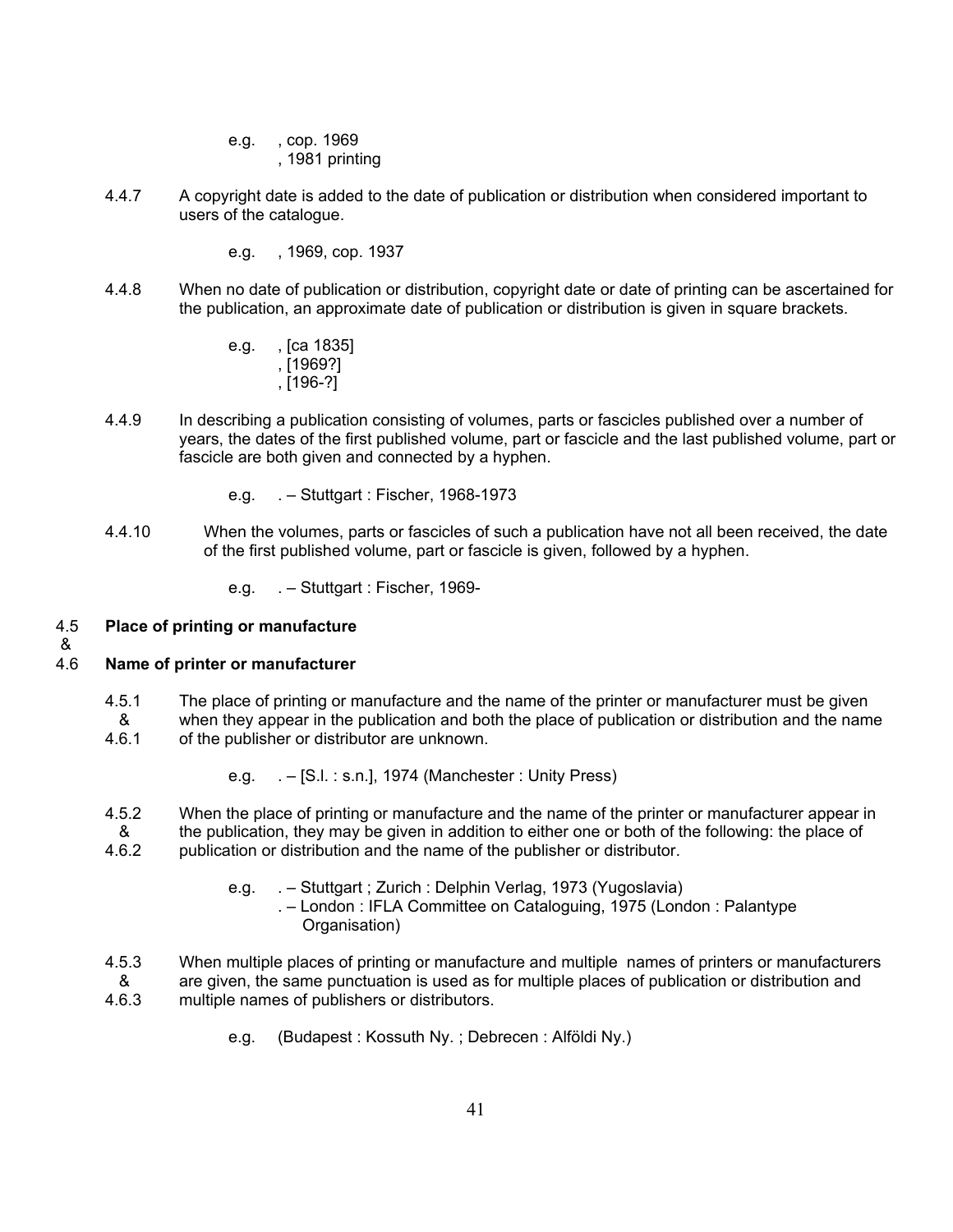#### <span id="page-46-0"></span>4.7 **Date of printing or manufacture**

- 4.7.1 When the date of printing or manufacture is given in place of the date of publication or distribution (see 4.4.6), it is not repeated here.
- 4.7.2 When the date of printing or manufacture differs from known dates already given (date of publication or distribution, or copyright date), the date of printing or manufacture may also be given.
- 4.7.3 The date of printing or manufacture may be given either as an element following the name of the printer or manufacturer or by itself. In the latter case a word or brief phrase is added to clarify the date.
	- e.g. . London : Red Lion Press, 1934 (Surrey : S. Matthewman, 1935)
		- . London : Hutchinson, 1968 (1971 printing)
		- . Zagreb : Stvarnost, [1977] (Zagreb : Vjesnik, 1976)

## 5 **PHYSICAL DESCRIPTION AREA**

- **Contents** 5.1 Specific material designation and extent<br>5.2 Illustration statement (optional)
	- 5.2 Illustration statement (*optional*)
	- **Dimensions**
	- 5.4 Accompanying material statement (*optional*)
- **Punctuation** A. The physical description area is preceded by a point, space, dash, space **pattern**  $(. - ).$ 
	- B. The illustration statement is preceded by a space, colon, space ( : ).
	- C. The dimensions statement is preceded by a space, semi-colon, space ( ; ).
	- D. The accompanying material statement is preceded by a space, plus sign, space  $(+)$ .

#### *Examples*

- . Specific material designation and extent : illustration statement ; dimensions
- . Specific material designation and extent : illustration statement ; dimensions + accompanying material statement

**Prescribed** The publication itself. **source**

#### 5.1 **Specific material designation and extent**

- 5.1.1 The specific material designation identifies the particular class of material to which the publication belongs and is given in the language chosen by the bibliographic agency.
- 5.1.2 A single-part publication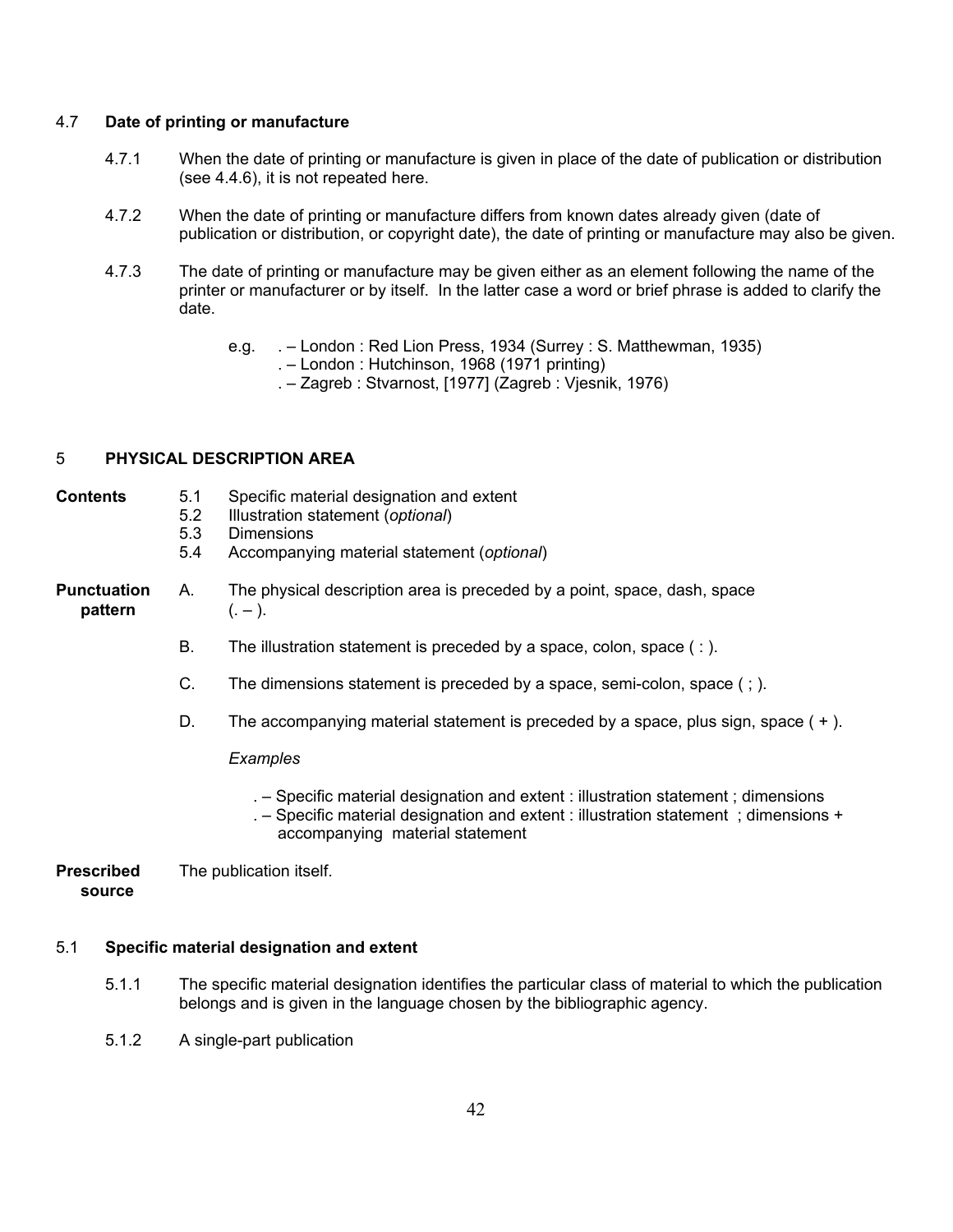- 5.1.2.1 For a single-part publication the extent, i.e. the numbering of the pages, leaves and/or columns given, represents both the specific material designation and the extent of the part (except in the case of a part with irregular pagination, see 5.1.2.7; or a loose-leaf volume, see ISBD(CR)).
- 5.1.2.2 When the leaves in a publication are numbered on both sides, the extent of the publication is described in terms of pages. When the leaves are printed on one side only, this fact may be stated in area 7.
	- e.g. *Note*: Versos of pages blank

When the leaves are numbered on one side only, and each leaf is counted as one unit, the extent of the publication is described in terms of leaves. When the leaves are printed on both sides, this fact may be stated in area 7.

- e.g. *Note*: Leaves printed on both sides
- 5.1.2.3 The extent of a publication with more than one column to a page, the columns instead of the pages being numbered, is given in terms of columns.
	- e.g.  $-831$  columns
- 5.1.2.4 The number on the last numbered page, leaf or column of each numbered sequence is given. Numerals, arabic and roman, are given as found in the publication. When the pages or leaves are lettered instead of numbered, the first and last letters are given, and are preceded by the word or abbreviation indicating pages or leaves.
	- e.g.  $-329 p$ . . – iv, 329 p. . – 15 leaves, 329 p. . – 329 p., 52 columns  $. - P. a-k$  $- P.$  A-K

When the numeration in arabic numerals continues that of the roman numerals, the numeration of the whole sequence is given in arabic numerals.

- 5.1.2.5 When the number of the last numbered page, leaf or column of a sequence is incorrect, it is given as in the publication. The correct number is given enclosed in square brackets with an explanatory note if necessary, or the sequences of pagination are given exactly to indicate the source of the error.
	- e.g. . xiv, 923 [i.e. 329] p. . – xiv, 832 [i.e. 848] p. *Note*: p. 161-176 are repeated in the numeration

*or*

. – xiv, 1-176, 161-832 p.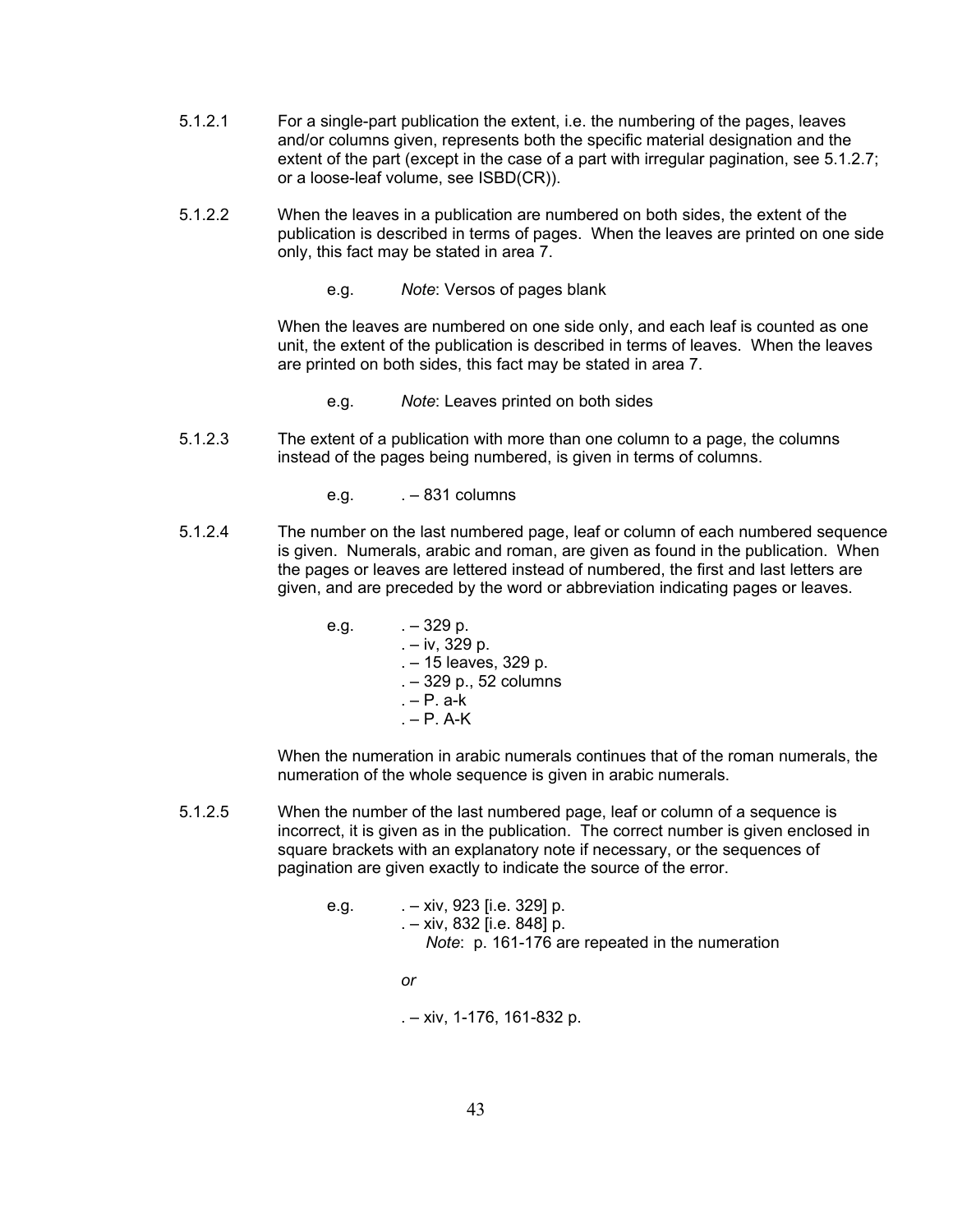- <span id="page-48-0"></span>5.1.2.6 Only give unnumbered sequences of pages or leaves when they constitute the whole or a substantial part of the publication (but see 5.1.2.10 for leaves of plates). In this case unnumbered sequences are given in the term used for the numbered sequences as arabic numerals enclosed in square brackets.
	- e.g. The extent of a publication with 8 unnumbered pages and 329 pages numbered 1-329 is recorded as:  $. - 329$  p. The extent of a publication containing 4 pages numbered i-iv and 100 unnumbered pages is recorded as: . – iv, [100] p.

When the whole publication is unpaginated or unfoliated, *either*:

- A. Leaves or pages are counted together and the total is given in terms of leaves in arabic numerals enclosed in square brackets.
	- e.g.  $-$  [80] leaves

*or*

- B. An estimate of the number of leaves or pages is made, and the total is given as an approximate number of leaves or pages.
- 5.1.2.7 When a publication contains more than three sequences of similarly numbered pages, leaves or columns, or sequences of similarly numbered pages combined with one or more major sequences of unnumbered pages, *either*:
	- A. The sequences are added up and given as a total followed by the words "in various pagings" (or the equivalent in another language).
		- e.g.  $-1000$  p. in various pagings (*not*: 48, 53, 99, 300, 410, 90 p.)

*or*

B. When one of the sequences is clearly the main sequence, the number of that sequence is given with the total number in brackets of the other sequences preceding and/or succeeding as appropriate.

e.g.  $-400$ , [98] p. (*not*: 400, 18, 60, 20 p.)

*or*

- C. The specific material designation and extent of the publication is described as: . – 1 vol. (various pagings)
- 5.1.2.8 The instructions given in ISBD(CR) (2002 version) at 5.1.4 area 5 are followed for recording the specific material designation and extent of a loose-leaf publication.
- 5.1.2.9 When the pages, leaves or columns of a publication are numbered as part of a larger sequence (e.g. one part of a multi-part publication, an offprint from a serial), the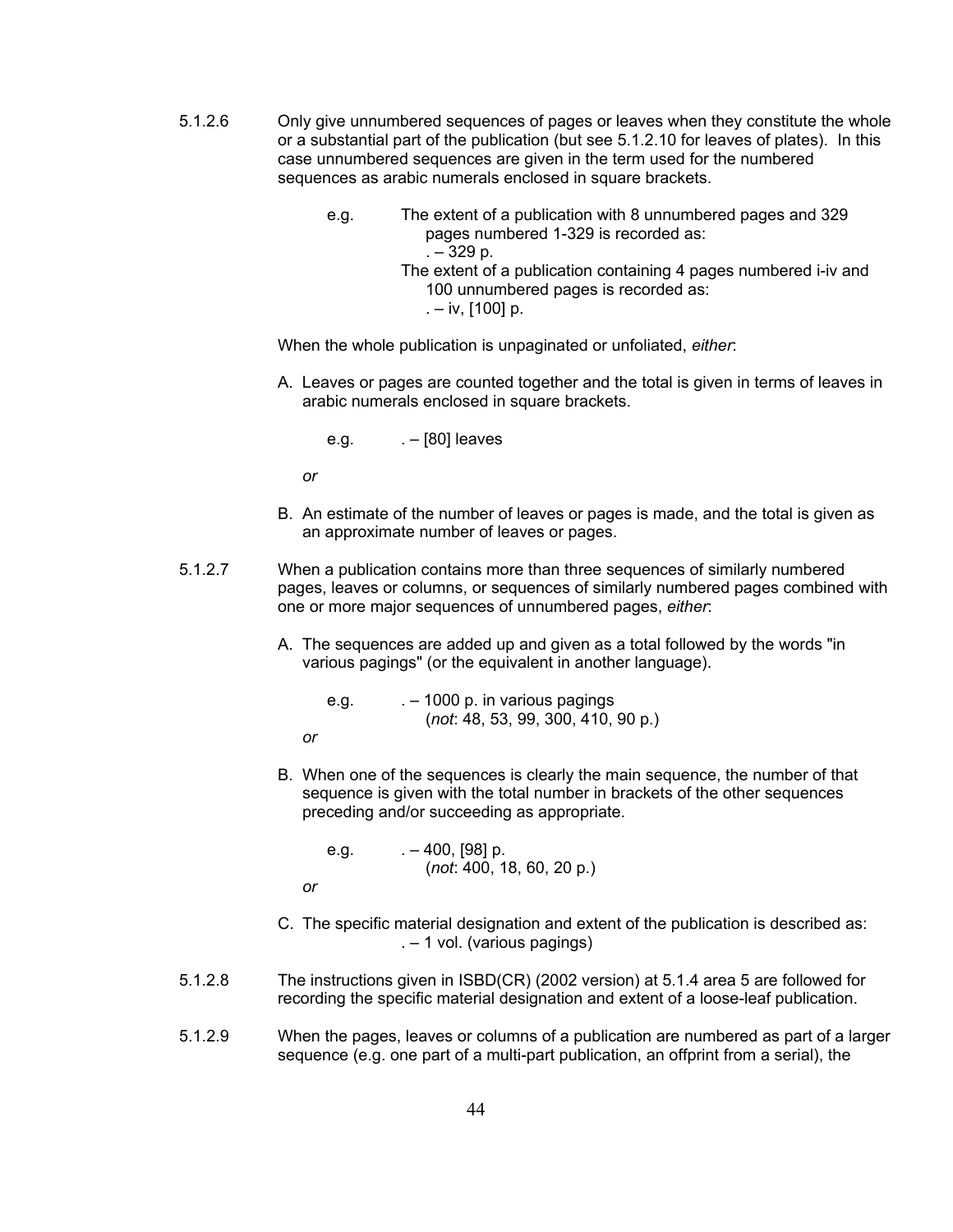numbers on the first and the last page, leaf or column are given. In this case the word or abbreviation indicating pages, leaves or columns, is given before the numbers.

e.g.  $-$  Leaves 81-93 . – P. 713-797

When such a publication is numbered both of itself and as part of a larger sequence, the numbering of the publication itself is given, and the numbering from the larger sequence is given in area 7.

e.g.  $-81 p$ . *Note*: Pages also numbered 321-401

- 5.1.2.10 The number of pages of plates or leaves of plates not included in the numbering of pages or leaves containing text is given at the end of the sequences of pagination, whether the plates are found together or distributed throughout the publication, or even when there is only one plate.
	- e.g.  $-246$  p., 24 leaves of plates .  $- x$ , 32, 73 p., [1] leaf of plates . – 246 p., 12 p. of plates . – 246 p., 38 leaves of plates, 24 p. of plates
		- $. -21$  p., [18] leaves of plates
- 5.1.3 A publication in a physical unit other than a volume
	- 5.1.3.1 For a publication in a physical unit other than a volume, an appropriate specific material designation is given (such as a folder, a broadside, a sheet, a roll, a portfolio) preceded by the arabic numeral 1.
		- e.g.  $-1$  folder . – 1 broadside
	- 5.1.3.2 The statement of pagination, foliation, etc., following such a specific material designation is enclosed in parentheses.

e.g.  $-1$  folder (6 p.) . – 1 portfolio (26 leaves)

- 5.1.4 A publication in more than one physical unit
	- 5.1.4.1 When a publication is issued in more than one physically separate unit, the appropriate specific material designation is given, preceded by the arabic numeral denoting the number of such units. The designation may be given in its standard abbreviated form. (Accompanying material is not included in the numbering, see 5.4.)
		- e.g.  $-3$  vol. . – 2 portfolios . – 6 broadsides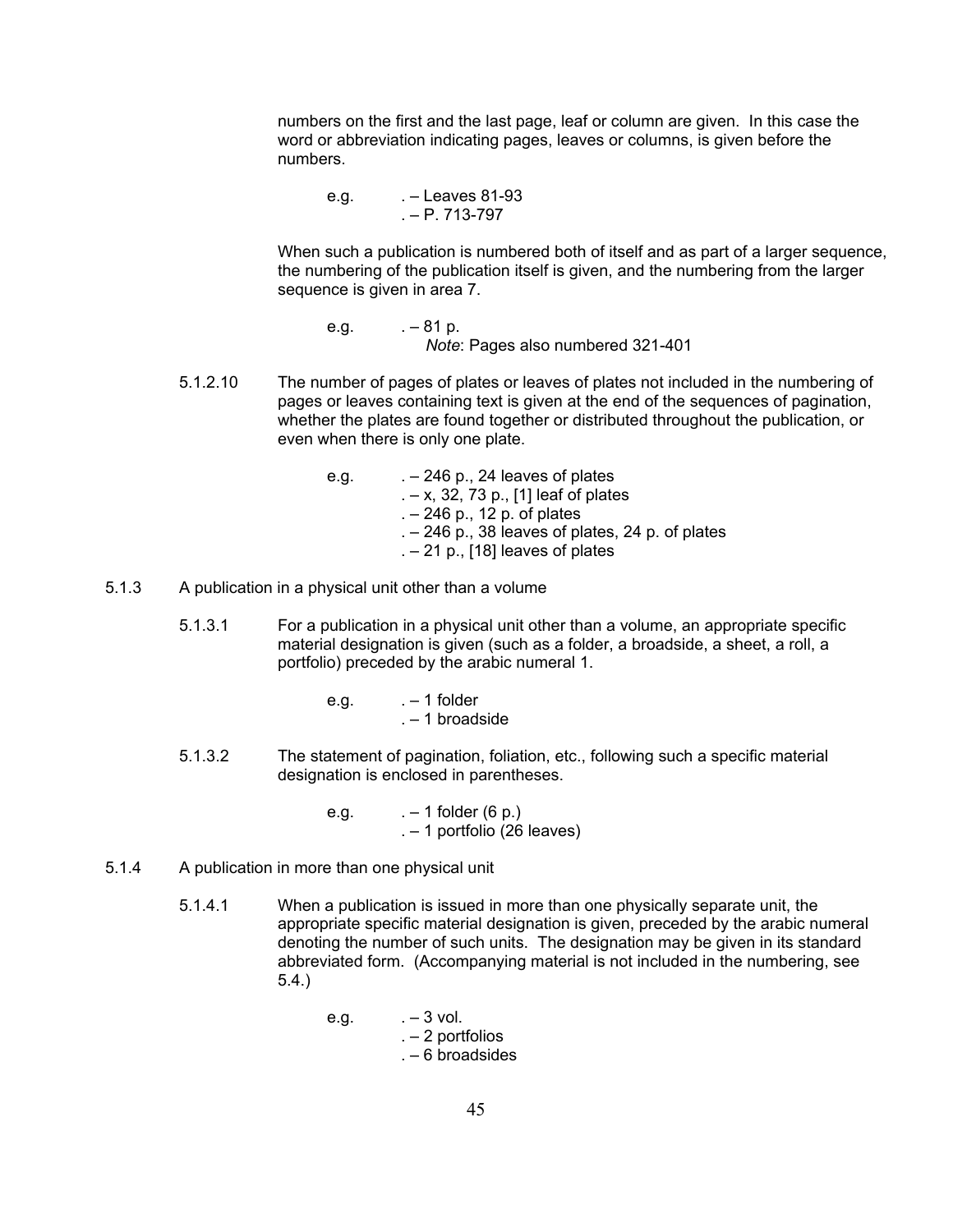<span id="page-50-0"></span>Peculiarities in the numbering of the separate physical units are given in area 7, unless the numbering of the physically separate units is given on the second level (see Appendix A), or in a contents note (see 7.7).

- e.g.  $-5$  vol. *Note*: Volumes numbered 1, 2A, 2B, 2C, 3  $. - 5$  vol. *Note*: 8 vol. in 5
- 5.1.4.2 When the pagination or foliation of a publication in more than one physical unit is continuous, the pagination or foliation is given in addition to the number of units, enclosed in parentheses.

e.g.  $-8$  vol. (894 p.)

When each unit has a sequence of preliminary pages or leaves preceding the continuously paginated or foliated main sequence and separately numbered, these sequences are added up and given as a total enclosed in square brackets.

e.g.  $-8$  vol. ([47], 894 p.)

5.1.4.3 When the pagination or foliation of a publication in more than one physical unit is not continuous, the several paginations or foliations may be given in addition to the number of units, enclosed in parentheses.

> e.g.  $-5$  vol. (31, 33, 49, 37, 18 p.) . – 2 portfolios (12, 18 leaves)  $-3$  vol. (v, 92 p.)

5.1.4.4 If preferred, all information relating to a single unit, but not to the publication as a whole (such as the pagination statement), may be given on a "second level" according to the method outlined in Appendix A.

#### 5.2 **Illustration statement**<sup>6</sup> (*optional*)

5.2.1 When a publication is illustrated, the abbreviation "ill." (or its equivalent in another language and/or script) may be given after the pagination statement. Minor illustrations may be disregarded.

> e.g.  $-8$  vol. : ill. . – 492 p. : ill.

5.2.2 The specification of particular types of illustration (e.g. maps, plans, portraits, music) may be given after the abbreviation "ill." (or its equivalent).

e.g. . – 492 p. : ill., maps

 $<sup>6</sup>$  For pages or leaves of plates not included in the numbering of pages or leaves containing text, see 5.1.2.10.</sup>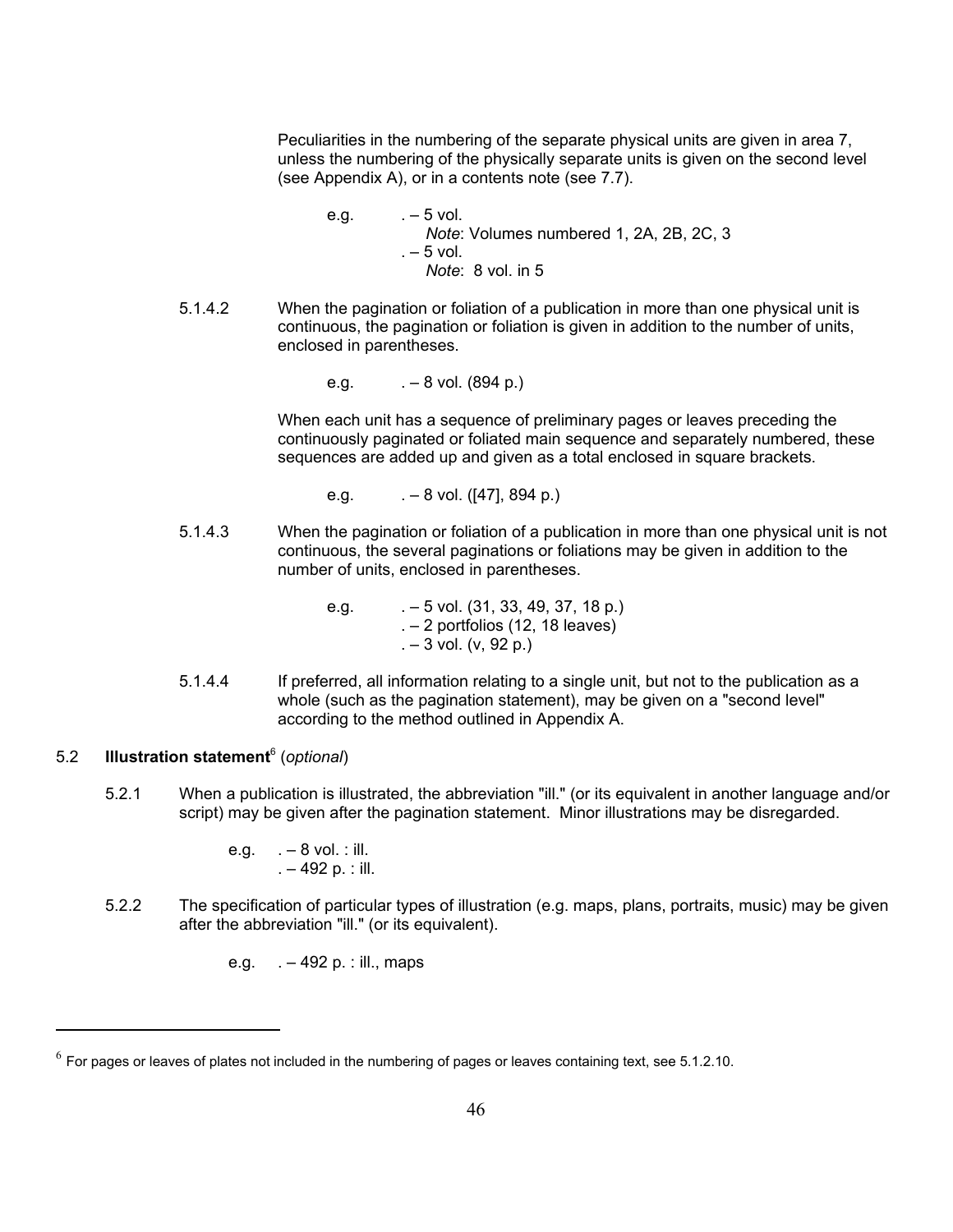<span id="page-51-0"></span>5.2.3 When the identity of particular types of illustrations is given and these are the only illustrations in the publication, the abbreviation "ill." (or its equivalent) is omitted.

e.g.  $-492 \text{ p}$ . maps, plans

- 5.2.4 The number of illustrations, or of a particular type of illustration, may be given.
	- e.g. : 31 ill. : ill., 17 facs. : 12 maps
- 5.2.5 When some or all of the illustrations are coloured, this may be noted. If only some of the illustrations are in colour and this is to be specified, the information is given in parentheses.
	- e.g. : col. ill. : ill., 31 col. maps : ill. (some col.)
- 5.2.6 When a publication consists mainly or entirely of illustrations, this may be noted in the illustration statement.
	- e.g. . 500 p. : all ill.  $. - 500$  p. : chiefly maps

#### 5.3 **Dimensions**

- 5.3.1 If the dimensions of the publication are given, they are expressed in terms of centimetres, when considered important to users of the catalogue. The term is abbreviated as "cm" (or its equivalent in another language and/or script).
- 5.3.2 The height of the outer case, measured parallel to the spine if given, is rounded up to the next whole centimetre.
	- e.g. A publication that measures 17.2 centimetres is described as: ; 18 cm
- 5.3.3 When the dimensions or shape of the publication are unusual (e.g. when the width is greater than the height), other dimensions may be given after the height.
	- e.g. ; 21 x 30 cm ; 38 cm folded to 10 cm

#### 5.4 **Accompanying material statement** (*optional*)

5.4.1 A statement relating to any material accompanying the publication being described, that is issued (or intended to be issued) at the same time as the publication, and is intended to be used in conjunction with the publication, may be given in area 5. If it is given in area 5, it is preceded by the plus sign (+). Alternatively the statement may be given in area 7.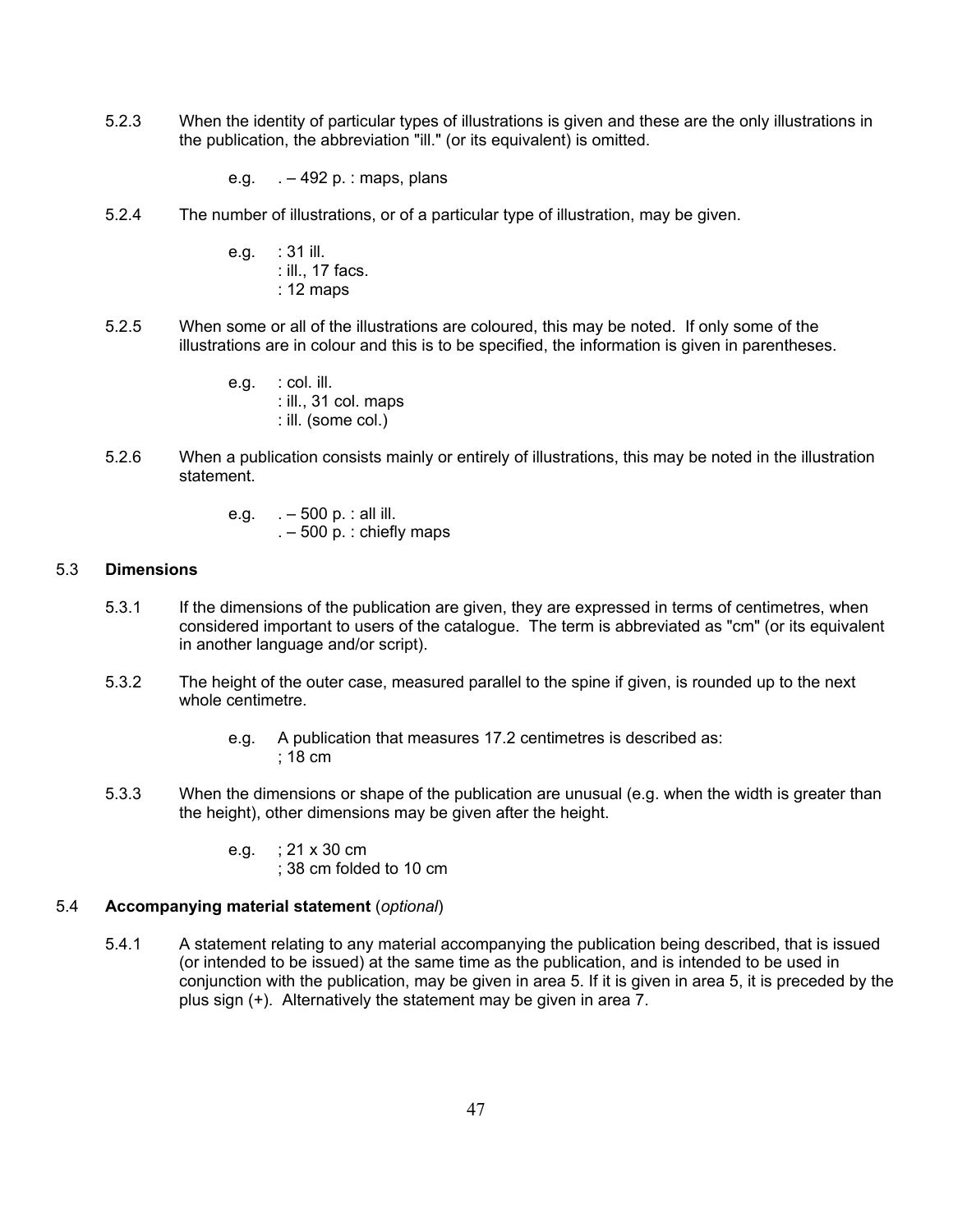<span id="page-52-0"></span>5.4.2 Accompanying material is described by a word or phrase indicating the nature of the material.

e.g.  $. -271$  p. : ill. ; 21 cm + 1 price list

5.4.3 A short physical description of the accompanying material may be given after the word or phrase characterizing the material. The material is described according to the provisions of 5.1 to 5.3 of the appropriate ISBD.

> e.g.  $-271 \text{ p.}$ : ill.; 21 cm + 1 map : col.; 65 x 40 cm . – 271 p. : ill. ; 21 cm + 1 sound disc (16 min.) : 33 1/3 rpm., mono. ; 17.5 cm

5.4.4 Accompanying material may also be described independently, by a note in area 7, or by the multi-level method of description (see Appendix A).

#### 6 **SERIES AREA**

**Introductory** Area 6 is used only when all parts of the publication are published (or are intended **note** to be published) in the same series or sub-series. In other cases the series or sub-series statement(s) may be given in area 7.

> When a publication belongs to more than one series and/or sub-series, the area is repeated. The order of the statements is determined by the order of preference of the sources for the area; in the case of these being of equal value, the order follows the sequence of information found in the chosen source.

> In the case of series and sub-series, it is necessary to consult ISBD(CR) for an understanding of the elements pertaining to area 6 (e.g. selection of sources, transcription of data). Especially important to note is the explanation of the terms "common title" and "dependent title" in ISBD(CR) 0.3.3.1, that states that these terms, as used in stipulations, cover a) all common/section titles and b) those main/sub-series titles in which the sub-series title is dependent.

- **Contents** 6.1 Title proper of series or sub-series
	- 6.2 Parallel title of series or sub-series
	- 6.3 Other title information of series or sub-series
	- 6.4 Statements of responsibility relating to the series or sub-series
	- 6.5 International Standard Serial Number of series or sub-series (*optional*)
	- 6.6 Numbering within series or sub-series

#### **Punctuation** A. The series area is preceded by a point, space, dash, space (. – ).

- **pattern**
- B. Each series statement is enclosed in parentheses ( ( ) ).
- C. A second and each subsequent series statement is preceded by a space.
- D. Each parallel title is preceded by a space, equals sign, space  $( = ).$
- E. Each statement of other title information is preceded by a space, colon, space ( : ).
- F. The first statement of responsibility is preceded by a space, diagonal slash, space ( / ).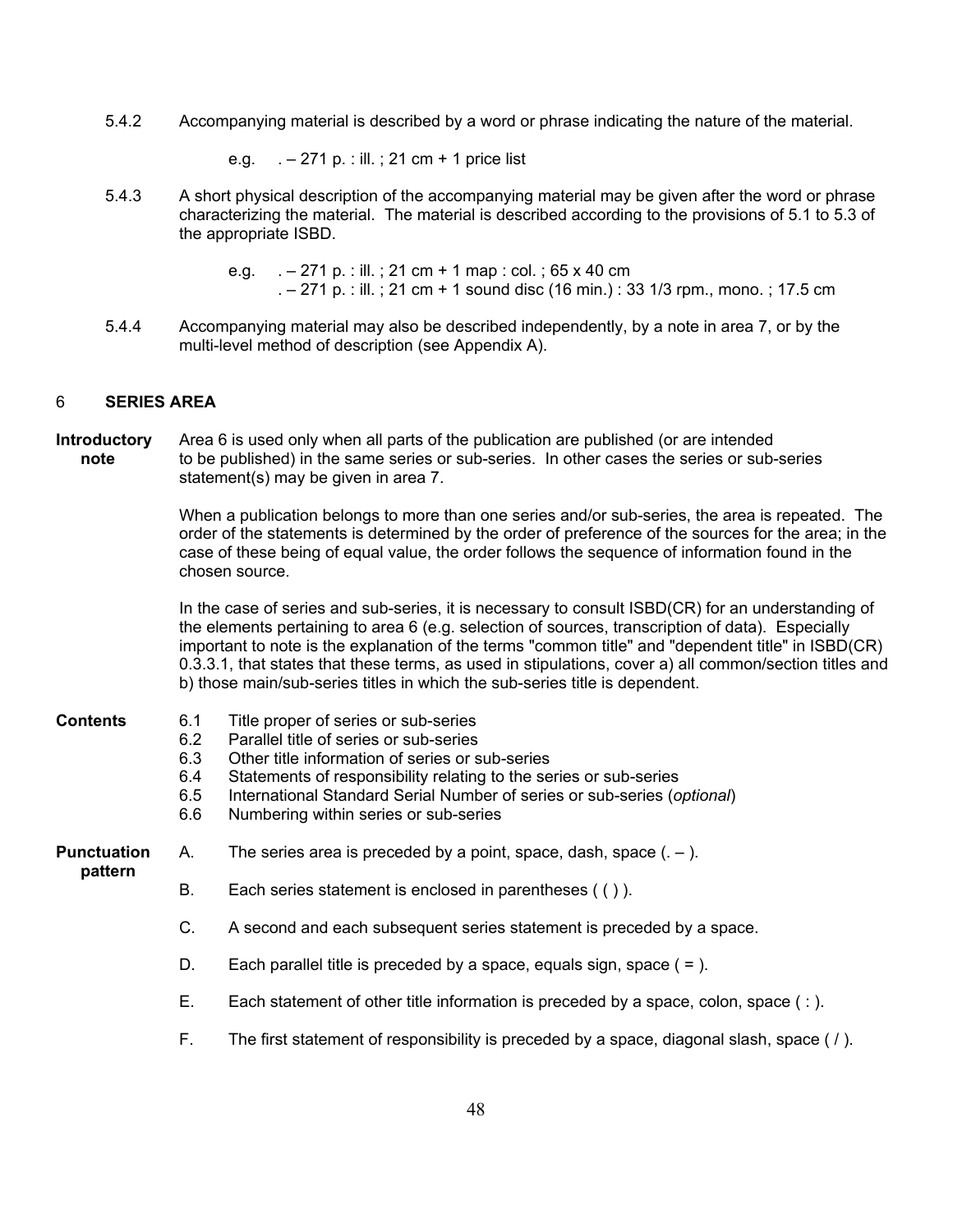- <span id="page-53-0"></span>G. Each subsequent statement of responsibility is preceded by a space, semi-colon, space ( ; ), unless the statements are considered to form a single phrase.
- H. The International Standard Serial Number is preceded by a comma, space (, ).
- I. Numbering within a series or sub-series is preceded by a space, semi-colon, space ( ; ).
- J. The section or sub-series designation or dependent title following a common title is preceded by a point, space (. ).
- K. The dependent title following a section or sub-series designation is preceded by a comma, space  $($ ,  $).$

*Examples*

- . (First series) (Second series)
- $-$  (Title proper of series = Parallel title of series)
- . (Title proper of series : other title information of series / statement of responsibility relating to series ; numbering within series)
- . (Title proper of series, ISSN ; numbering within series)
- . (Common title. Section or sub-series designation, Dependent title)
- $. -$  (Common title. Dependent title = Parallel common title. Parallel dependent title)
- **Prescribed** Title page, other preliminaries, cover, spine and colophon. **source**

#### 6.1 **Title proper of series or sub-series**

- 6.1.1 The title proper of the series or sub-series corresponds to the title proper in the bibliographic description of the series or sub-series when it is described as a serial according to the provisions of area 1 of ISBD(CR).
	- e.g. . (Graeco-Roman memoirs) . – (Atlas ethno-linguistique. 2<sup>e</sup> série, Monographies)
- 6.1.2 The title proper is given as it is found in the prescribed source of information. It is transcribed exactly as to wording, but not necessarily as to capitalization and punctuation.
- 6.1.3 When a sub-series has a distinctive title, this is given in area 6. The title of the main series is given in area 7.
	- e.g. . (East Asian and Pacific series)  *Note*: Main series: Department of State publication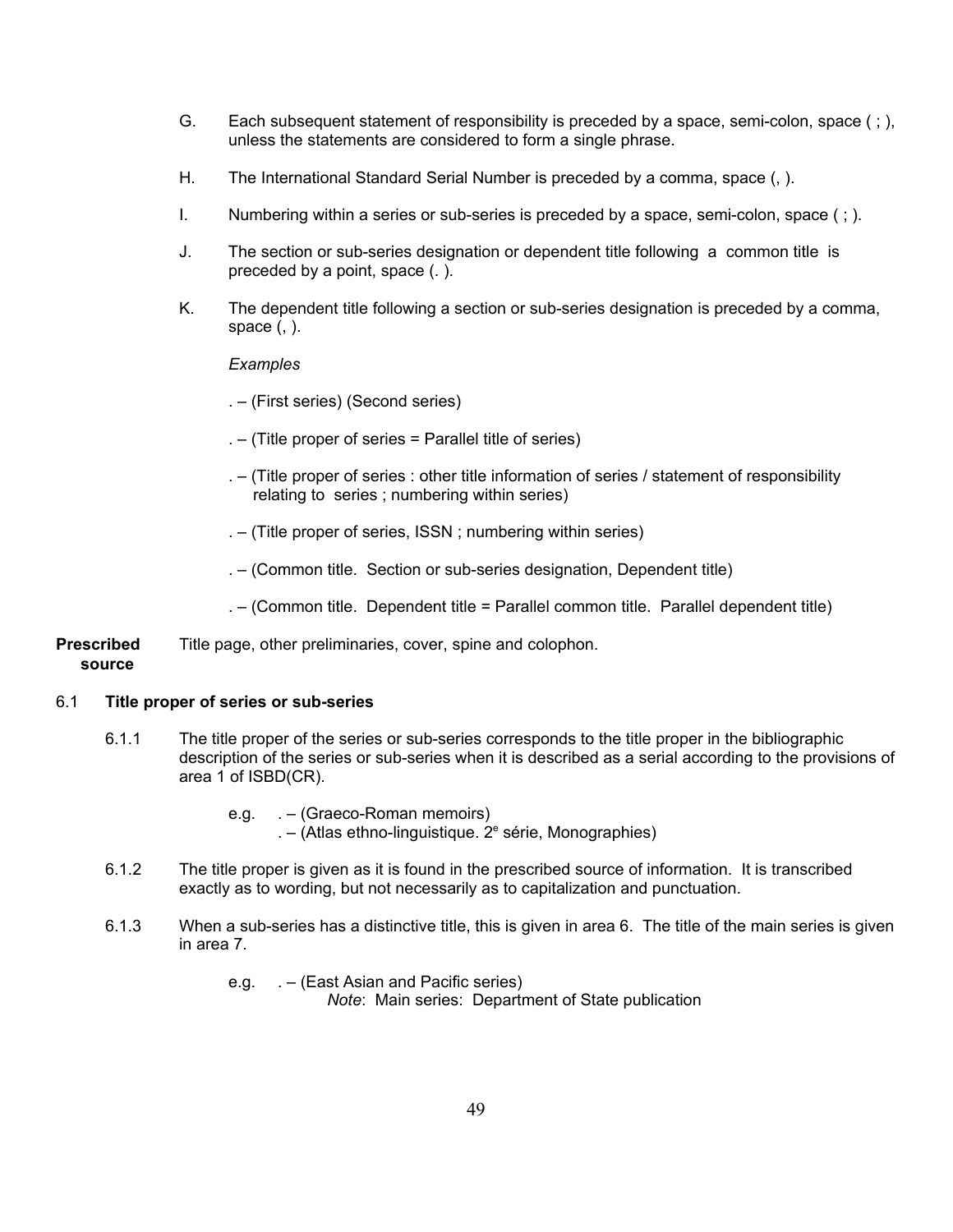- <span id="page-54-0"></span>6.1.4 When the title proper is made up of a common title and the title of a section or dependent title of a sub-series, the common title is given first, followed by the section or sub-series designation and/or the section or sub-series title. The common title is not repeated in area 7.
	- e.g. . (Biblioteca románica hispánica. I, Tratados y monografías) . – (Cass library of African studies. Africana modern library)
- 6.1.5 When the publication described is a separate part of a multi-part publication, the title proper of the series is the title proper of the multi-part publication described as a whole according to the provisions of area 1 of ISBD(M).
	- e.g.  $\ldots$  (The lord of the rings; pt. 3)
		- . (Selected works of Rudyard Kipling ; vol. 2)

#### 6.2 **Parallel title of series or sub-series**

- 6.2.1 When the title proper of the series or sub-series appears in the prescribed source of information in more than one language and/or script, the parallel series title(s) may be given. Parallel titles of series are included when necessary for identification or otherwise considered important to users of the catalogue.
- 6.2.2 When the title proper consists of a common title and a dependent title, the parallel common title and parallel dependent title may be given after the whole title proper.

#### 6.3 **Other title information of series or sub-series**

- 6.3.1 Other title information relating to the series or sub-series is given when it appears in the prescribed source of information and is necessary for identification of the series or sub-series or otherwise considered important to users of the catalogue.
	- e.g. . (Die Reihe : Delikte, Indizien, Ermittlungen)
		- . (Words : their origin, use, and spelling)
- 6.3.2 When the title proper consists of a common title and a dependent title, other title information, if given, follows the part of the title proper to which it applies. In case of doubt, it is given after the whole title proper.
- 6.3.3 The edition statement relating to a series or sub-series is treated as other title information. It is given according to the provisions of area 2.
	- e.g. . (Sammlung Göschen : 2. Ausg.)

#### 6.4 **Statements of responsibility relating to the series or sub-series**

- 6.4.1 When the title proper of the series or sub-series is a generic term, the first statement of responsibility is *mandatory*. In other cases, the first and subsequent statements of responsibility are given when they appear in the publication and are necessary for identification of the series or sub-series or otherwise considered important to users of the catalogue.
	- e.g. . (Publications / Victoria University of Manchester) . – (Sämtliche Werke / Thomas Mann)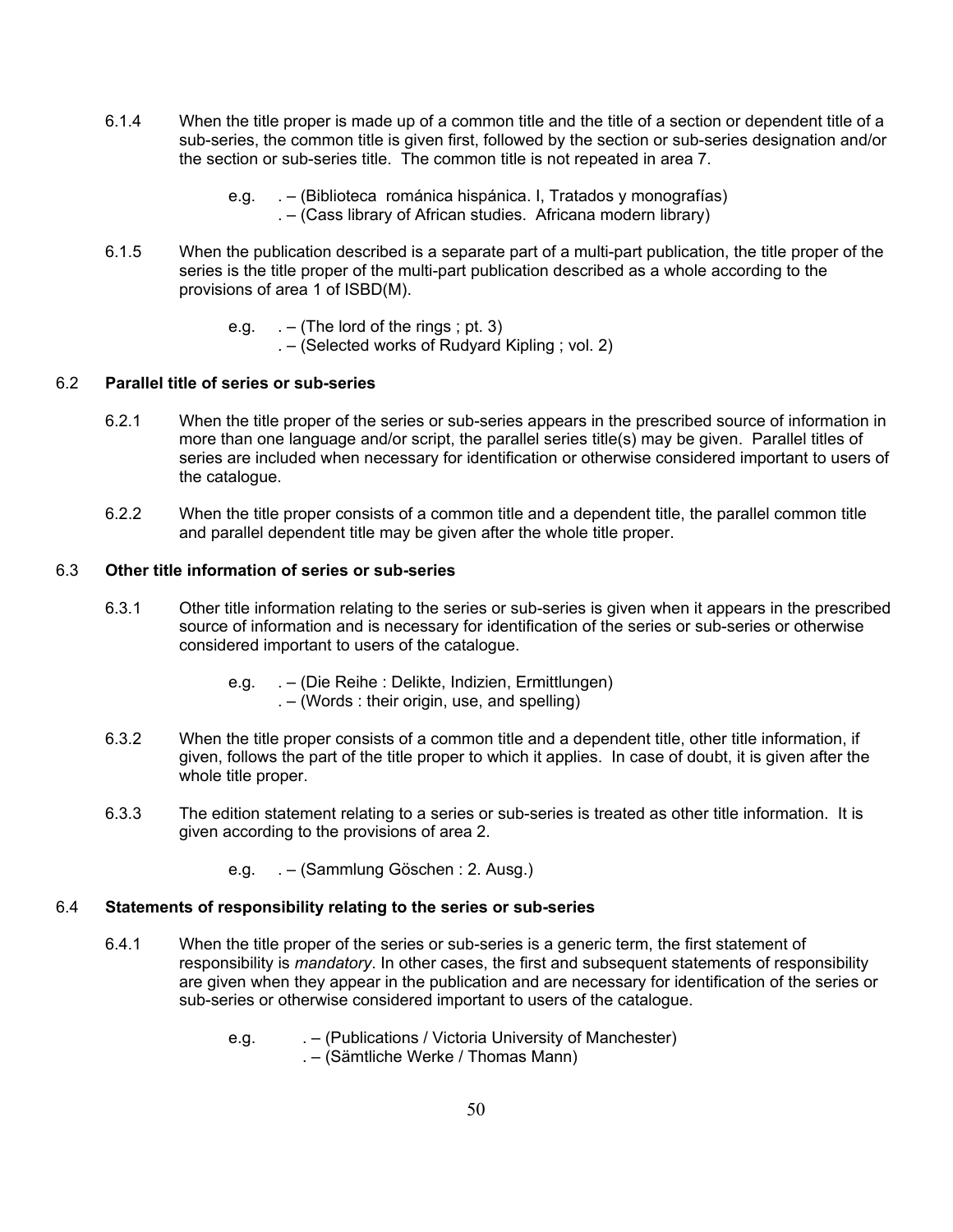. – (A century of French romance / edited by Edmund Gosse ; with portrait notes by Octave Uzanne)

<span id="page-55-0"></span>Parallel statements of responsibility may be given, each preceded by a space, equals sign, space.

- e.g. . (Technical report / Forest Engineering Research Institute of Canada = Institut canadien de recherches en génie forestier)
- 6.4.2 When the title proper consists of a common title and a dependent title, each statement of responsibility, if given, is given after the part of the title proper to which it refers. In case of doubt it is given after the whole title proper.

#### 6.5 **International Standard Serial Number of series or sub-series** (*optional*)

- 6.5.1 The International Standard Serial Number (ISSN) relating to the series or sub-series may be given when it is known and is transcribed in accordance with the relevant standard.
	- e.g. . (Graeco-Roman memoirs, ISSN 0306-9222)
- 6.5.2 When the title proper consists of the distinctive title of a sub-series, the ISSN of the main series may be given with its title in area 7.
- 6.5.3 When the title proper consists of a common title and a dependent title, the ISSN of the common title is omitted in area 6 and may be given in area 7.
	- e.g. . (Der Landkreis. Ausgabe Hessen, ISSN 0340-3246) *Note*: ISSN of main series: ISSN 0342-2259

#### 6.6 **Numbering within series or sub-series**

- 6.6.1 The numbering of the publication within a series or sub-series is given in the terms in which it appears in the publication. Standard abbreviations may be used. Arabic numerals are substituted for other numerals or spelled out numbers.
	- e.g. . (Cambridge University monographs ; 7) . – (Graeco-Roman memoirs, ISSN 0306-9222 ; no. 62)
- 6.6.2 When the title proper consists of a common title and a dependent title, the numbering of the common title is omitted. An appropriate note or the collocation of the numbering of the series and sub-series may be given in area 7.
	- e.g. . (Publications / Victoria University of Manchester. Administration ; 1) *Note*: Main series numbered 244
- 6.6.3 When the parts of a multi-part publication within a series are numbered, the first and last numbers and/or letters are given and connected by a hyphen when the numbering is continuous. In other cases, all the numbers/letters are given.
	- e.g. ; vol. 11-15 ; vol. 131, 145, 152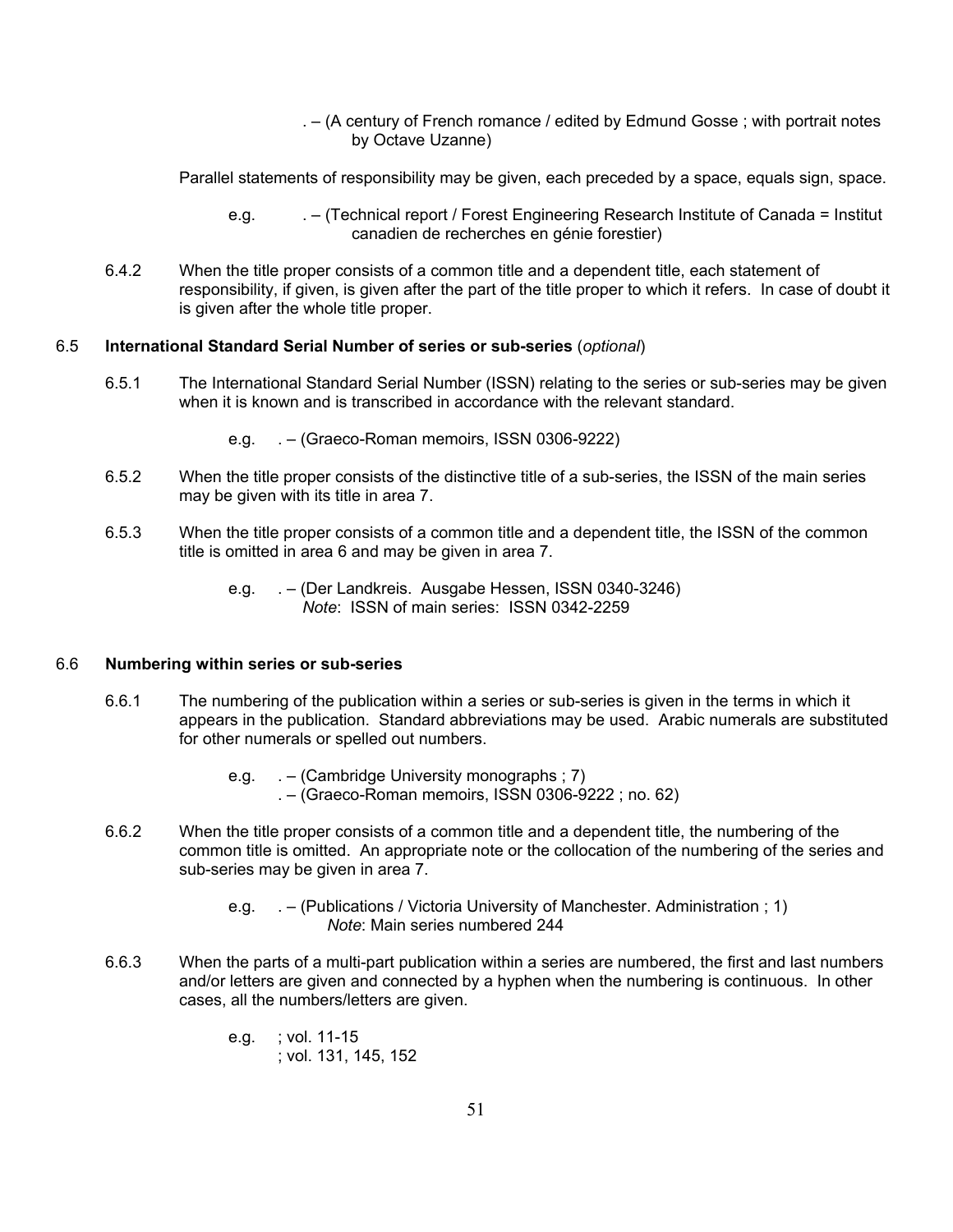## <span id="page-56-0"></span>7 **NOTE AREA**

**Contents** Notes qualify and amplify the formal description where the rules for such description do not allow certain information to be included. They can, therefore, deal with any aspect of the physical make-up of the publication or its contents.

> Notes, by their nature, cannot be enumerated exhaustively, but can be categorized in terms of the areas of the ISBD(M). In addition to notes relating to these areas, there may be notes relating to the description of the publication that do not correspond to any specific ISBD area. Except where otherwise indicated, notes and their order of presentation are *optional*.

**Punctuation** Each note is separated from the next one by a point, space, dash, space (. - ). **pattern** These are replaced by a point when each note is given on a separate line.

> Within notes it is recommended, where appropriate, that the prescribed punctuation of areas 1-6 be followed; for example, a title is separated from a statement of responsibility by a space, diagonal slash, space ( / ).

**Prescribed** Any source **source**

#### 7.1 **Notes on the title and statement of responsibility area**

- 7.1.1 Notes on the title proper
	- 7.1.1.1 Translation note

When the publication being described is known to be a translation, the original title of the work is given in a note. When the translation is known to be a translation of a particular edition of a work with its own title, this title is given first and may be followed by the title of the original work translated. When the publication contains several individual works, the translation notes may be included in the contents note.

- e.g. . Translation of: La muerte de Artemio Cruz . – Translation of: Tajna Ostrva Kirin Originally published as: Five on Kirrin Island again
- 7.1.1.2 Notes on the source of the title proper

 When the source of the title proper is other than the title page, the source is given in a note.

e.g.  $-$  Cover title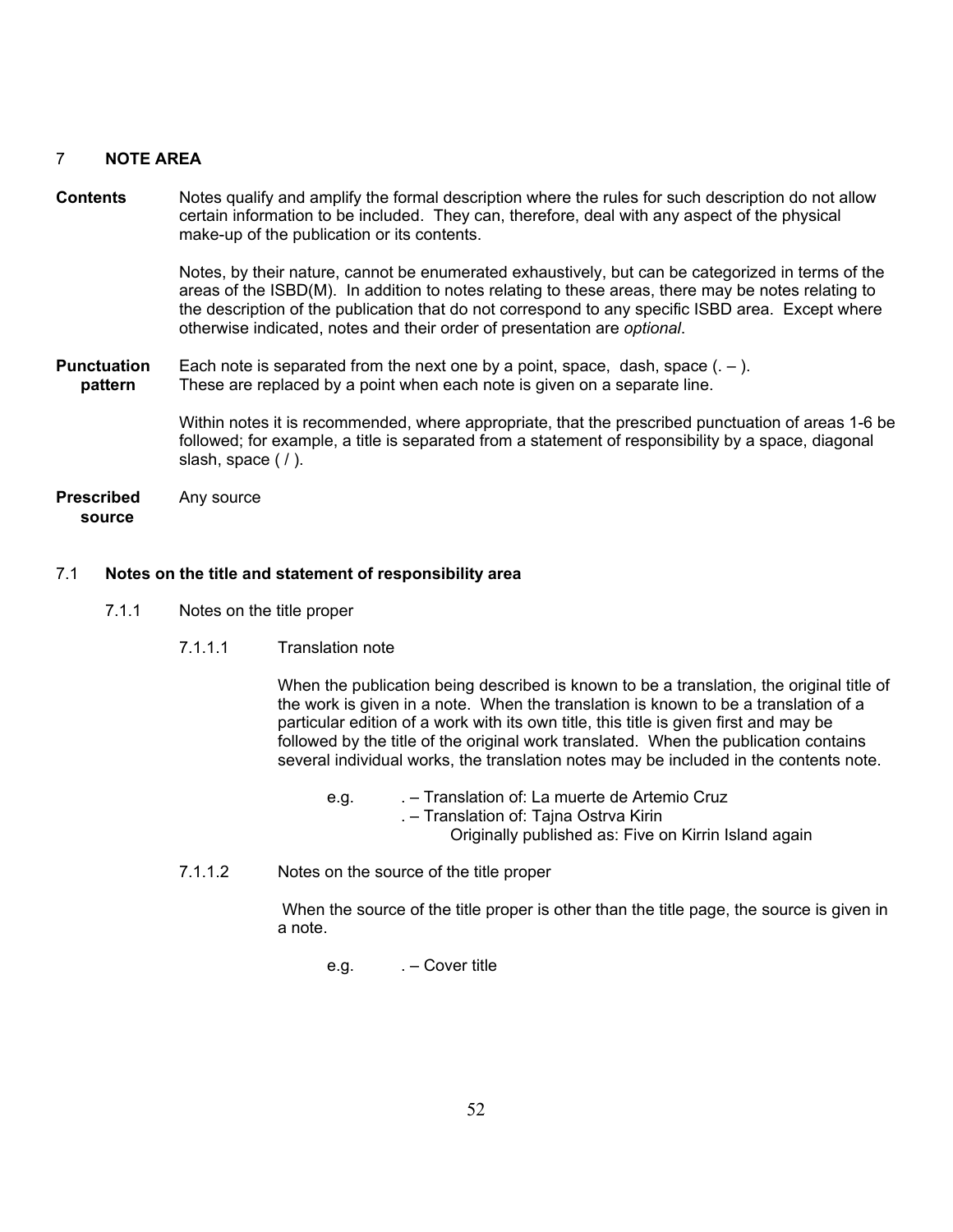<span id="page-57-0"></span>7.1.1.3 Notes giving variant and transliterated titles

e.g.  $-$  Spine title: Oliver! . – Title proper romanized: Zolotoj telenok

The title on an additional title page may be given in a note.

7.1.2 Notes on the nature, scope, literary form, purpose or language of the publication

A note on the form is necessary only if the form cannot be inferred from other elements of the description and a note on language only if the linguistic content is significant and the language of the content cannot be inferred from other elements of the description.

e.g. . – German text

- . Play in 3 acts
- . Thesis (M.A.)–Johns Hopkins University
- 7.1.3 Notes on parallel titles and other title information
- $\begin{array}{c} 8 \\ 7.1.4 \end{array}$ Parallel titles and other title information appearing on the title page may be given in a note when they cannot be fitted into area 1.
	- e.g. . Parallel titles in ten languages

Parallel titles and other title information appearing elsewhere in the publication but not on the title page may be given in a note (see 1.3.4.4, 1.4.5).

- e.g. . Parallel title in Spanish on verso of title page
- 7.1.5 Notes on the statements of responsibility

These may include statements of responsibility not taken from the publication, notes on variant or expanded forms of names of persons or corporate bodies, notes on persons or corporate bodies connected with the work that cannot be included in other areas of the description (because, for example, their function is not specified) and notes on persons or corporate bodies connected with previous editions but not with the edition in hand.

- e.g. . Attributed to Jonathan Swift
	- . Drawings by Gordon Davey
	- . Translated from the author's unpublished manuscript
	- . Full name of author: Mignon Good Eberhart
	- . Previously published under the name Marion Watkyns
	- . At head of title: Dept. of Defence
	- . Previous editions by Norman Smythe

Statements of responsibility relating to appendices and other supplementary matter appearing in the publication but not on the title page may be given in a note.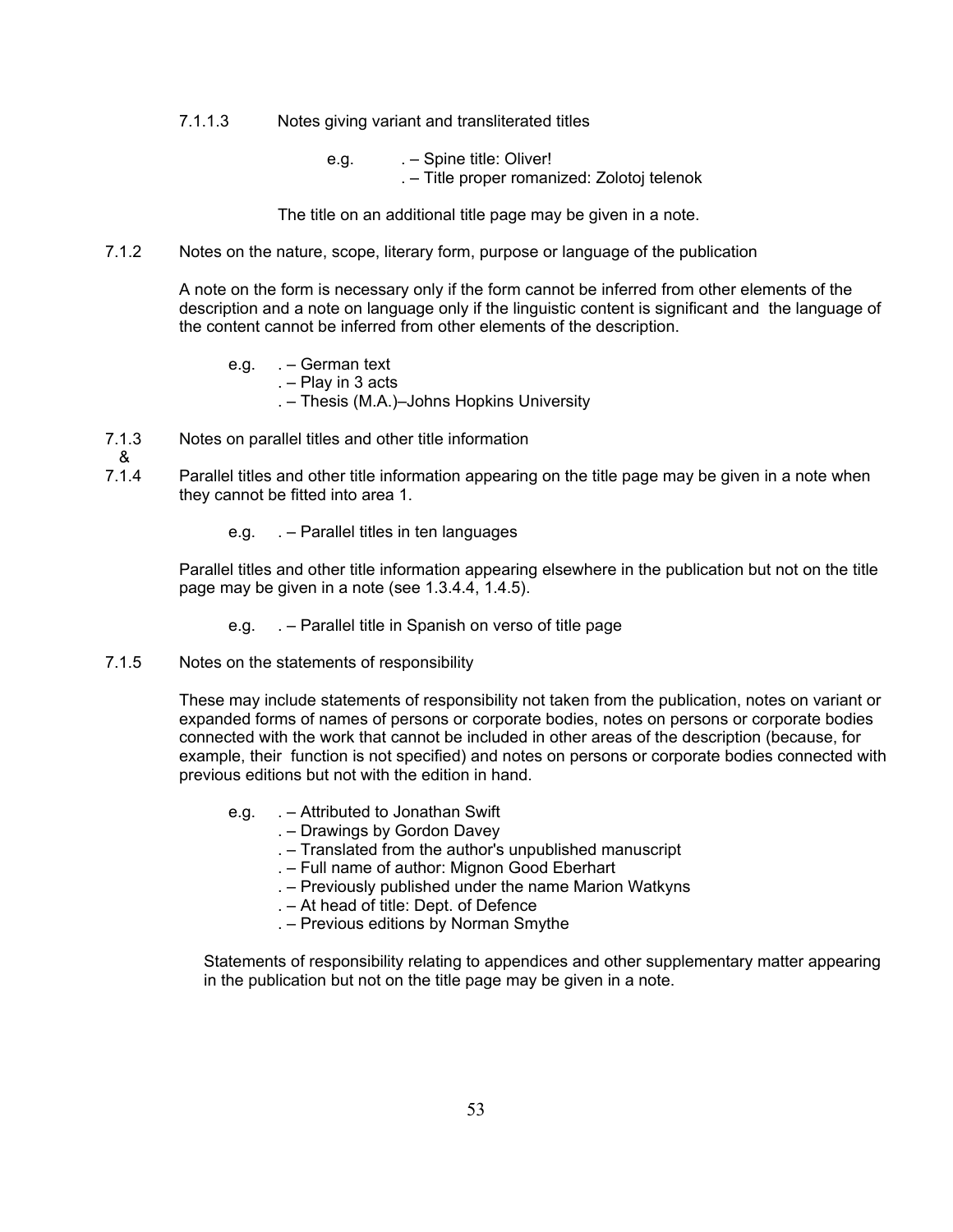When the statement of responsibility has been obtained from a source other than the title page, the source from which such a statement has been obtained may be given in a note.

e.g. . – Author statement taken from title page verso

# <span id="page-58-0"></span>7.2 **Notes on the edition area and the bibliographic history of the publication**

These include the source of the edition statement and details of the publication's relationship to other publications and to other editions, including the previous publication of reprints or re-issues. Notes on preceding/succeeding works, supplements, etc., are given when the relationship is such that the use or understanding of the publication described is dependent on a knowledge of the related publication. A note on the related publication is also given when the publication described contains a revision.

- e.g. . Originally published: London : Collins, 1967
	- . Previously published as: The players of Null-A, London : Dodson, 1970 ; originally published as: The pawns of Null-A, New York : Street and Smith, 1948
	- . Offprint from: Physical review ; 2nd series, vol. 70, no. 5-6, September 1 & 15, 1946
	- . Facsimile reprint of 4th edition: Amsterdam : s.n., 1670. Vol. 1, 2nd ed. Vol. 2, 3rd ed. Vol. 3, 2nd ed.

## 7.3 **Notes relating to material (or type of publication) specific area**

*Normally not applicable, see General note on area 3.*

#### 7.4 **Notes on the publication, distribution, etc. area**

These may include details of other publishers or distributors of the publication, notes on variant publication, distribution, etc., information and additional dates.

- e.g. . Also published in Colombo by Ceylon University Press
	- . Original publication statement covered by label that reads: Humanitas-Verlag, Zürich

## 7.5 **Notes on the physical description area**

These may include additional physical description of the publication supplementing the formal statement given in area 5, and statements on particular physical peculiarities.

- e.g. . Versos of leaves blank
	- . Leaves printed on both sides
	- . Volumes numbered: 1, 2A, 2B, 2C, 3
	- . Pages also numbered 321-401
	- . Map on lining paper
	- . Illustrations coloured by hand
	- . Printed on acid-free paper
	- . Tête-bêche format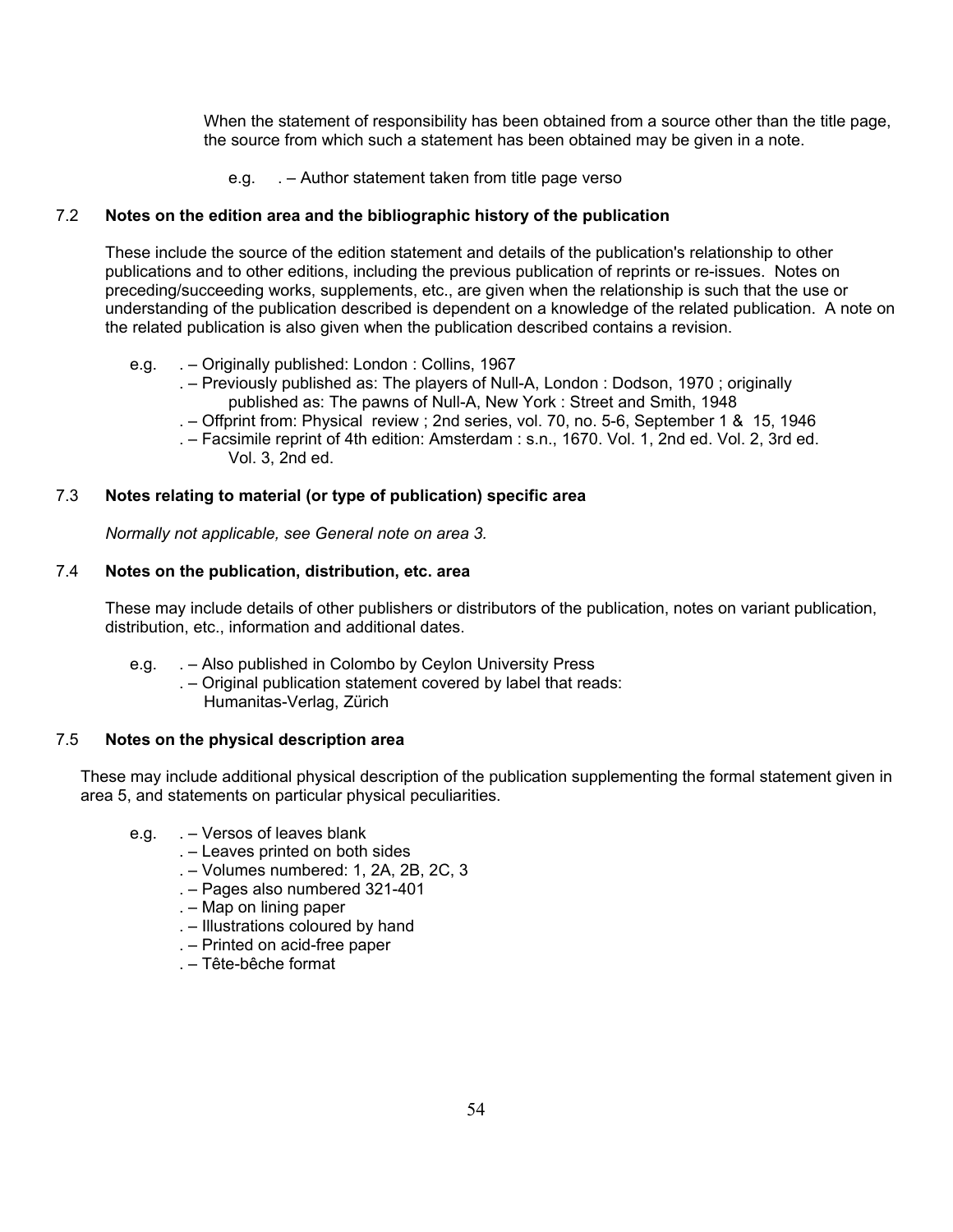#### <span id="page-59-0"></span>7.6 **Notes on the series area**

These may include notes relating to various elements of area 6.

- e.g. . Main series: Department of State publication
	- . ISSN of main series: ISSN 0342-2259
	- . Main series numbered 244

These may include notes naming the series in which the publication was previously published or in which some but not all of the volumes were published.

e.g. . – Originally issued in Environmental science series  $-$  Vol. 2 issued as vol. 39 of

#### 7.7 **Notes relating to the contents**

These may include the list of contents, notes on other inclusions, such as indexes, inserts, bibliographies, etc.

- e.g. . Contents: Vol. 1. A midsummer night's dream ; Vol. 2. Henry IV
	- . Contents: The homecoming / by Harold Pinter. Chips with everything / by Arnold Wesker. Marching song / by John Whiting
	- . Includes the text of the Gaming Act 1913
	- . Bibliography: p. 291
	- . List of films: p. 323-327
	- . Summary in English: p. 143-146
	- . Includes index
	- . Contents: Pt. 1. The fellowship of the ring ; Pt. 2. The two towers ; Pt. 3. The return of the king

For multi-level description, see Appendix A.

#### 7.8 **Notes relating to binding and availability**

e.g. . – First 25 copies bound in leather

These may include notes of limited print run or limited distribution.

- e.g. . 250 copies printed
	- . Limited edition of 20 signed and numbered copies

## 7.9 **Notes relating to the copy in hand**

e.g. . – Ms. notes by author

#### 7.10 **Other notes**

7.10.1 Any other notes particular to the specialized ISBDs or considered important in the context of the bibliographic agency or cataloguing organization.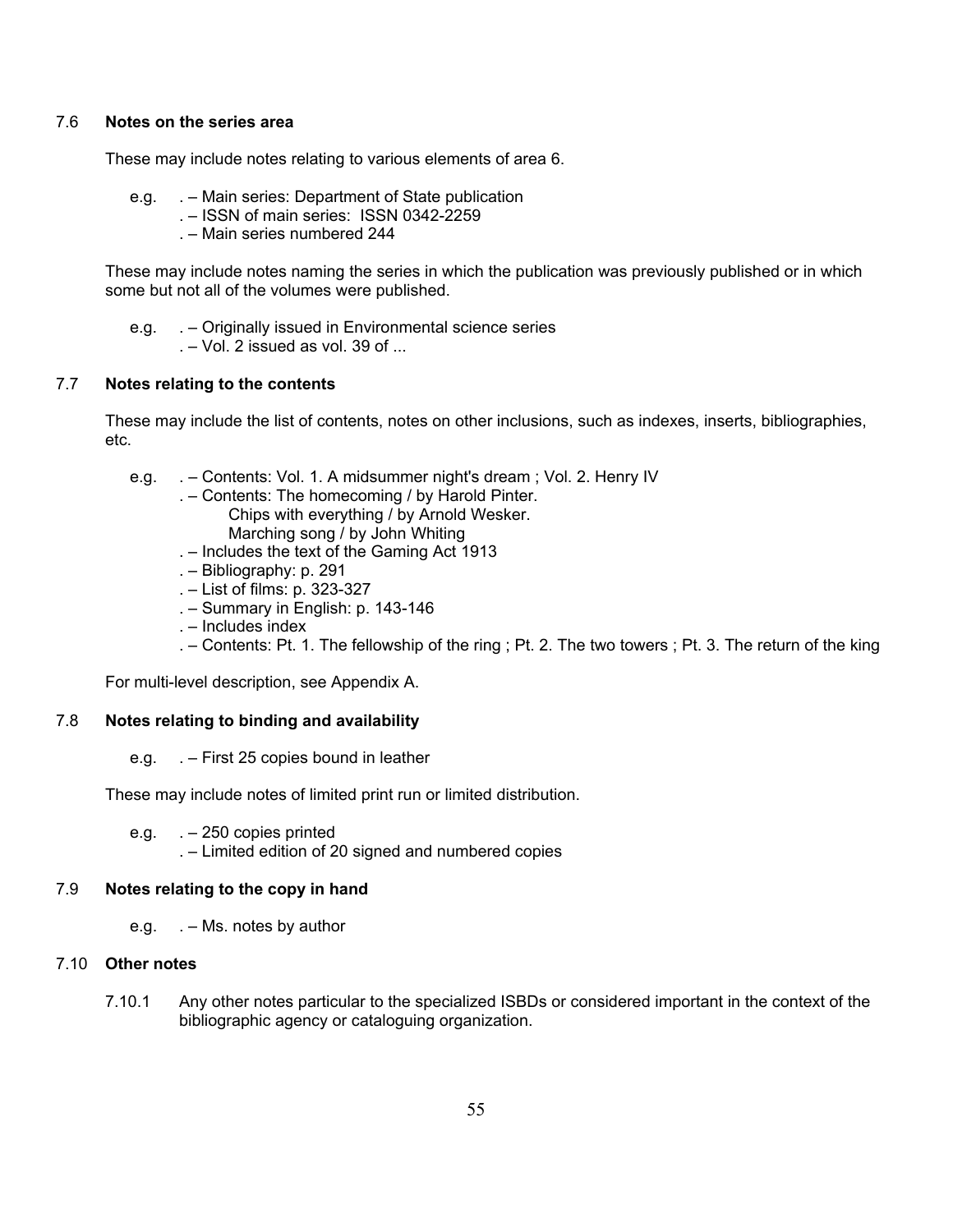# <span id="page-60-0"></span>8 **STANDARD NUMBER (OR ALTERNATIVE) AND TERMS OF AVAILABILITY AREA**

**Introductory** The area may be repeated when a publication has more than one standard number (or **note** alternative),

A. because it is issued in more than one format or by more than one publisher, distributor, etc.,

*or*

B. because it has a standard number (or alternative) for the individual volume and also a standard number (or alternative) for the whole publication of which it is a part.

In both cases, the standard number (or alternative) that specifically identifies the publication being described is given first. Other numbers (e.g. for other formats, other publishers, for the whole publication) are given next, as repetitions of the area.

If the title of the whole publication is given in area 6, the standard number (or alternative) for the whole publication is not given with it, but is given in area 8, with the standard number(s) (or alternative(s)) for the individual volume(s).

Each standard number (or alternative) recorded may be followed by any qualification needed to identify it further (e.g. format or binding) and/or by its terms of availability and/or price, which may also be followed by a qualification. Standard numbers (or alternatives) that are repetitions of the area must be qualified.

Standard numbers (or alternatives) appearing in the publication that relate to its bibliographic history (e.g. ISBNs for earlier editions) are not given in area 8. When considered important, they may be given in area 7.

- 
- **Contents** 8.1 Standard number (or alternative)
	- 8.2 No general use of this area is made for printed monographic publications.
	- 8.3 Terms of availability and/or price (*optional*)
	- 8.4 No general use of this area is made for printed monographic publications.

#### **Punctuation** A. The standard number (or alternative) and terms of availability area is preceded by a point, **pattern** space, dash, space  $(.-).$

- B. Terms of availability and/or price are preceded by a space, colon, space ( : ).
- C. A qualification added either to a standard number (or alternative) or to the terms of availability and/or price is enclosed in parentheses ( () ).
- D. Each subsequent standard number (or alternative) and terms of availability statement is preceded by a point, space, dash, space  $(.-)$  unless the areas are clearly separated by paragraphing, typography or indentation, in which case the point, space, dash, space is replaced by a point given at the end of the preceding area.

*Examples*

. – ISBN (qualification) : price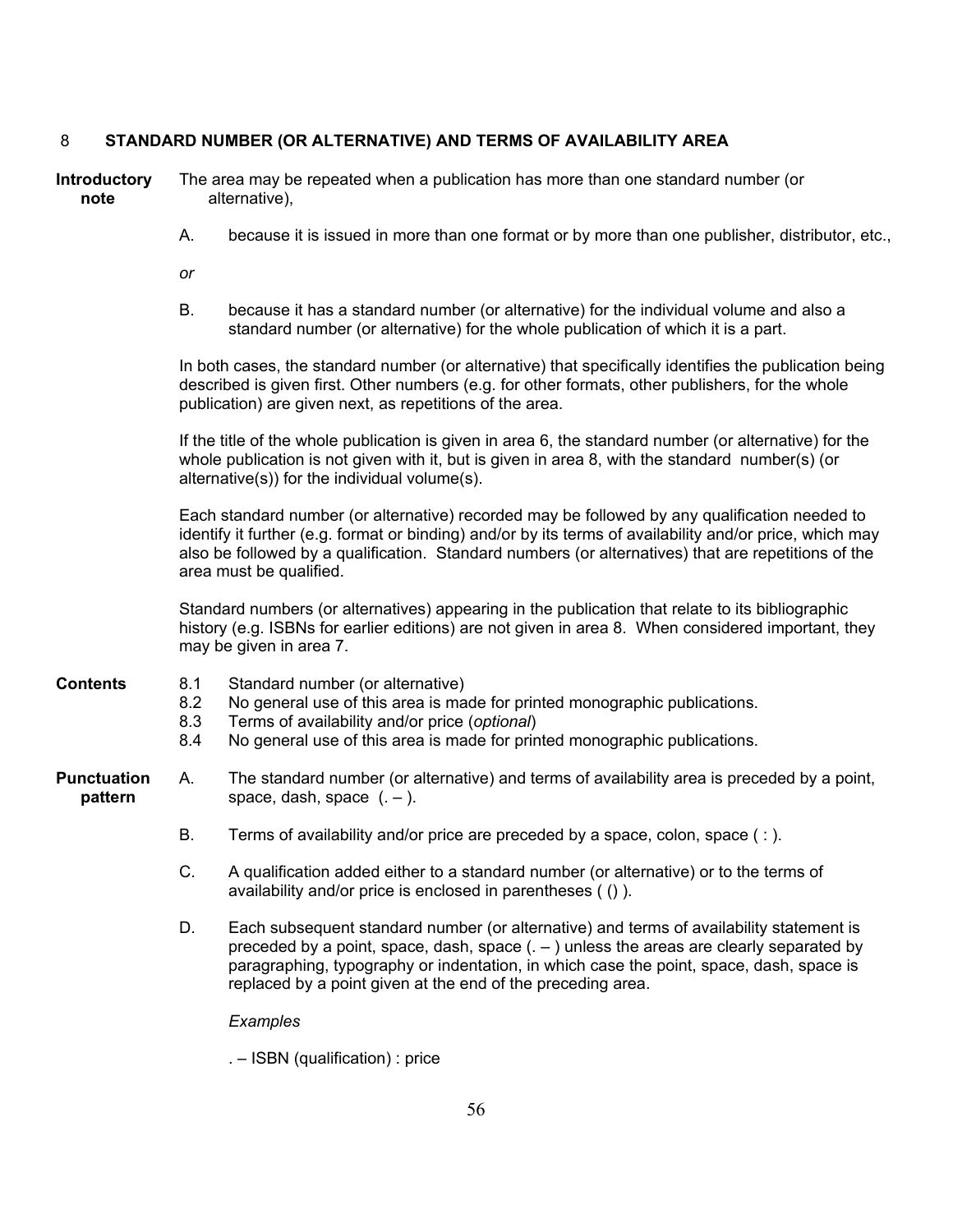. – ISBN (qualification) : price . – ISBN (qualification) : price

. – ISBN : price (qualification)

. – Terms of availability

<span id="page-61-0"></span>**Prescribed** Any source. **source**

#### 8.1 **Standard number (or alternative**)

- 8.1.1 The ISBN or other standard number is given when known.
- 8.1.2 The standard number is preceded by the letters ISBN, etc., and transcribed in accordance with the relevant standard.<sup>7</sup>

e.g. . – ISBN 0-7131-1646-3 . – ISBN 87-13-01633-4

8.1.3 When a standard number is incorrectly printed in the publication, the corrected number is given, if known, followed by a point, space, dash, space and the invalid number is given as it appears, with the qualification "invalid" (or its equivalent in another language and/or script) enclosed in parentheses.

e.g. . – ISBN 0-340-16427-1. – ISBN 0-340-16427-2 (invalid)

- 8.1.4 A brief statement of the type of binding in which the publication is issued may be given following the ISBN to which it is related. Such a statement when given is enclosed in parentheses. Standard abbreviations in the language of the bibliographic agency may be used.
	- e.g. . ISBN 0-85020-025-3 (cloth)
		- . ISBN 0-330-23591-5 (paperback)
		- . ISBN 3-525-52139-1 (Lw.)
- 8.1.5 When there is no standard number, a binding statement may be given as the first statement in the area, enclosed in parentheses.

e.g. . – (Paperback)

## 8.3 **Terms of availability and/or price** (*optional*)

8.3.1 A statement of the terms on which the publication is available may be given. In the case of a publication offered for sale, the price of the publication is given in numerals with the official standard symbol for the currency. When there is a price for a single issue and a subscription price, both may be given.

<sup>7</sup> International Standard ISO 2108-1992, *Information and documentation -- International standard book numbering (ISBN)*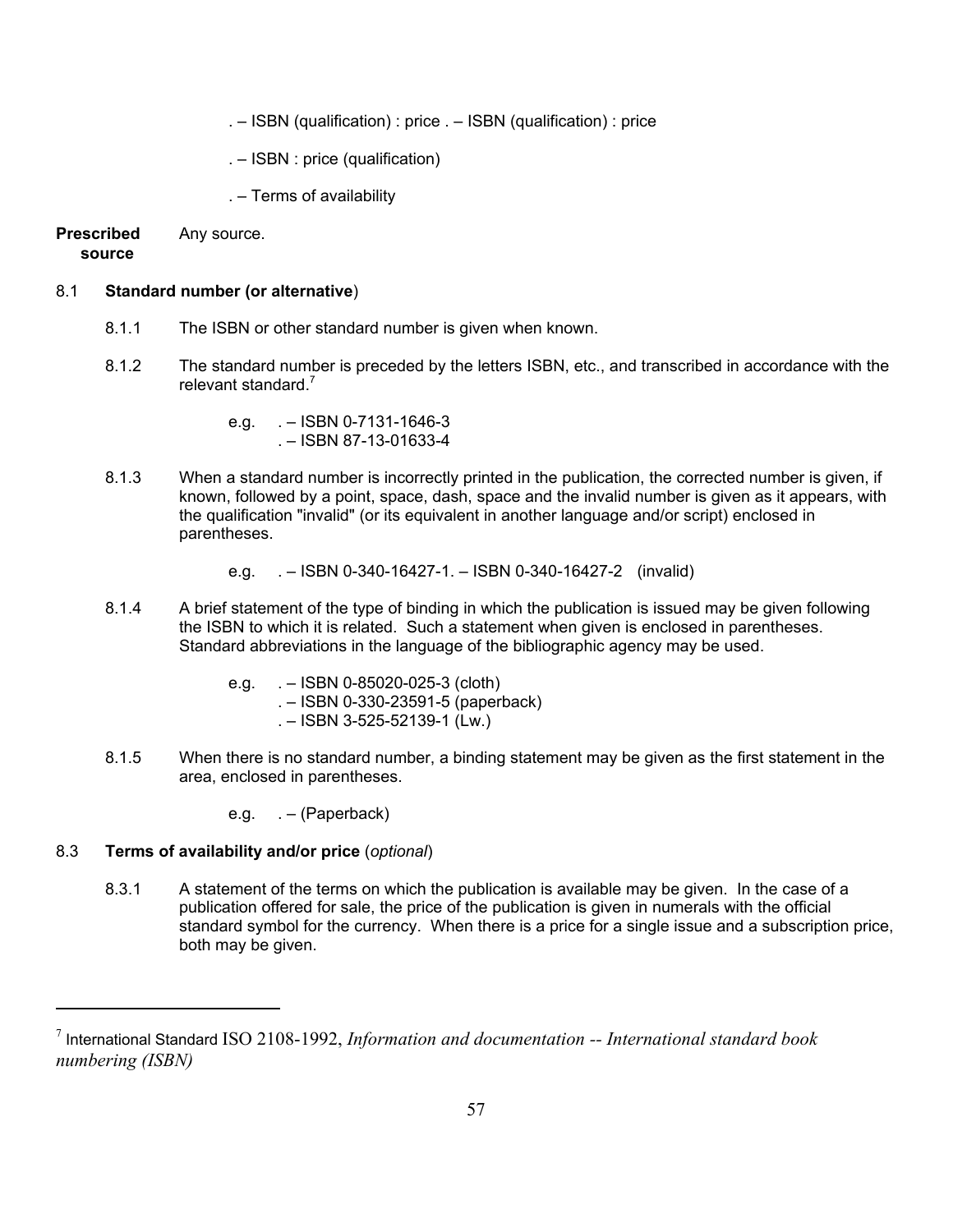e.g. : £2.05 : 90 F : free loan : hire

- 8.3.2 Qualifications to the terms of availability and/or price are enclosed in parentheses.
	- e.g. (available from Information Canada \$1.25) (distributed by....) (U.S. Government Printing Office \$2.50 (Cat. no....))

General notes relating to terms of availability and/or price may be given in area 7 (see 7.8).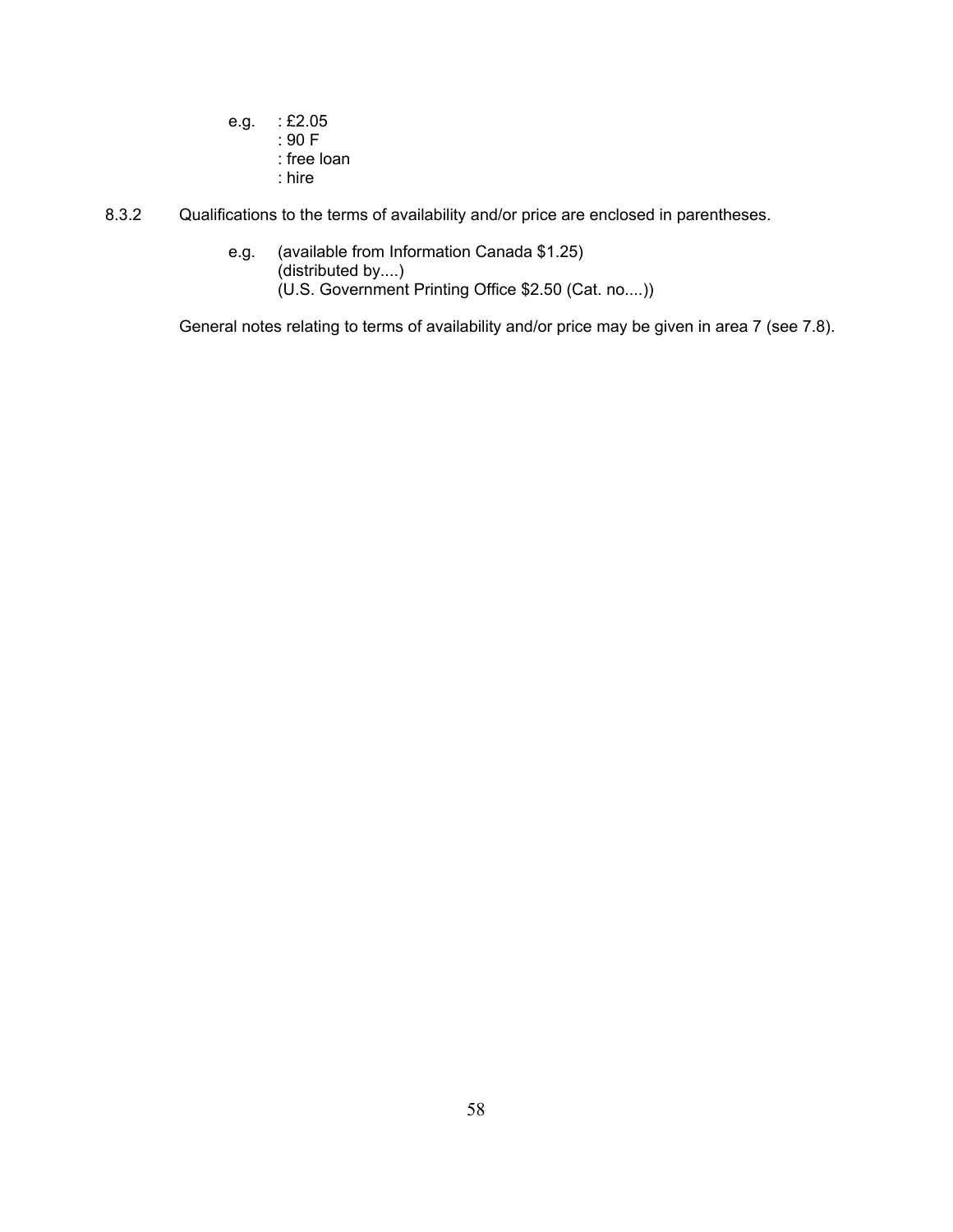#### <span id="page-63-0"></span>**APPENDIX A**: **MULTI-LEVEL DESCRIPTION**

Multi-level description is one of a number of choices for the bibliographic descriptions of parts. Solely as an illustration of the various choices resulting in descriptions on a single level, see the following examples:

- A. certain descriptions showing as the title proper the title common to the parts, with the titles of individual parts given in a contents note (see 7.7);
- B. certain descriptions showing as the title proper the title of each individual part, with the title common to the parts given in the series area (see 6.1.5);
- C. certain descriptions showing as the title proper a combination of (a) the title common to the parts and (b) the title of each individual part (see 1.1.2.8);
- D. certain descriptions showing *component part* analysis (see the IFLA *Guidelines for the Application of the ISBDs to the Description of Component Parts*).

Multi-level description is based on the division of descriptive information into two or more levels. The first level contains information common to the whole or main publication. The second and subsequent levels contain information relating to the individual volume or other unit. The process is carried out for as many levels as are required to describe fully the publication and its parts.

At each level the elements of the description are given in the same order and with the same punctuation as for unitary publications. Some elements may be recorded at more than one level. When the title of a volume is preceded by a number or volume designation, the two statements are separated by a colon, space (: ).

In ISBD(M) the applications of multi-level description are:

- A. The description of physically separate units of a multi-part publication.
- B. The description of physically separate units supplementary to, or accompanying, another publication (see 5.4.4 and 7.7).
- e.g. The lord of the rings / J.R.R. Tolkien. [Authorized ed.] with a new foreward by the author. New York : Ballantine Books, 1965-1973. – 3 vol. : ill., maps ; 18 cm. – (Paperback)

The fellowship of the ring : being the first part of The lord of the rings.  $-1965$ .  $-527$  p. : ill., maps

The two towers : being the second part of The lord of the rings.  $-1965$ .  $-447$  p. : map

The return of the king : being the third part of The lord of the rings.  $-1973$ .  $-544$  p. : ill., maps. – ISBN 0-345-25345-0 : \$1.95

e.g. The sacred books of the East / translated by various oriental scholars and edited by F. Max Müller. – Oxford : Clarendon Press, 1879-1910. – 50 vol. ; 23 cm

> Vol. 39-40: The sacred books of China : the texts of Tâoism / translated by James Legge. Part 1: The Tâo teh king. The writings of Kwang-tsze. Books I-XVIII. – 1891. – xxii, 396 p.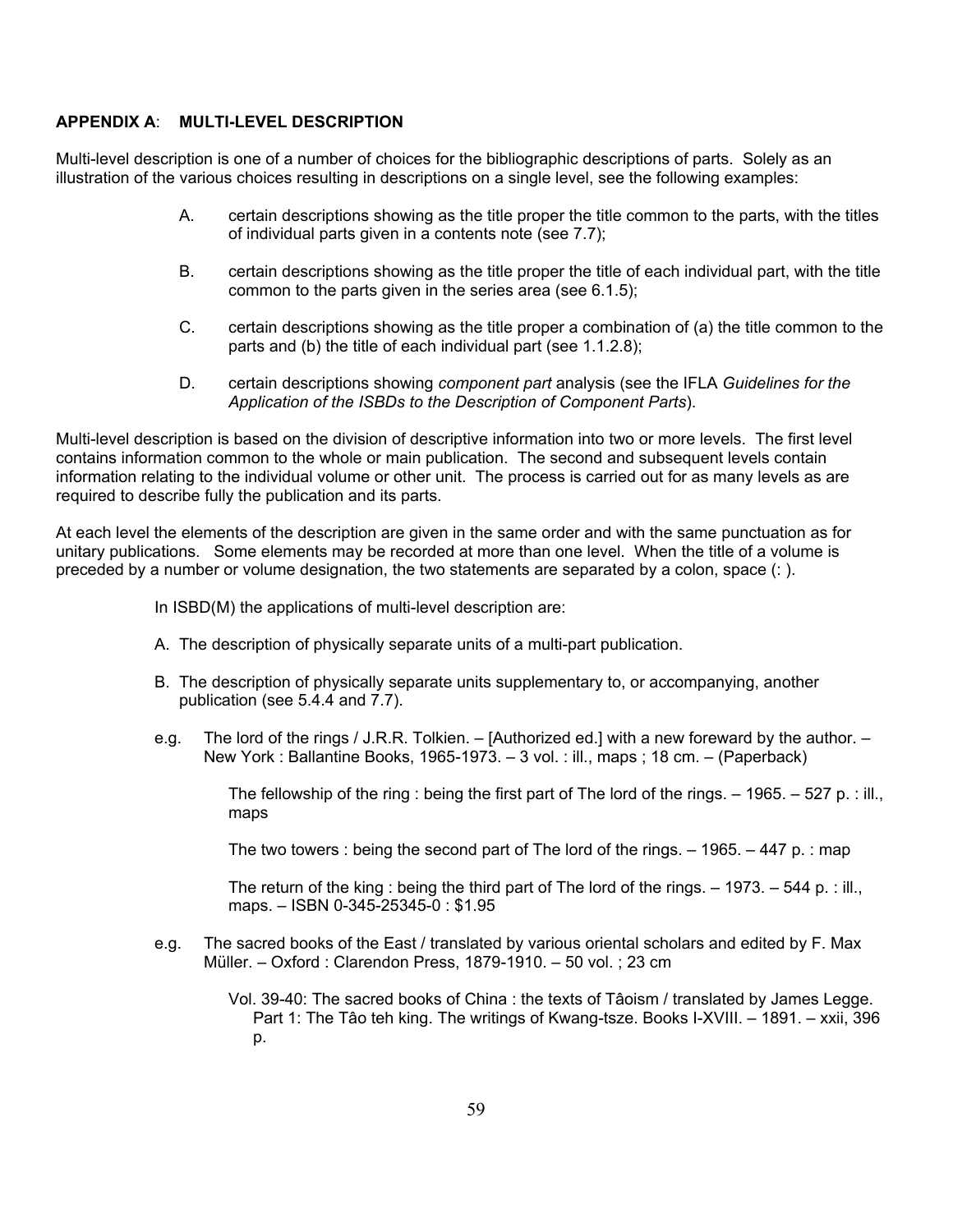e.g. Names of persons : national usages for entry in catalogues / compiled by the IFLA International Office for UBC. – 3rd ed. – London : The Office, 1977. – x, 193 p. ; 30 cm. – ISBN 0-903043-10-6 (Paperback) : £15.00

Supplement. – 1980. – xii, 49 p. ; 30 cm. – ISBN 0-903043-30-0 (Paperback) : £12.00

Alternatively, the whole publication may be described on a single level, with the individual volumes given in a contents note.

e.g. The lord of the rings / J.R.R. Tolkien. – [Authorized ed.] with a new foreword by the author. – New York : Ballantine Books, 1965-1973. – 3 vol. : ill., maps ; 18 cm. – (Paperback)

Contents: Pt. 1. The fellowship of the ring ; Pt. 2. The two towers ; Pt. 3. The return of the king.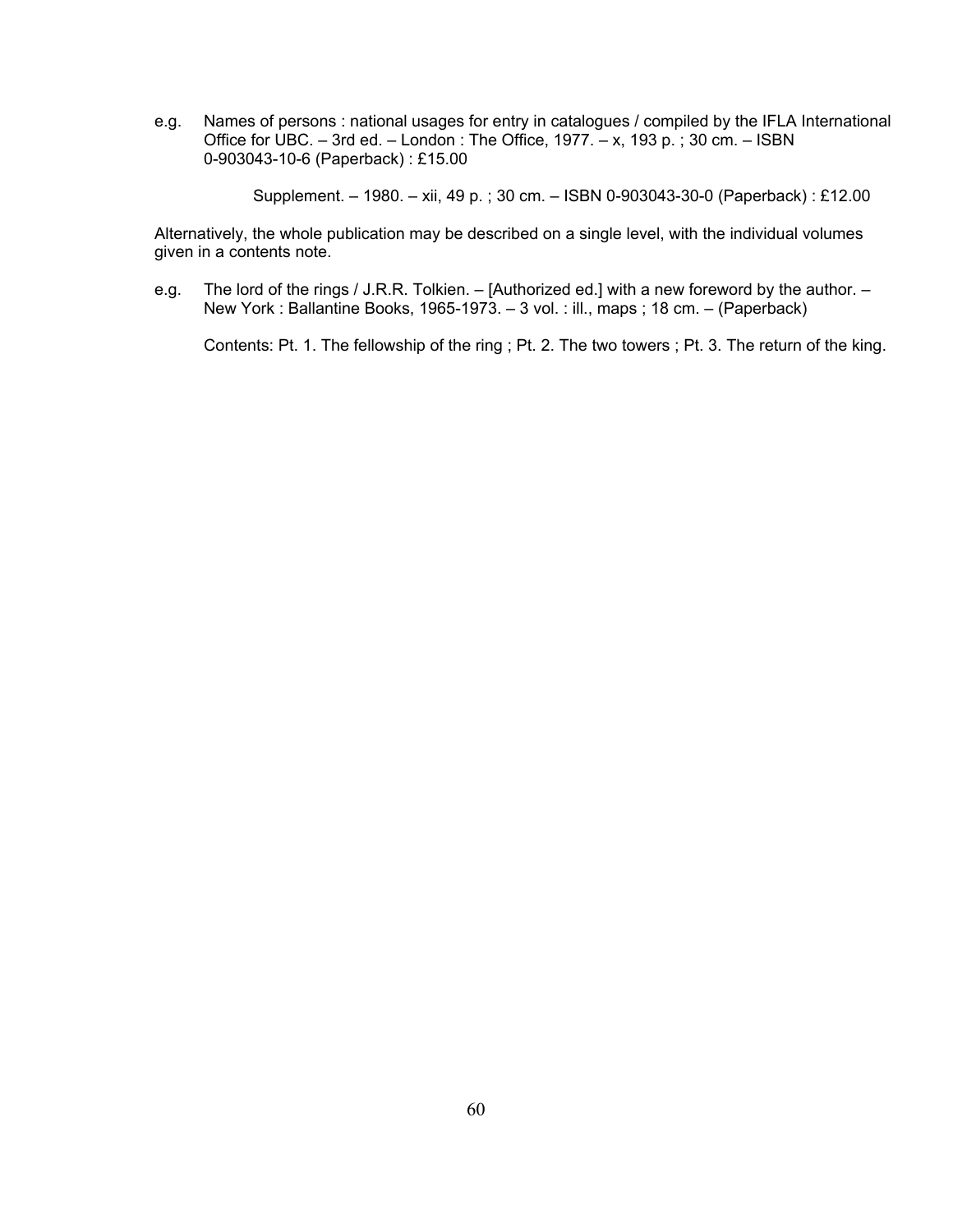#### <span id="page-65-0"></span>**APPENDIX B**: **BI-DIRECTIONAL RECORDS**

Bi-directional records are multi-script records in scripts written from left to right and scripts written from right to left.

Unless the direction of the script changes within an element, each change of script begins on a new line of the description at the appropriate margin. Prescribed punctuation is given at the start of the new element in the style required by the script, except for the prescribed point, comma or semi-colon that are given at the end of the previous element in the style required by the script (see also 0.4). Thus the point of the point, space, dash, space  $(.-)$  ends the previous element and the dash begins the following element on a new line at the appropriate margin.

e.g.

القاموس الحديث، فرنسي- عربي ا تأليف سرى الياس.

Dictionnaire moderne, français-arabe / par Mitri Elias.

= 4e éd., rev. et augm.

= Le Caire : Elias' Modern Press, 1974.

(*Arabic data transcribed first*)

Dictionnaire moderne, français-arabe / par Mitri Elias.

- 4e éd., rev. et augm.

- Le Caire : Elias' Modern Press

*(French data transcribed first)*

The יום טוב walk : a story

*(Right-left data within a left-right title proper)*

newly rev. and illustrated ,2 'מהד

*(Left-right data within a left-right title proper)*

- = القاموس الحديث، فرنسي- عربي ا تأليفمنتري اليباس.
	- = طبعة 4.4 منقحة ومزيدة.

– طبعة 4.، منقحة ومزيدة.

– القادرة: النطبعة النصرية.

-<br>- نامرة: المطبعة المصرية. <sup>1974.</sup>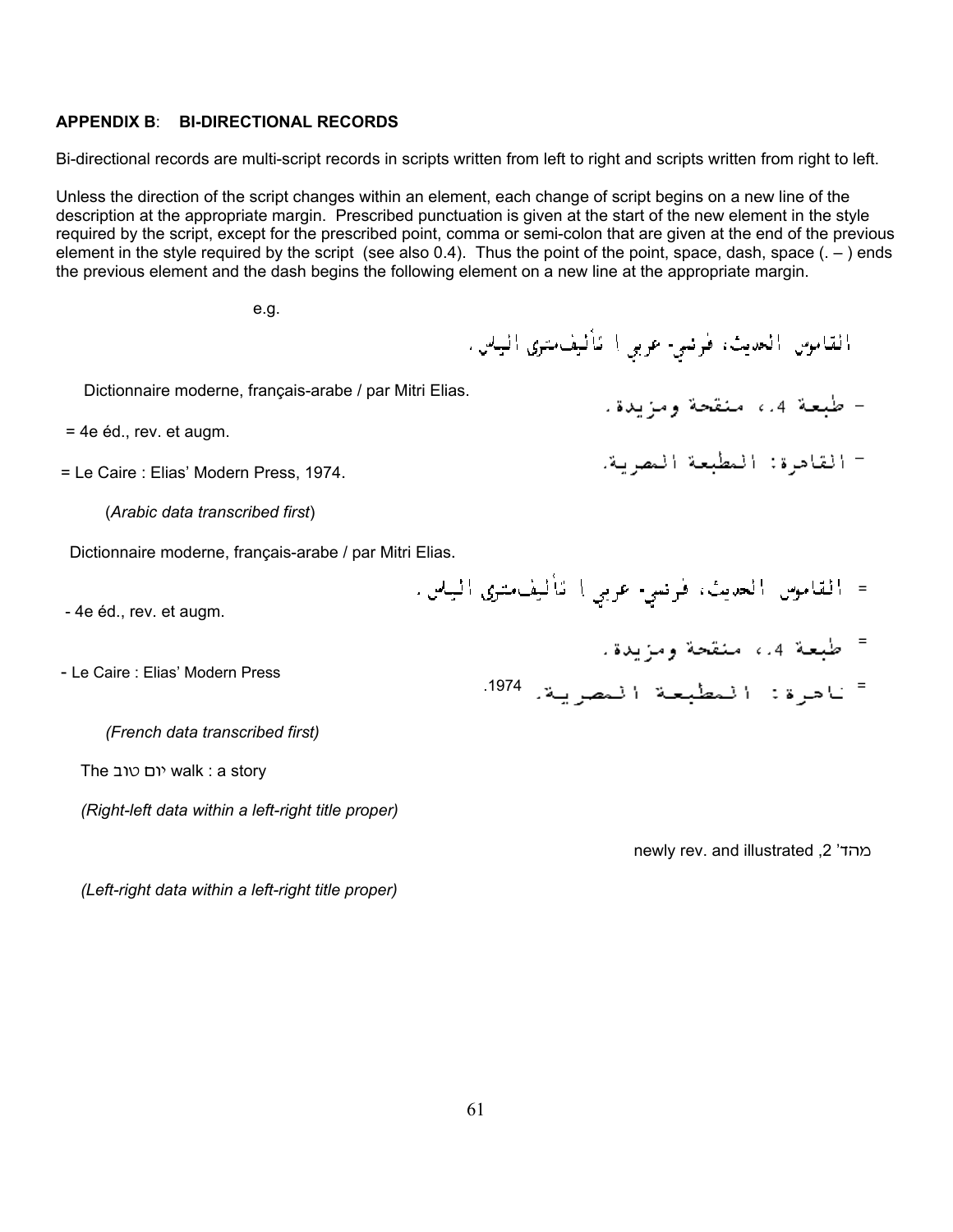## **APPENDIX C: EXAMPLES**

1. Playback / Ronald Hayman. – London : Davis-Poynter, 1973. – 167 p. ; 23 cm.

ISBN 0-7067-0076-7 : £2.50

2. Recreational problems in geometric dissections and how to solve them / Harry Lindgren. – Revised and enlarged / by Greg Frederickson. – New York : Dover Publications ; London : Constable, 1972. – viii, 184 p. : ill. ; 22 cm.

Previous ed. published as: Geometric dissections, Princeton ; London : Van Nostrand, 1964.

ISBN 0-486-22878-9 (paperback) : £1.00

3. Tennis–up to tournament standard / Ellwanger ; [translated from the German by Wendy Gill]. – Wakefield : E.P. Publishing, 1973. – 119 p. : ill., ports. ; 21 cm. – (E.P. Sport).

Translation of: Tennis–bis zum Turnierspieler, München : BLV Verlagsgesellschaft, 1971.

ISBN 0-7158-0579-7 : £1.75

4. Industrial steam locomotives of Germany and Austria = Dampfloks auf Industriebahnen der BRD, DDR, und Österreich / compiled by Brian Rumary ; German translations by M. Spellen. – 2nd ed. – [Crewe] : Industrial Railway Society, 1973. – 36 p. : ill. ; 21 cm. – (Pocket books / Industrial Railway Society. GA).

English and German text. – Previous ed. 1972.

ISBN 0-901096-16-4 (sewed) : £0.40

5. Special syllabuses : a report on the Board's development of special syllabus examinations, August 1972 / the Associated Examining Board for the General Certificate of Education. – Aldershot : the Board, 1972. – 58 p. ; 21 cm.

ISBN 0-901893-01-3 (sewed) : £0.25

6. Apostolic constitution (Paenitemini) of His Holiness Pope Paul VI promulgating the penitential discipline of the Church / [translated from the Latin] with an introduction by Brian Newns. – London : Catholic Truth Society, 1973. – 16 p. ; 18 cm.

Cover title: Penitence. – This translation originally published in: The Jurist, vol. 26, no. 2, April 1966.

ISBN 0-86183-078-1 (sewed) : £0.05

7. A treatise of indulgences, 1623 / Clement Rayner. A treatise of modesty and silence, 1632 / Alfonso Rodriguez. – [Facsimile reprint]. – Menston : Scolar Press, 1973. – 271, 76 p. ; 20 cm. – (English recusant literature, 1558-1640 ; vol. 139).

Facsimile reprints. – A treatise of indulgences, originally published: St Omer : for John Heigham, 1623. – A treatise of modesty and silence, originally published: [S.l. : s.n.], 1632.

ISBN 0-85417-945-3 : £1850.00 (for the series)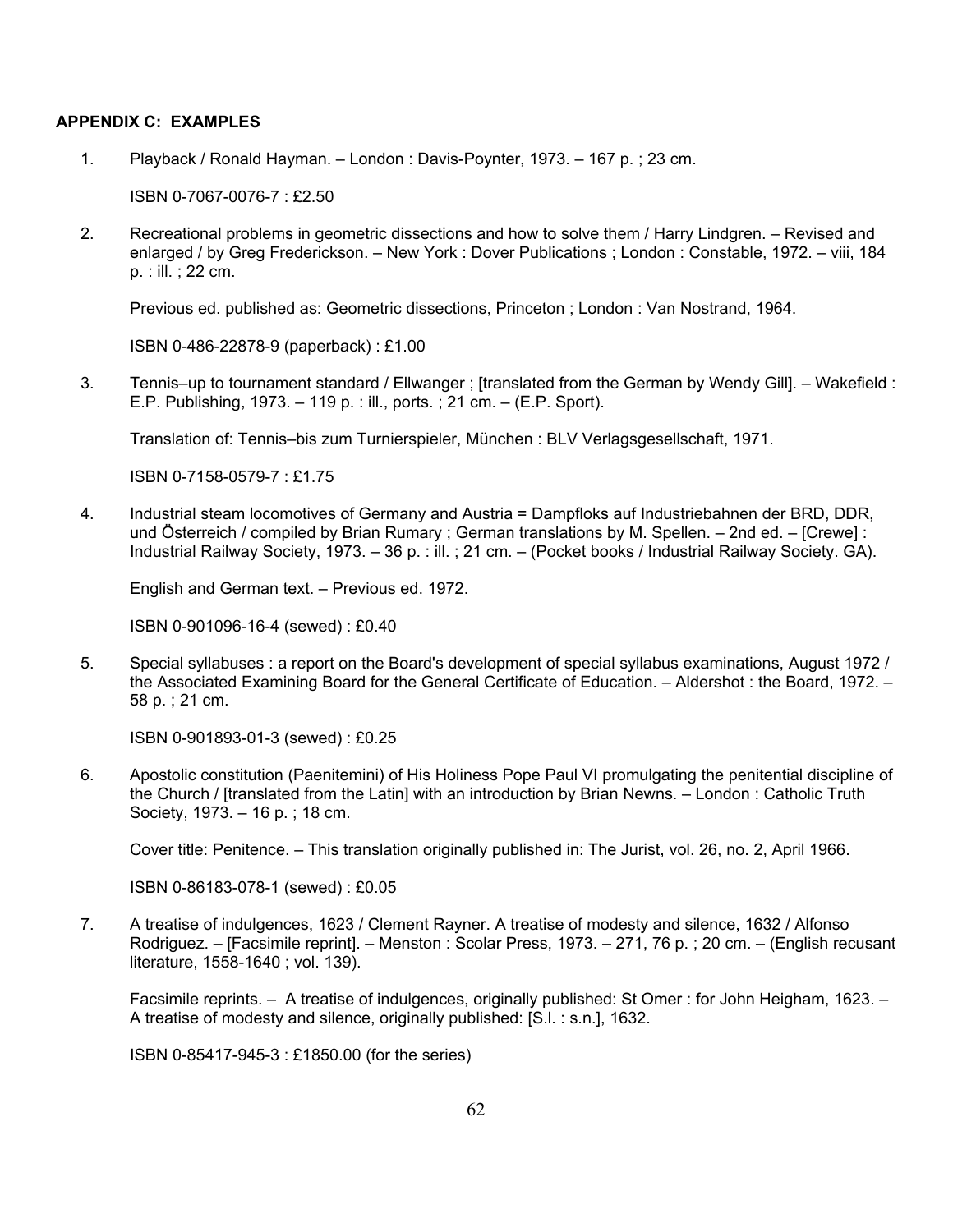8. Godly contemplations for the unlearned, 1575; A letter of a Catholike man beyond the seas, 1610 / Thomas Owen. The conviction of noveltie, 1632 / R.B. – Menston : Scolar Press, 1973. – 49, 166 p., [71] leaves : ill. ; 20 cm. – (English recusant literature, 1558-1640 ; vol. 138).

Facsimile reprints. – Godly contemplations ..., originally published: [S.l. : s.n.], 1575. – A letter ..., originally published: St Omer : [s.n.], 1610. – The conviction ..., originally published: [S.l. : s.n.], 1632.

ISBN 0-85417-944-5 : £1850.00 (for the series)

9. Virus-cell interactions and viral antimetabolites / Federation of European Biochemical Societies, Seventh Meeting, Varna (Bulgaria), September 1971 ; edited by D. Shugar. – London ; New York : Academic Press, 1972. – viii, 231 p. : ill. ; 24 cm. – (FEBS symposium ; vol. 22).

Includes bibliography and index.

ISBN 0-12-640866-1 : £4.00

10. The West Indian slave laws of the 18th century / E.V. Goveia. A new balance of power : the 19th century / C.J. Bartlett. – Barbados : Caribbean Universities Press ; London : Ginn [distributor], 1970. – 105 p. ; 22 cm. – (Chapters in Caribbean history ; 2).

Bibliographical references in footnotes. – "Further reading": p. 91-97. – Includes index.

ISBN 602-21591-9

11. Start your own school : the story of the Fitzroy Community School / by the founders, Philip O'Carrol & Faye Berryman. – North Fitzroy, [Vic.] : the School, 1980. – 124 p. ; 20 cm.

At head of title: An essential resource document in alternative education.

ISBN 0-959-43960-9 : \$4.00 Aust.

12. Sur les vieux thèmes / Mona Rouzier. – Port-au-Prince : Imprimerie N.A. Theodore, [195-?]. – 57 p. ; 18 cm

Versos des pages blanches

13. The door ; The crafty tailor ; The bundle of sticks / by 'Kunle Akinsemoyin and Laoye Egunjobi. – Lagos : West African Book Publishers, 1977. – [30] p. : ill. (chiefly col.) ; 26 cm. – (An Atoka book).

ISBN 978-153-004-9

14. Dewey decimal classification and relative index / devised by Melvil Dewey. – Ed. 19 / edited under the direction of Benjamin A. Custer. – Albany (N.Y.) : Forest Press, 1979. – 3 vol. ; 24 cm.

Contents: vol. 1. Introduction. Tables ; vol. 2. Schedules ; vol. 3. Relative index.

ISBN 0-910608-23-7. – ISBN 0-910608-19-9 (vol. 1). – ISBN 0-910608-20-2 (vol. 2). – ISBN 0-910608-21-0 (vol. 3)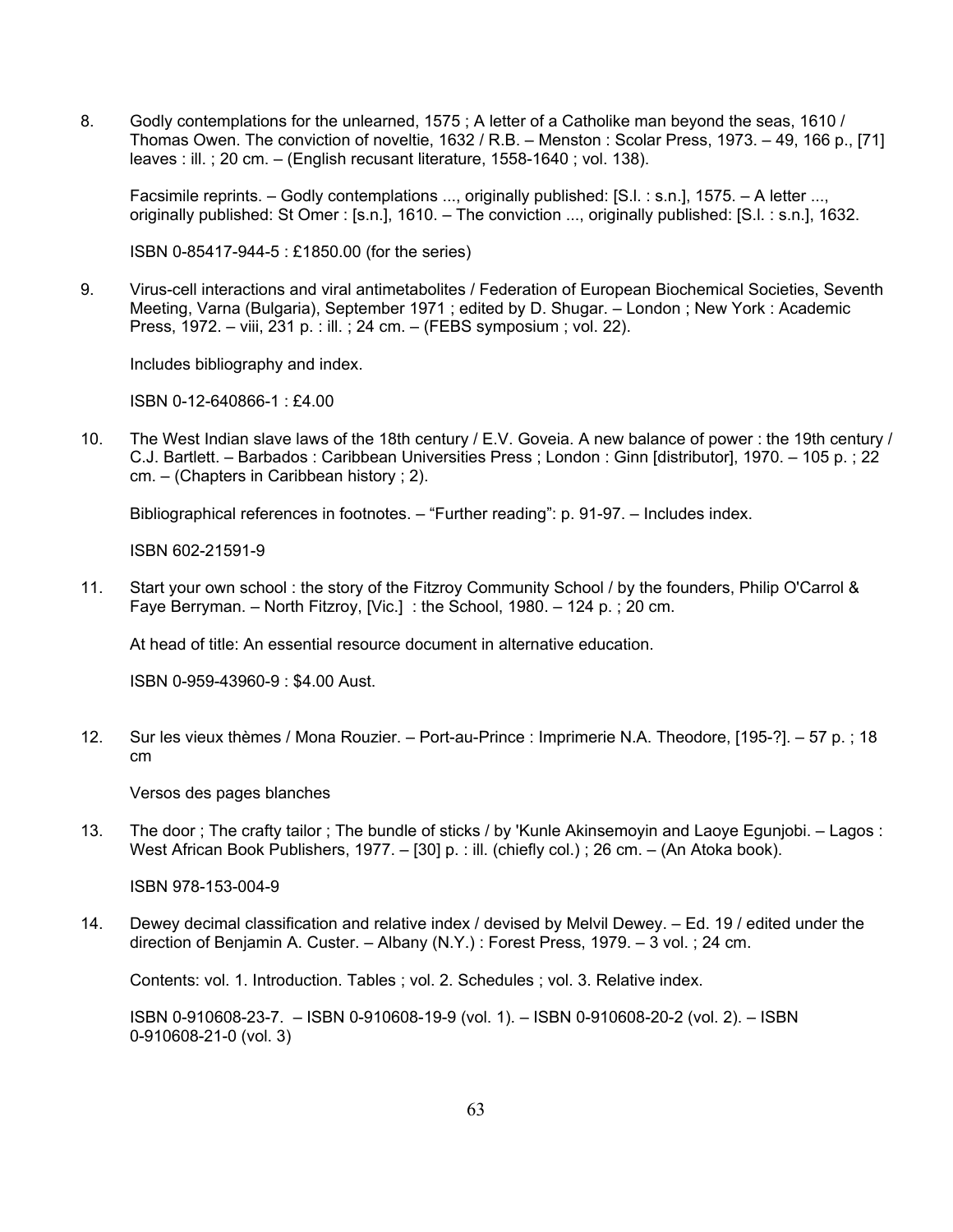15. ISBD(M) : International standard bibliographic description for monographic publications / International Federation of Library Associations and Institutions. – 1st standard ed. revised. – London : IFLA International Office for UBC, 1978. – 51 p. ; 30 cm.

ISBN 0-903043-21-1 (paperback) : £5.00 or \$US 12.00

16. CHISAM : [metas alcancadas e novos objetivos do programa] / Coordenação de Habitação de Interesse Social da Area Metropolitana do Grande Rio. – [Rio de Janeiro] : Ministerio do Interior [Republica do Brasil, 1969?]. – 103 p., 2 p. of maps : ill., ; 29 cm.

Sumário em inglés, p. 74-[104]

17. Anglo-American cataloguing rules / prepared by the American Library Association, the British Library, the Canadian Committee on Cataloguing, the Library Association, the Library of Congress ; edited by Michael Gorman and Paul W. Winkler. – 2nd ed. – Chicago : American Library Association, 1978. – 620 p. ; 26 cm.

Previous editions: Anglo-American cataloguing rules. – North American text. – Chicago : American Library Association, 1967. Anglo-American cataloguing rules. – British text. – London : Library Association, 1967.

 ISBN 0-8389-3210-X. – ISBN 0-8389-3211-8 (paperback). – ISBN 0-88802-121-6 (Canadian Library Association). – ISBN 0-88802-122-4 (paperback). – ISBN 0-85365-681-9 (Library Association). – ISBN 0-85365-691-6 (paperback)

 18. People of the talisman ; The secret of Sinharat / Leigh Brackett. – New York : Ace Books, cop. 1964. – 126, 94 p. ; 18 cm.

Tête-bêche format.

(Paperback)

19. Bibliographical services throughout the world. Supplement 1980 = Les services bibliographiques dans le monde. Supplément 1980 / by Marcelle Beaudiquez. – Paris : Unesco, 1982. – xi, 103 p. ; 22 cm.

In English and French.

20. Three comedies / by William Shakespeare ; with biographical illustrations and pictures of the setting of the plays, together with introductions by John Masefield. – New York : Dodd, Mead, cop. 1965. – xx, 266 p., [11] leaves of plates : ill. ; 22 cm. – (Great illustrated classics).

Contents: A midsummer night's dream ; As you like it ; The merchant of Venice.

21. The sporting royal family / with photographs by Serge Lemoine and text by Grania Forbes. – London : Queen Anne Press, 1982. – 128 p. : ports. (some col.) ; 30 cm.

ISBN 0-356-08603-8 : £7.95

22. Mrs. Humphry Ward : a study in late-Victorian feminine consciousness and creative expression / by Anne M. Bindslev. – Stockholm : Almqvist & Wiksell International, 1985. – v, 166 p. ; 24 cm. – (Acta Universitatis Stockholmiensis. Stockholm studies in English, ISSN 0346-6272 ; 63).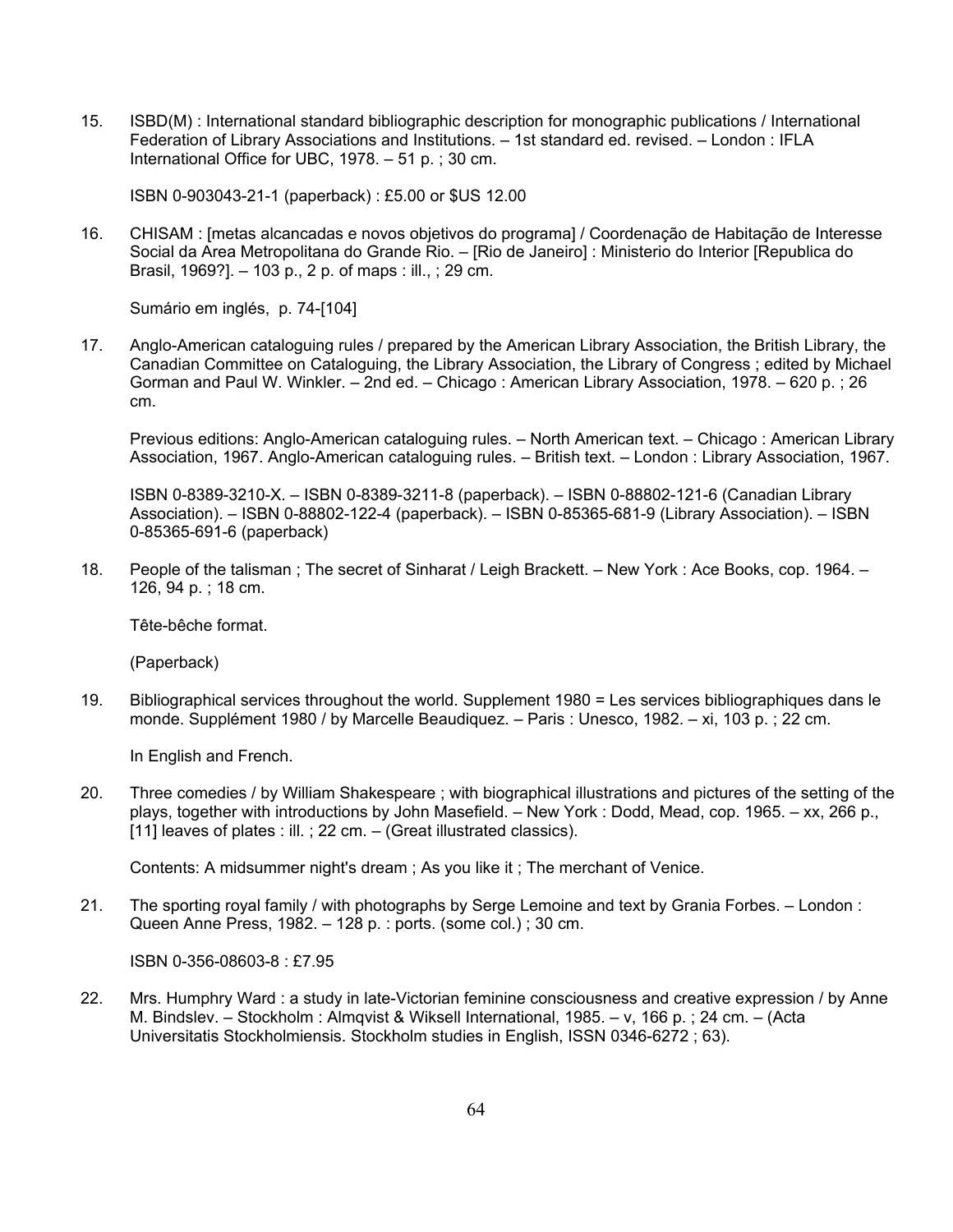Doctoral dissertation–University of Stockholm. – Bibliography: p. [157]-166.

ISBN 91-22-00731-8

23. The United States-Japan Cooperative Medical Science Program : third five-year report, 1975-1980. – Washington : Bureau of Oceans and International Environmental and Scientific Affairs : for sale by the Superintendent of Documents, U.S. Government Printing Office, 1980. – xiv, 214 p. : ill. ; 28 cm. – (East Asian and Pacific series ; 217).

Main series: Department of State publication ; 9127. – Includes bibliographies.

- 24. Actas de la reunión sobre quemas prescritas / S.E.C.F., I Reunión del Grupo de Trabajo Incendios Forestales, Lourizán 10-13 noviembre 1998 ; edición científica a cargo de José A. Vega Hidalgo y Ricardo Vélez Muñoz. – [Lourizán (España)] : Sociedad Española de Ciencias Forestales, [2000]. – 283 p. : gráf. ; 24 cm. – (Cuadernos de la Sociedad Española de Ciencias Forestales, ISSN 1575-2410 ; n. 9- 2000)
- 25. Código de leyes militares : concordadas y con jurisprudencia / edición preparada por Antonio Troncoso de Castro, Miguel Ángel Viñas Gismero. – 1ª ed., act. a agosto de 2000. – Paracuellos de Jarama (Madrid) : Dilex, [2000]. – 1161 p. ; 25 cm. + 1 disco (CD-ROM)

Bibliografía: p. [1139]-1161 . – Índices.

 26. A cada uno su misión : descubrir el proyecto de vida / Jean Monbourquette ; [traducción, Alfonso Ortiz García]. – Maliaño (Cantabria) : Sal Terrae, [2000]. – 198 p. ; 22 cm. – (Proyecto ; 61)

Traducción de: À chacun sa mission.

 27. Acto de investidura como doctor "honoris causa" del profesor José Luis Pinillos Díaz. – La Laguna : Servicio de Publicaciones, Universidad de La Laguna, 2000. – 69 p. : 1 retr. ; 23 cm. – (Publicaciones institucionales. Serie Honoris causa ; 4)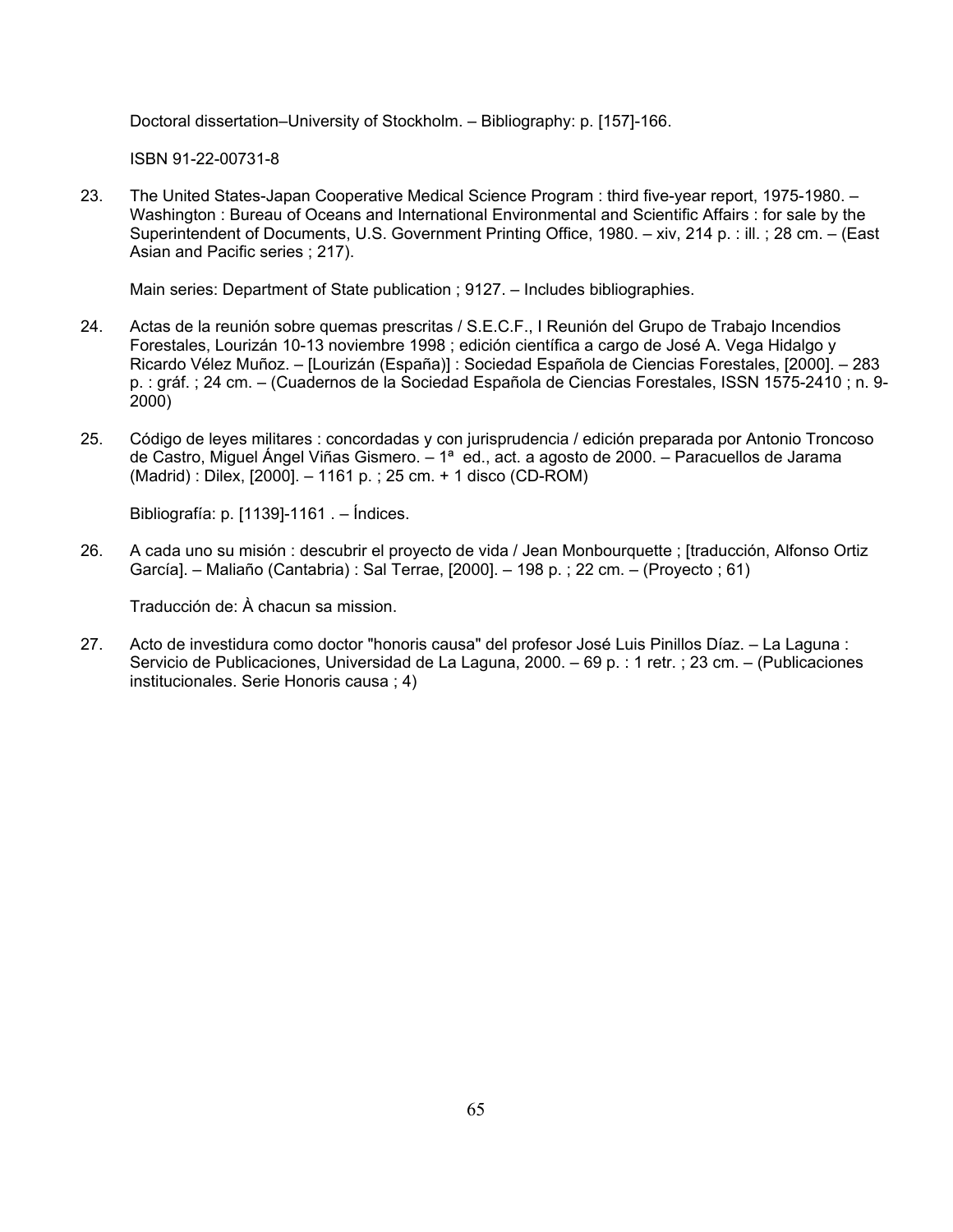#### INDEX

[Abbreviation 0.7](#page-18-0) [Abridgement 0.7](#page-18-0) [Accompanying material statements 5.4](#page-51-0) **Acronyms** [in Other title information 1.4.3](#page-26-0) [in Titles proper 1.1.2.3](#page-21-0) [Alternative titles 1.1.2.4](#page-21-0) [Availability terms 8.3](#page-61-0) [notes 7.8](#page-59-0) [Bi-directional records B](#page-65-0) [Binding notes 7.8](#page-59-0) [Capitalization 0.8](#page-18-0) [Collective titles 1.1.2.7](#page-22-0) [Common titles 1.1.2.8](#page-22-0) [Contents notes 7.7](#page-59-0) [Copy notes 7.9](#page-59-0) [Copyright dates 4.4.6,](#page-44-0) [4.4.7](#page-45-0) [Dates of printing or manufacture 4.7](#page-46-0) [Dates of publication and/or distribution 4.4](#page-44-0) [Definitions 0.2](#page-6-0) [Dependent titles 1.1.2.8](#page-22-0) [Dimensions of items 5.3](#page-51-0) **Distributors** [statement of function 4.3](#page-44-0) [Distributors' names 4.2](#page-43-0) [Edition area 2](#page-35-0) [notes 7.2](#page-58-0) [Edition statements 2.1](#page-36-0) [in Series 6.3.3](#page-54-0) [transcription 2.1.2](#page-36-0) [Examples 0.9](#page-18-0) [Extent of items 5.1](#page-46-0) **Facsimiles** [imprint 4.0](#page-40-0) [General material designation 1.2](#page-24-0) [Illustrations statements 5.2](#page-50-0) Initialisms [in Other title information 1.4.3](#page-26-0) [in Titles proper 1.1.2.3](#page-21-0) International Standard Book Number SEE ISBN International Standard Serial Number SEE ISSN ISBD(G) [comparison 0.3](#page-10-0) [ISBN 8.1](#page-61-0) **ISSN** [in Series and sub-series 6.5](#page-55-0) [Language of description 0.6](#page-17-0) [Letters in titles 1.1.2.5](#page-21-0)

[Loose-leaf publications 5.1.2.8](#page-48-0) [Material \(or type of publication\) specific area 3](#page-40-0) [notes 7.3](#page-58-0) [Misprints 0.10](#page-18-0) [Multi-level description 5.4.4,](#page-52-0) [A](#page-63-0) [Names of publishers and/or distributors 4.2](#page-43-0) [National bibliographies 0.1.1](#page-5-0) [Note area 7](#page-56-0) Numbering data [in Series and sub-series 6.6](#page-55-0) [Numbers in titles 1.1.2.5](#page-21-0) [Other title information 1.4](#page-26-0) [in Series and sub-series 6.3](#page-54-0) [notes 7.1.3, 7.1.4](#page-57-0) [transcription 1.4.4](#page-27-0) [Parallel names of publishers and/or](#page-43-0)  distributors 4.2.8 [Parallel other title information](#page-28-0) transcription 1.4.4.6 [Parallel places of publication and/or](#page-42-0)  distribution 4.1.12 Parallel statements of responsibility [in Edition statements 2.3.5](#page-38-0) [transcription 1.5.4.11](#page-33-0) [Parallel titles 1.3](#page-25-0) [in Series and sub-series 6.2](#page-54-0) [notes 7.1.3](#page-57-0), [7.1.4](#page-57-0) [transcription 1.3.4](#page-25-0) [Physical description area 5](#page-46-0) [notes 7.5](#page-58-0) [Places of printing or manufacture 4.5, 4.6](#page-45-0) [Places of publication and/or distribution 4.1](#page-41-0) [Preferred order of sources 0.5.1](#page-16-0) [Prescribed sources 0.5.2](#page-16-0) [Prices 8.3](#page-61-0) [Printers' names 4.2.9](#page-43-0) [Publication, distribution, etc. area 4](#page-40-0) [notes 7.4](#page-58-0) [Publishers' names 4.2](#page-43-0) [Punctuation 0.4](#page-14-0) [Script of description 0.6](#page-17-0) [Sections 1.1.2.9](#page-22-0) **Series** [numbering data 6.6](#page-55-0) [other title information 6.3](#page-54-0) [parallel titles 6.2](#page-54-0) [titles 6.1](#page-53-0) [Series area 6](#page-52-0) [notes 7.6](#page-59-0) [Sources of information 0.5](#page-16-0) [Specific material designations 5.1](#page-46-0)